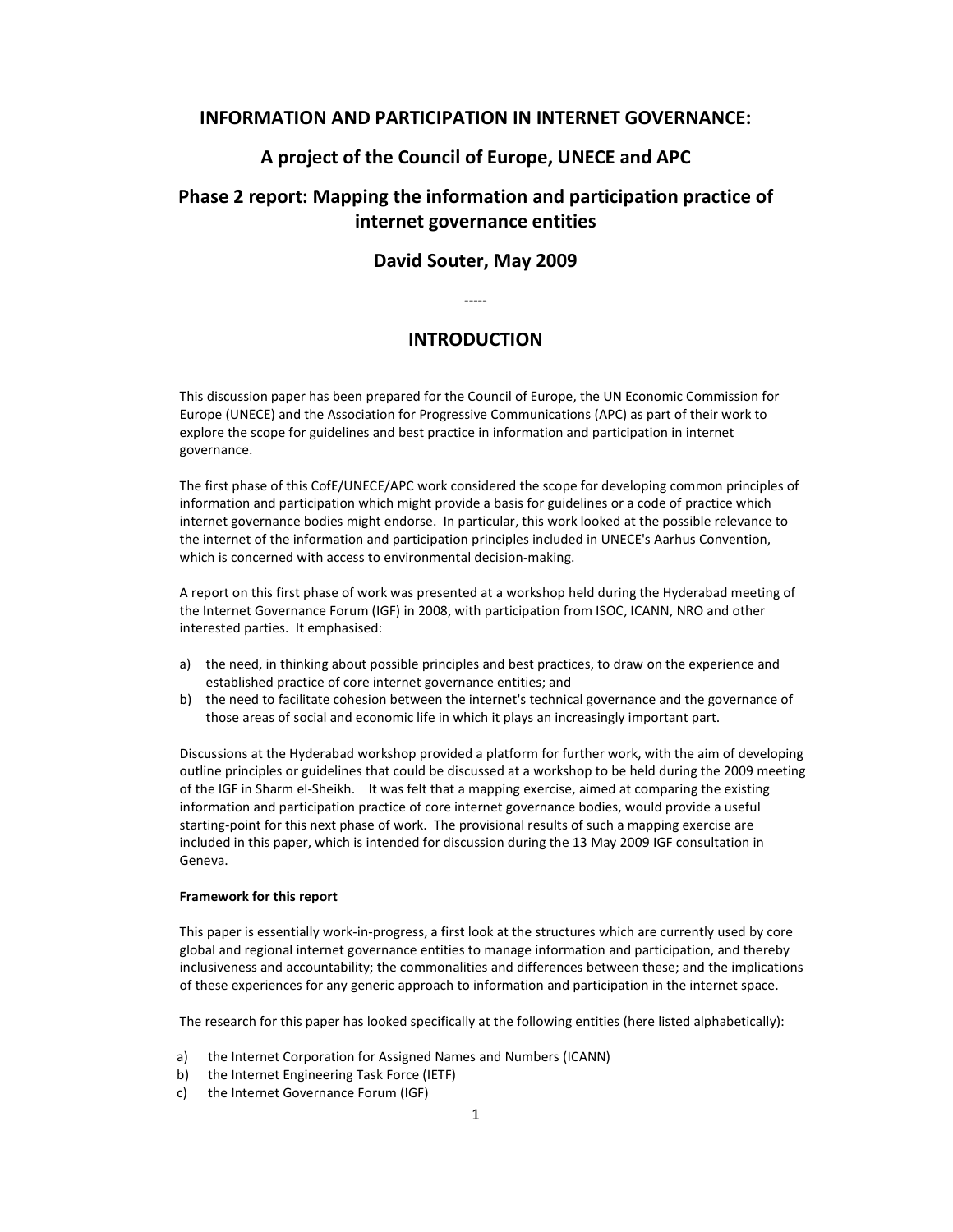- d) the Internet Society (ISOC)
- e) the Telecommunication Standardisation Bureau (ITU-T) of the International Telecommunication Union (ITU)
- f) the Number Resource Organisation (NRO) and the five Regional Internet Registries (RIRs) AfriNIC, ARIN, APNIC, LACNIC and RIPE-NCC
- g) and the World Wide Web Consortium (W3C).

(The term "entities" is used in this report because, although somewhat artificial, it is more general than terms such as "agency" or "organisation" which some within the internet community consider inappropriate.)

Brief summaries of the information and participation arrangements of these entities are included in an annex. It should be noted, though, that these arrangements are often complex, and brief summaries cannot convey all (or even most) of the nuances involved, especially where responsibilities are technically (e.g. IETF and W3C) or institutionally (e.g. ISOC and ICANN) complex. Nor do summaries of formal arrangements necessarily reflect realities on the ground. Comment from readers aimed at improving the precision with which formal arrangements are described would be welcome. The nuances of informal realities will require further discussion and reflection which, it is hoped, can be included in the next phase of work.

All but one of the entities considered here are concerned primarily or exclusively with the internet. The exception, ITU-T, is concerned primarily with the underlying telecommunications infrastructure which provides the internet's main platform. This makes it highly important to internet governance, while its roots lie outside the internet experience which is shared by the other entities reviewed. Including ITU-T therefore serves to provide a point of comparison between entities which are rooted in the internet experience itself and those which are rooted in more traditional models of international governance.

This is not, of course, a comprehensive range of internet governance entities. Internet governance is often described as highly distributed, compared with governance in other technical and policy fields. The entities considered here are some (but not all) of those concerned with management of the internet's technical resources at global or world-regional level. With the possible exception of ISOC and (in a different sense) ITU-T, they are also "narrow" IG entities, i.e. entities which are concerned with governance of the internet itself rather than with "broad" areas of social and economic governance which are impacted by the internet. While, as the Hyderabad report for this project indicated, there is more of a continuum between "narrow" and "broad" internet governance than is sometimes understood, this means that the sample of entities here is (deliberately) skewed towards those whose experience derives from the internet itself rather than from more conventional international governance.

The structure of this report is as follows:

- o Section 1 defines some of the key terms used in the report, including "information" and "participation".
- o Section 2 describes the experience of internet governance entities here reviewed, focusing on:
	- a) their governance characteristics and roles
	- b) their membership and representational arrangements
	- c) their overall ethos for decision-making and engagement
	- d) information access; and
	- e) participation in decision-making.
- $\circ$  Section 3 draws this material together and outlines some issues raised by it for the future development of information and participation, and for any potential guidelines or code of practice.
- o Section 4 suggests next steps which might be taken in this project.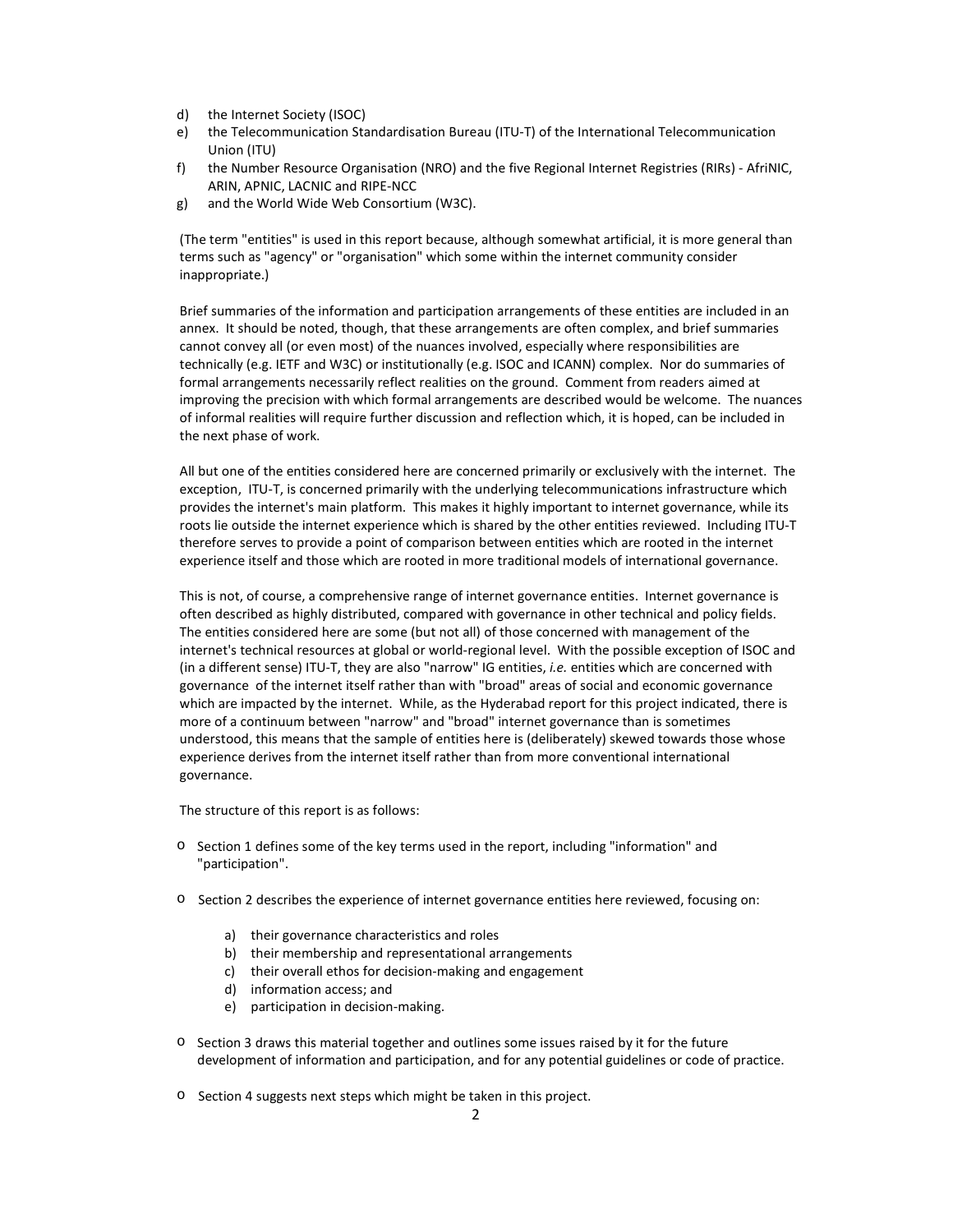# 1. DEFINITIONS

The meanings of a number of terms, as they are used in this report, need to be clarified.

The terms "governance" and "internet governance" are widely discussed elsewhere, and this is not the place to debate them at length.

"Governance" in this project refers to the institutions and mechanisms which administer, manage or set agreed and accepted principles of behaviour in any area of activity. It may be formal or informal; exercised by governments, businesses, NGOs or (through voluntary adherence to formal or informal codes of conduct) free associations of individuals. Governance instruments range from strict laws and regulations, through standards, contracts and codes of practice, through guidelines and coordination agreements, to norms and conventions that have no legal force but achieve compliance purely by consent.

This project has broadly adopted the definition of "internet governance" which was included in the outputs of the Working Group on Internet Governance (WGIG) and the World Summit on the Information Society (WSIS), as follows:

Internet governance is the development and application by governments, the private sector and civil society, in their respective roles, of shared principles, norms, rules, decision-making procedures, and programmes that shape the evolution and use of the Internet.

This definition recognises:

- that internet governance is undertaken by diverse organisations, including many which have a private sector or civil society structure, as well as (and often rather than) by governments and intergovernmental organisations;
- and that the instruments of internet governance reach well beyond formal legal instruments such as laws and standards, to include (for example) behavioural norms and even programme code.

In common with other commentators on internet governance, however, and with the IGF, this project interprets the scope of internet governance broadly, to include both "narrow" governance of the internet itself and "broad" governance in areas where internet governance responsibilities intersect with those of non-internet agencies.

(It should be noted, incidentally, that some in internet governance entities prefer to use the word "coordination", rather than "governance", to describe their work, though this is a reflection more of the style with which they seek to reach agreement than of the nature of their governance outputs.)

"Information" in this report refers to both:

- a) background information resources which enable decision-making processes and materials to be interpreted by participants and potential participants in decision-making, by other stakeholders and by the wider public; and
- b) decision-making (policy-making) materials (agendas, background documentation, information about decision-making processes, minutes, resolutions, etc.).

Background information resources enable people and organisations to understand decision-making processes that affect their lives; to judge whether or not they should participate in a particular decisionmaking process that is open to them; and to interpret decision-making materials so that they can participate effectively if they choose to do so. Information about ongoing decision-making processes is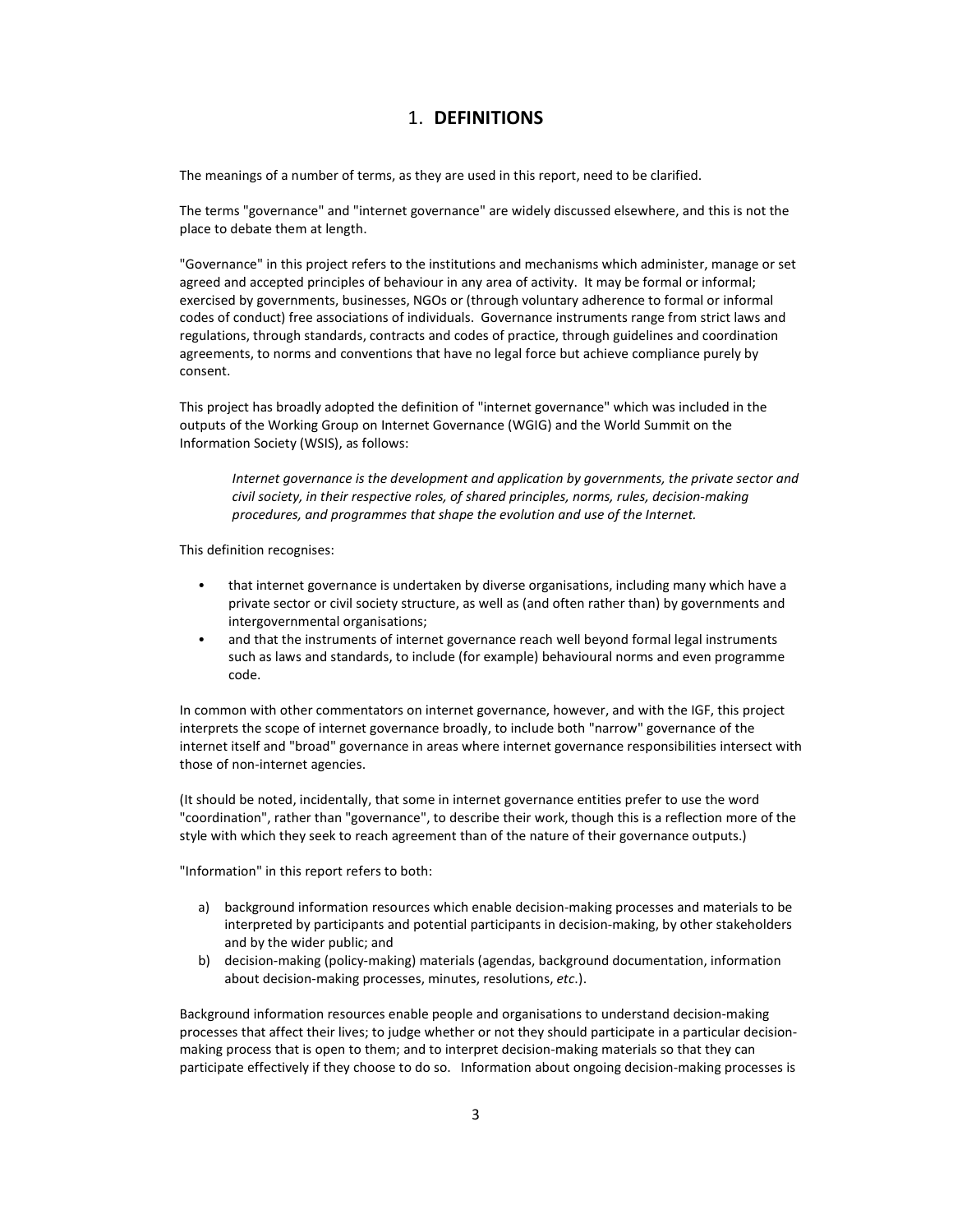necessary for those who choose to participate in processes, whether as insiders or outsiders, to do so effectively.

The word "transparency" usually refers to the degree of openness of decision-making processes to external scrutiny - *i.e.* to the availability of documentation and to the visibility of debate to outsiders, their ability to observe how decisions are made (rather than, necessarily, to "participate" in making them). In practice, "transparency" also requires the availability of background information resources, without which observers are likely to fail to understand or misinterpret what it is that they observe. Transparency is, of course, even more important where participation - rather than mere observation - is permitted.

"Participation" in this report refers to the opportunity which is made available for those who wish to do so to contribute to a decision-making process which (they believe) affects them (or in which they believe they should be heard), and to the mechanisms which enable them to make a contribution.

Participation does not mean that the responsibility for making decisions is devolved from an established (governmental or other) decision-making body to a wider community (to a kind of plebiscite, for example). It means that opportunities are made available for those who wish to contribute to do so, through mechanisms such as public consultation exercises, open meetings, open mailing lists (a common practice in internet governance entities), the inclusion of non-governmental representatives in governance bodies and - in some cases - the use of decision-making principles such as a requirement for consensus or a right of veto that can be exercised by vote.

Participation arrangements may also include "market research" initiatives (questionnaires, public opinion polls etc.) by means of which an organisation seeks to establish and include the views of those who do not come forward to participate as well as those who do. This is often necessary where it is felt that decision-making should be informed by the whole community rather than just those with the loudest voices, higher status within the community or better education. In particular, it is often necessary in order to ensure that consultation is adequately representative of women, of the poor, and of minority and socially or economically marginalised groups.

The views contributed by participants will normally be diverse and, in most governance contexts, it remains the responsibility of elected or appointed decision-makers to balance views expressed, and the interests of different stakeholders, in the final decision-making process.

The term "engagement" is sometimes used in this report to refer jointly to "information" and "participation" as here defined.

The term "stakeholder", in this report, needs to be understood with care. In internet governance debates, this term is often used simply to differentiate between broad categories of participants in IG bodies - usually governments, the private sector, civil society and the "internet professional community". This use of the term stems from UN and WSIS precedents. In governance more generally, however, the term "stakeholder" is more nuanced, meaning those who are affected by the outcomes of a particular decision or by the outputs of a particular decision-making body: who have an "interest" or a "stake" in it. The four categories of stakeholder identity which are often used in internet governance discourse provide too crude a framework for the multiplicity of stakeholder interests in specific decision-making instances - where, for example, different private sector organisations, different citizens and different civil society actors have different interests that arise from factors other than their identity as "private sector", "citizen" or "civil society", and where those interests often cut across these crude identity distinctions.

A word, finally, about the Aarhus Convention, which has been influential in thinking about these issues within the Council of Europe, UNECE and APC. The Convention establishes rights to information and participation by citizens and non-governmental bodies (both businesses and civil society organisations) in decision-making processes which have environmental impact, within UNECE countries that have ratified the Convention (and other countries that may choose to adopt it). These information and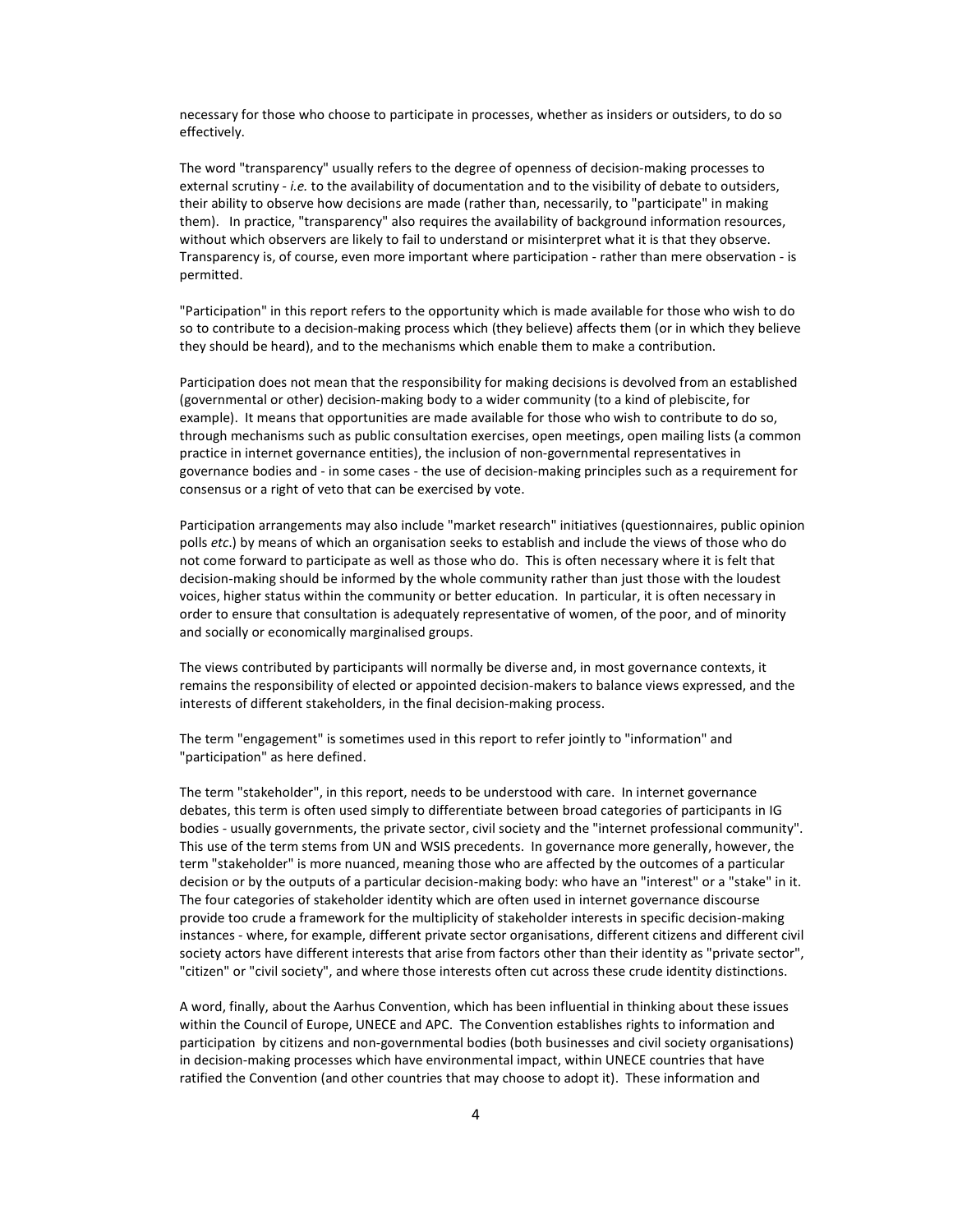participation rights cover both general policies relating to the environment and specific decisions (such as the construction of power stations) which have environmental impact.

The Convention represents a kind of frontier in information and participation rights: it goes as far as any intergovernmental agreement has gone in extending rights to citizens and non-governmental organisations in what have historically been seen as areas of governmental decision-making responsibility. This makes the Convention of particular interest when considering interaction between the governance norms which predominate in governance of the internet (sometimes referred to in this report as "narrow internet governance", recognising that this shorthand is unpopular with some) and in the governance of other public policy areas with which the internet now intersects (likewise sometimes referred to in this report as "broad internet governance").

# 2. THE EXPERIENCE OF INTERNET GOVERNANCE ENTITIES

This section of the report summarises the experience of the internet governance entities here reviewed, in particular their existing information and participation arrangements. To reiterate, the entities reviewed are:

- the Internet Corporation for Assigned Names and Numbers (ICANN)
- the Internet Engineering Task Force (IETF)
- the Internet Governance Forum (IGF)
- the Internet Society (ISOC)
- the Telecommunication Standardisation Bureau (ITU-T) of the International Telecommunication Union (ITU)
- the Number Resource Organisation (NRO) and the five Regional Internet Registries (RIRs) AfriNIC, ALIN, APNIC, LACNIC and RIPE-NCC
- and the World Wide Web Consortium (W3C).

Their arrangements are also tabulated in an annex (attached).

# a. Internet governance characteristics and roles

There are a number of common characteristics and a number of significant differences in the governance characteristics and roles of the internet governance entities reviewed here, which are (prima facie) likely to affect their information and participation practice. The most important of these are as follows:

a) All but one of the entities reviewed here are exclusively concerned with the internet, and have evolved their governance practices, including those concerned with information and participation, within the internet community.

ITU-T, by contrast, is primarily concerned with the related but distinct - and much older telecommunications sector. Its governance practices draw on conventional intergovernmental models, particularly that of the United Nations system, and (more recently) on international private sector collaboration in standard-setting.

- b) As noted above, the entities reviewed here are almost all clustered in a particular area of internet governance experience:
	- they are all international entities and, with the exception of the RIRs, global entities;
	- they are almost all primarily concerned with "narrow" technical governance (although the outcomes of their work can have significant social, economic, political and cultural impacts).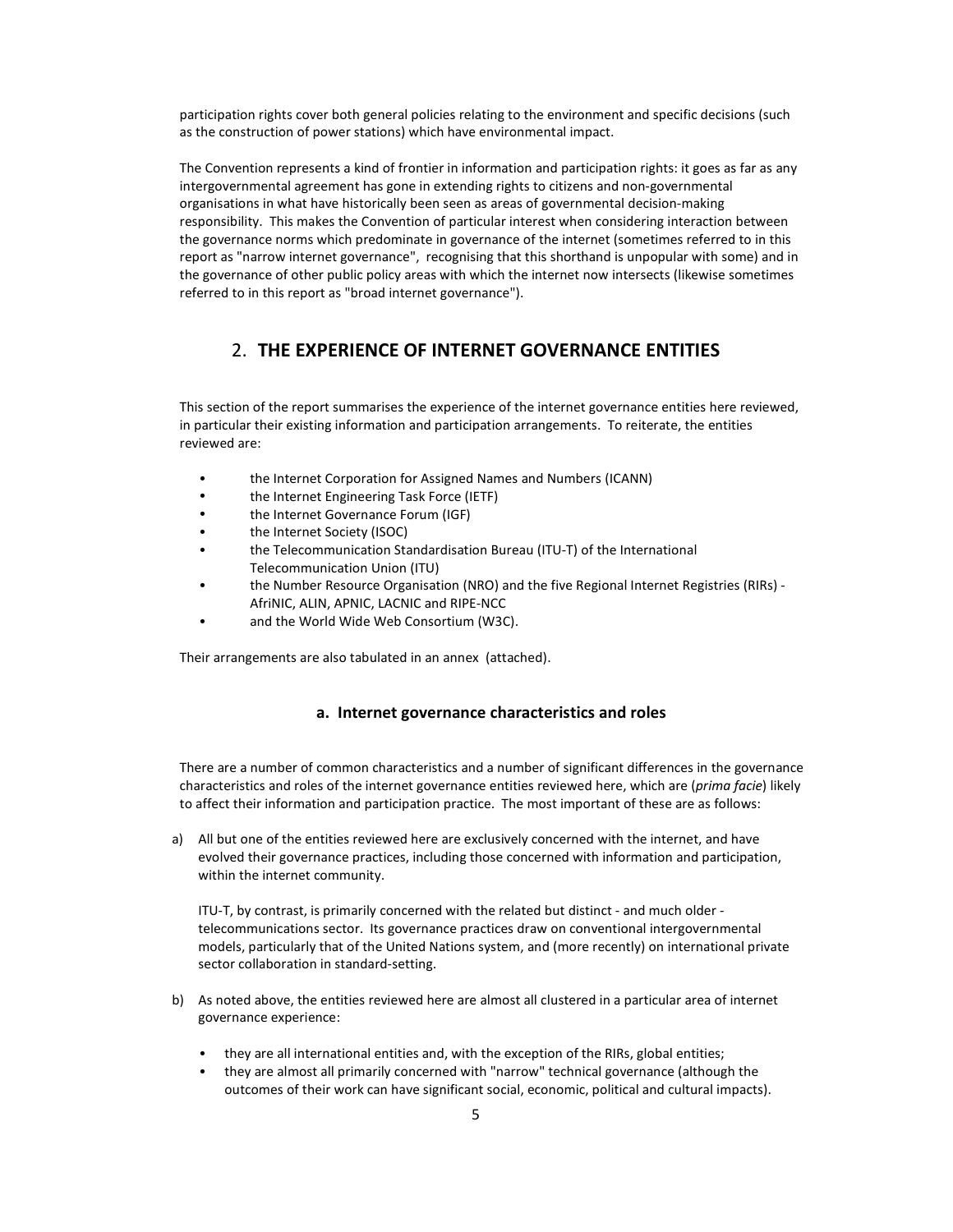The exceptions are ISOC and the IGF. ISOC is largely concerned with policy discourse and the formulation of approaches to internet issues which may or may not find routes to implementation by technical entities. However, it also provides an institutional home for more technical entities including IETF (and has a national as well as international structure). The IGF is concerned with both technical and policy issues, and with the interface between them.

The distinction between "narrow" and "broad" internet governance is not always clear-cut. In practice, there is much more of a continuum, as illustrated in the report of this project to the Hyderabad IGF (see diagram below, which seeks to locate some issues and entities on this continuum). Some internet governance actors contend that all technical decisions include policy choices, and vice versa; others would prefer that technical decisions were made on purely technical grounds. The "broad" policy implications of "narrow" technical decisions are most evident in ICANN, where they have become highly contentious and contested.



- c) Despite these commonalities, there are significant differences in the governance mechanisms and instruments for which the entities reviewed here are responsible and through which they work.
	- ICANN, NRO and the RIRs are concerned with the administration of core internet resources (addresses and domain names), whose requisite uniqueness and critical importance for internet routing require strong rules for allocation and management, at global, regional and national/local levels. (It should be noted that, while ccTLDs are aligned with national boundaries, gTLDs and IP addresses lack national alignment).
	- IETF, W3C and ITU-T are standard-setting bodies, which establish the common technical foundations on which existing services are built and new services developed.
	- ISOC is a professional association, which seeks 'to provide leadership in Internet related standards, education, and policy around the world' by disseminating information, stimulating discussion, and providing a forum for the development and articulation of policies that represent its members.
	- The IGF is a discussion forum, with no decision-making or enforcement powers.

There are many ways in which these institutional characteristics can be mapped diagrammatically. One approach which has been used in other internet governance contexts, and which has some value here, differentiates between governance entities according to:

- a. the scope of their activities (i.e. the area of governance for which they are responsible); and
- b. the type of mechanisms which they employ.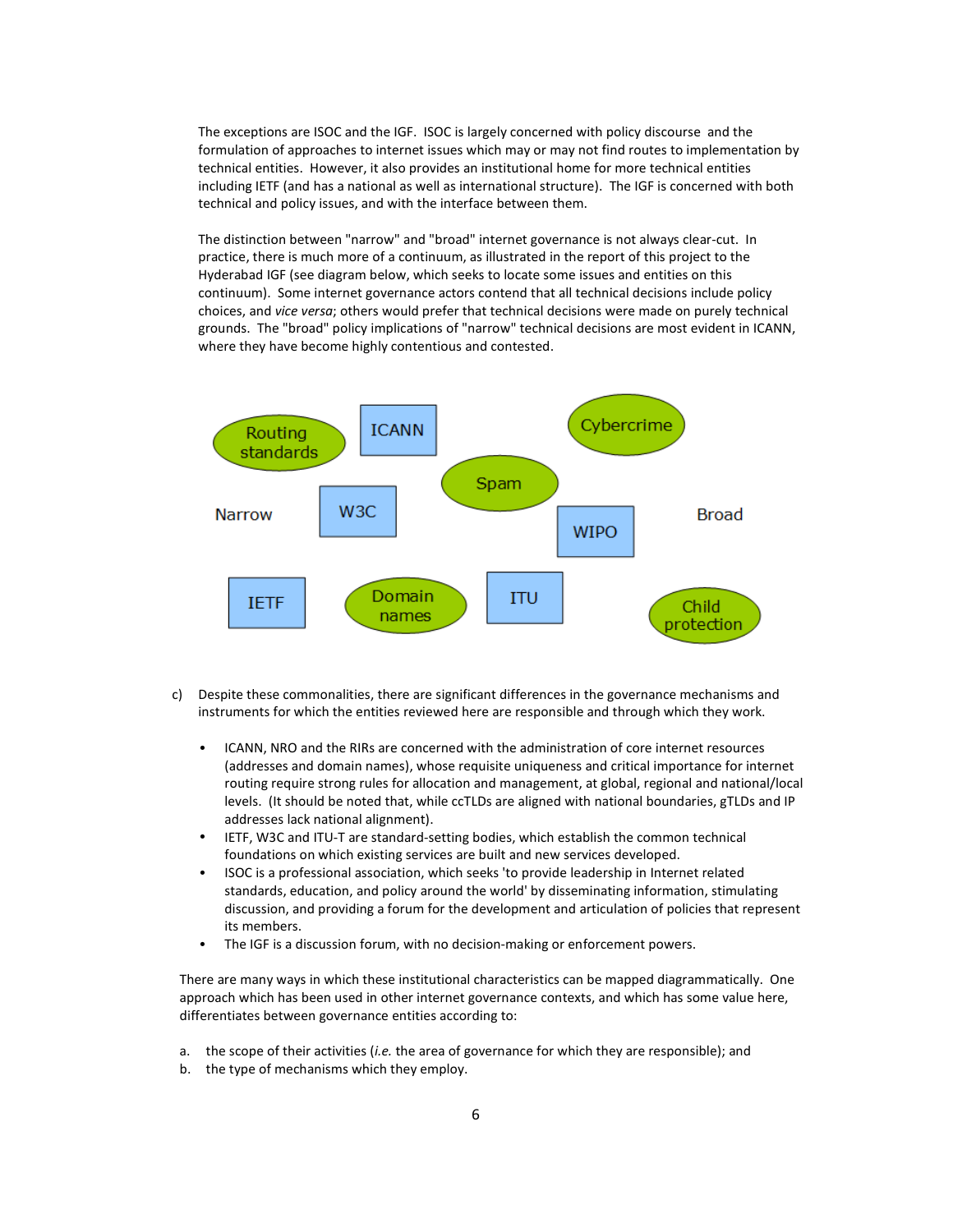The diagram below, adapted from earlier work for the G8 DOT Force (Louder Voices, 2002) and for the WGIG (Don MacLean, "Herding Schrödinger's Cats", 2003), uses the horizontal axis to differentiate by scope of activity and the vertical axis to differentiate by type of mechanism, ranging from hard (enforceable) governance mechanisms at its base to soft (normative) governance higher up the axis. (Both axes are expandable; the cell descriptions in this diagram are merely illustrative, particularly on the horizontal axis.) The depth of coloration can be used as an indicator of the strength of decision-making capacity associated with a particular entity.

 The version of this diagram below makes some suggestions as to where the main entities discussed in this report might principally (note this word, "principally") be located. There is obvious scope for discussion about these locations, which are not intended to make any particular point about the entities concerned, but to illustrate use of the matrix form.

| Policy<br>discussion    |                            |                     | 1GF                       |                             |
|-------------------------|----------------------------|---------------------|---------------------------|-----------------------------|
| Policy<br>coordination  |                            |                     | <b>ISOC</b>               |                             |
| <b>Standards</b>        |                            |                     | <b>IETF</b>               | W3C                         |
| Laws and<br>regulations |                            | <b>RIRs</b>         |                           |                             |
|                         | The internet<br>in society | Common<br>resources | Technology<br>development | Applications<br>development |

# b. Membership and representational arrangements

Participation arrangements in organisations can be considered in three tiers:

- i. arrangements for formal participation, usually some form of membership;
- ii. arrangements for the representation of members in decision-making processes (concerning both internal matters - the governance of the entity itself - and external matters - the decisions that it makes concerning its policy responsibilities, and the policies which it adopts and expresses, on behalf of members, in other contexts and to other organisations);
- iii. arrangements for the inclusion of input from non-members in the policy/decision-making process.

The following paragraphs deal with the first of these three issues. The second and third, concerning the participation of members and non-members, are discussed in section 2.e. below. The following paragraphs look, first, at the "core community", the group from which an entity draws its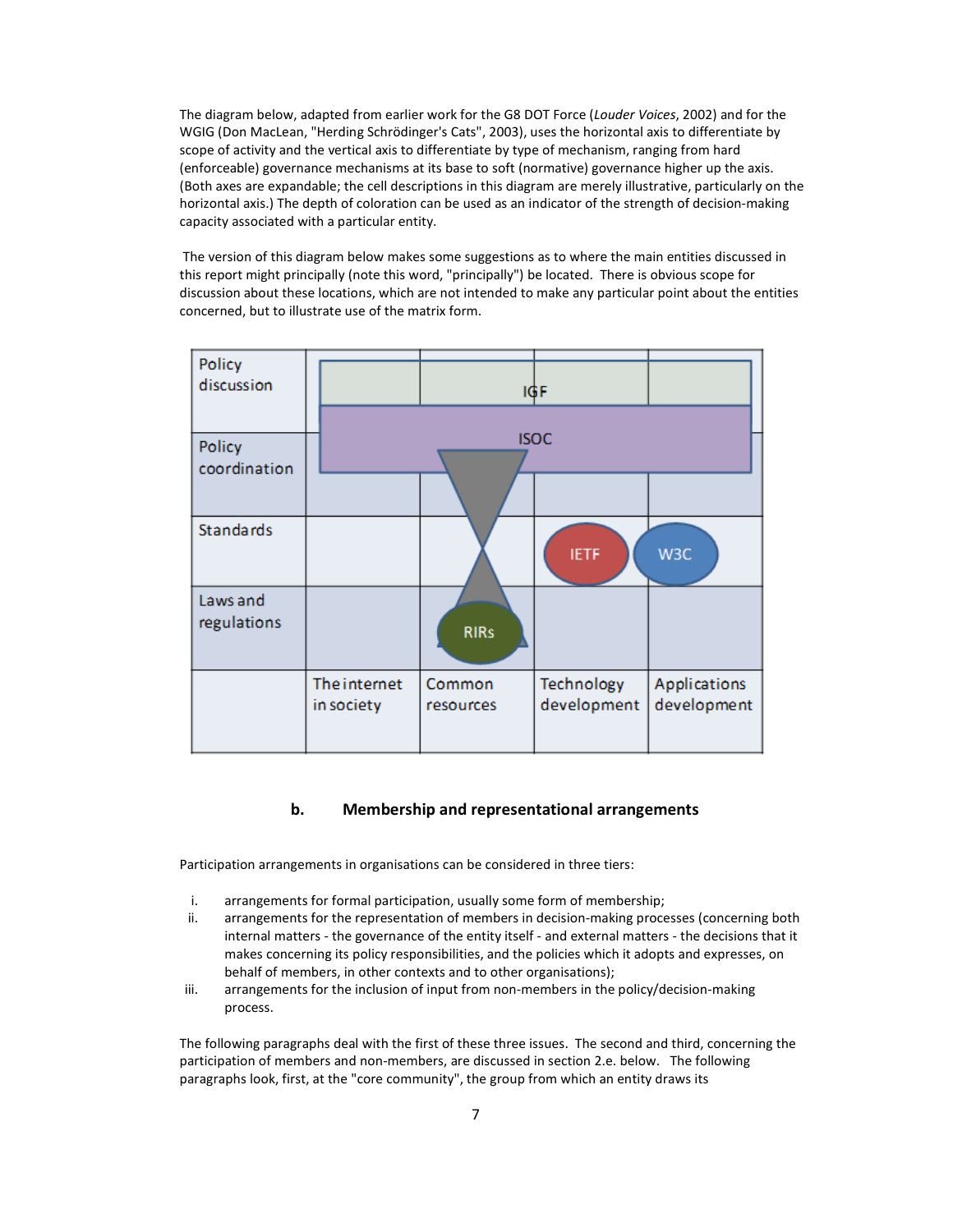membership/participants and which it seeks to represent; then at membership arrangements; and finally at arrangements for representing the membership in apex decision-making bodies.

### i. The core community

The term "community" is widely used within internet governance.

- A lot of participants in internet governance debate refer, for example, to the "internet technical …" or the "internet professional community" to describe those who are professionally engaged in the development of the internet.
- The more general term "internet community" is sometimes used to mean the wider group of individuals and organisations who express an interest in internet policy issues and engage in fora like the IGF.
- A number of the internet governance bodies reviewed here, notably the RIRs, use the term "community" to refer to their own "core communities" of users/participants.

Most internet governance entities are in some sense representative bodies: that is they seek to represent a particular interest or category of participant, a group described here and in the annex as their "core community". Representative bodies encourage those who are part of their core communities to become members of the organisation, though not all members of those core communities do so (and in some cases, the proportion of potential members who join is very low). Those outside core communities are often not accepted as members, or entitled only to some subordinate (or associate) form of membership, although their input into organisational thinking may still be welcomed. (The concept of a "core community" is also helpful in clarifying the identity of participants where membership arrangements are informal or imprecise, as they are for example in the IETF.)

The tables in the annex to this report seek to identify "core communities" for the internet governance bodies reviewed here. It should be noted that the purpose here is to establish those groups within the internet community whose interests and concerns are primarily served by the entity in question. Some of these entities would also say that they see themselves as acting on behalf of a wider "internet community" or in support of what they consider to be established "internet principles", and these may encourage participation (if not membership) by members of the wider "internet community" to facilitate this - as, for example, do the RIRs. Nevertheless, their core community is identifiable through their membership arrangements and specified objectives, and this is generally acknowledged.)

The "core communities" of the internet governance entities reviewed here can be categorised as follows:

- The core communities for NRO and the RIRs are the specialist communities which deal with address resources. For the RIRs, these are predominantly recipients/users of address space. NRO's core community is the RIRs themselves.
- ICANN is more complex. As a technical entity, its core community can be summarised as 'entities concerned with coordination and management of the domain name system.' This is, however, potentially, a very broad grouping, and ICANN's structure seeks to represent diverse constituencies through supporting organisations and advisory committees which have their own core communities (the RIRs, different constituencies of users of the domain name system, ccTLDs, governments and individual users of the internet).
- The core communities for the standards entities IETF, ITU-T and W3C are made up primarily of those who are concerned with the technical development of the internet, its underlying infrastructure and the applications that make use of it. These are all essentially technical communities, although there are considerable variations in their membership and participation arrangements (see below).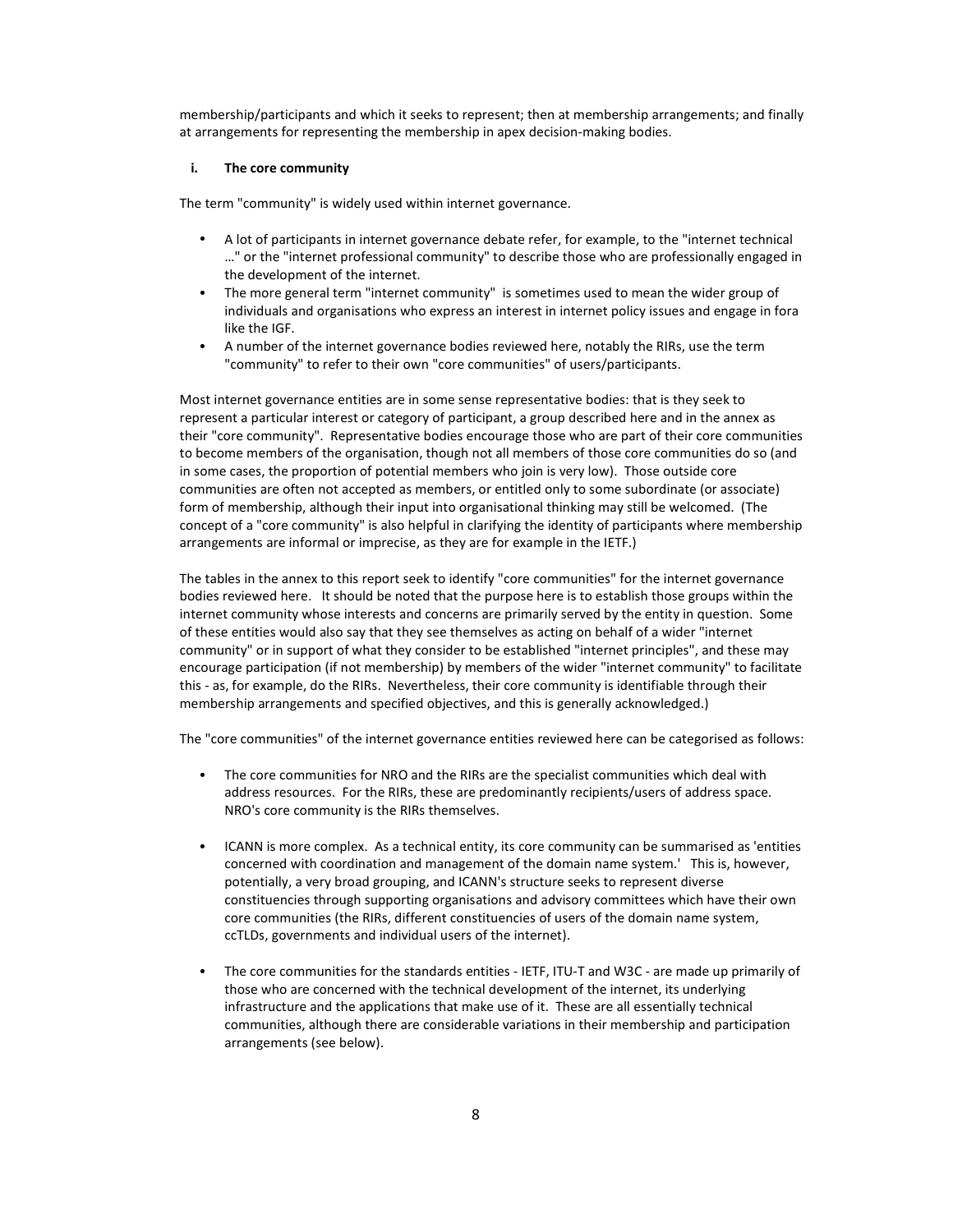• The two "soft governance" entities reviewed - ISOC and IGF - have much wider core communities, which might be described as the "internet professional community" in the case of ISOC and, even wider, all those who are interested in the development and use of the internet in the case of IGF.

There are, obviously, issues here concerning the relationship between these "core communities" and the "multistakeholderism" which has become a central feature of how internet participants see internet governance, especially since its inclusion in the WSIS principles and the formation of the IGF. This is not the place to discuss these issues in depth, but it is worth noting that, while all " core communities" as understood here can be multistakeholder in character, in practice many come predominantly from particular stakeholder groups (e.g. the internet technical community in the case of the IETF, governments and the private sector in the case of ITU-T, a sub-set of the private sector and the internet technical community in the case of W3C). The most "multistakeholder" in character by far is the IGF.

# ii. Membership

Most representative organisations have some form of membership structure through which interested individuals and/or organisations can formalise their participation.

Membership does not necessarily imply much in the way of participation. Company shareholders, for example, have rights to participate in annual meetings, but very few (and particularly few small shareholders) exercise these. Active participation rates in NGOs which attract members on the basis of the services they offer (e.g. access to heritage or cultural sites) tend to be much lower than in those which attract members on the basis of solidarity (for example trades unions or environmental pressure groups).

Although membership usually implies greater rights of participation than non-membership, participation rights need not be exclusive - and many internet governance entities extend them beyond their memberships to their wider "core communities" and even further (see 2.e below).

Membership arrangements vary considerably between the internet governance entities here reviewed:

- Membership in the RIRs is open to those organisations that require address space services from them in their regions, with some form of membership usually also available to others who wish to join but do not obtain address space. In some cases (e.g. ARIN), membership for address space users is automatic, while in others (e.g. RIPE-NCC), it is optional. In practice, membership is generally required only for participation in some governance functions such as the election of board members. The additional value of membership over ad hoc participation in other areas of activity (which is generally open) is therefore limited. It should be noted that membership does not convey any entitlements to address space, which is allocated on the basis of defined policies and procedures.
- Membership in ITU-T and W3C is effectively confined to organisations and/or official bodies.

In the case of ITU-T, full membership is confined to governments, with "sector" or "associate" membership available to businesses and other telecommunications organisations (subject, if they are located within countries, to the approval of their national governments). This lesser membership status entitles sector members (mostly private sector businesses) to participate in the technical work of ITU-T as a whole, and associate members to participate in the technical work of the particular area of ITU-T activity that is of interest to them; but entitles neither to a role in management decisionmaking. ITU-T sector and associate membership does, however, enable much greater information access than is available to non-members.

W3C is in practice a consortium of businesses (and some other organisations, including governmental agencies) which are concerned with web standards development. While membership in W3C is theoretically open to individuals, the Consortium warns that 'Our processes are designed for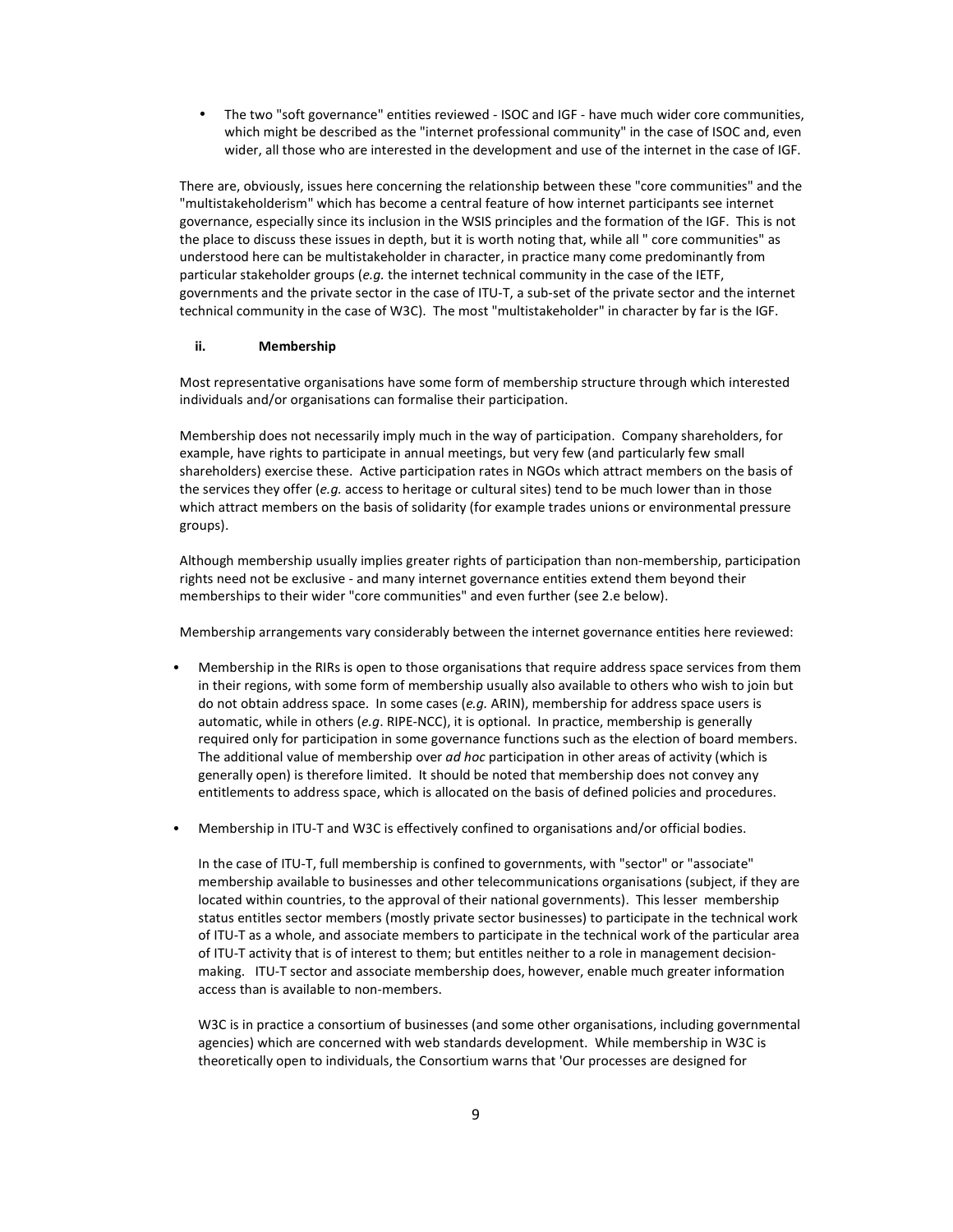organisational participation and we do not have the support structure to handle large numbers of individual members.'

• "Membership" of ICANN is highly complex. ICANN is institutionally a corporation governed by a board of directors, which is appointed by institutional governance mechanisms that are accountable to different constituencies within its structure (see annex).

As a corporation, ICANN does not have "members" but instead has a variety of subsidiary bodies which represent different communities that have an interest in its work - ranging from technical agencies (such as the RIRs (represented through its Address Supporting Organisation, ASO) and ccTLDs (represented through its Country Code Names Supporting Organisation, ccNSO)) to diverse communities of domain names users (represented through different constituencies within its Generic Names Supporting Organisation (GNSO)). Those governments that choose to participate do so through a Governmental Advisory Committee, whose status and influence are contested. Individual internet users are represented through "At Large Structures", geographical or issue-based entities which have their own place in the overall ICANN hierarchy (see annex diagram).

Overall, these representational arrangements in ICANN can be seen as means to incorporate all stakeholders that are considered relevant within its overall management structure - or ways of accommodating diverse groups reaching beyond its more technical core community. Participants and outsiders alike say that they find this complexity makes the organisation difficult to understand, and this has impacts on the relationship between the organisation's apex structures and its constituents.

- Membership of ISOC is open to organisations and individuals worldwide, without fee or (if they wish to participate in elections) on payment of a fee. Members are nominally expected to agree to a set of principles ('Individual memberships are for people who share the goal of supporting ISOC's Mission and Principles and agree to ISOC's code of conduct'), but it is difficult to see how this can be extensively enforced. Global members in most member countries can also enrol in national chapters. Like ICANN, ISOC is internally governed by a board, this time of "trustees", who are selected by different membership constituencies including the "narrow" IG bodies for which it provides an institutional home.
- There are no membership arrangements in the IETF or IGF.

In the case of IETF, participation in activities is open to anyone who wishes to participate. Its work and management processes are therefore structured along volunteer rather than representative lines, with administrative tasks outsourced to ISOC (institutional host) and an independent service business.

The IGF is also open to any participant, without membership arrangements - though the implications of this in a policy forum are rather different from those in a standard-setting body like the IETF. Although many IGF participants tend to think of themselves as belonging to one of four stakeholder groups (governments, private sector, civil society, internet technical/professional community), these distinctions are recognised by the IGF only at a conceptual and institutional level, not at that of individual participants.

These membership structures are significantly more diverse than are the "core communities" described earlier, and reflect the different origins of the entities concerned. The IETF, for example, has its roots deep in the early years of internet development, which were built around collaborative groups of computer scientists. ITU-T's roots, by contrast, lie in the much more formal intergovernmental experience of the telecommunications sector and the United Nations, leavened more recently by experience in international standards bodies, including the semi-formal collaborative standards development fora initiated in the private sector - this last being something of a model also for W3C. The RIRs were established at various dates between 1992 (RIPE-NCC) and 2004 (AfriNIC) and, while relatively uniform, their "membership" arrangements reflect requirements at the time of their creation. ICANN's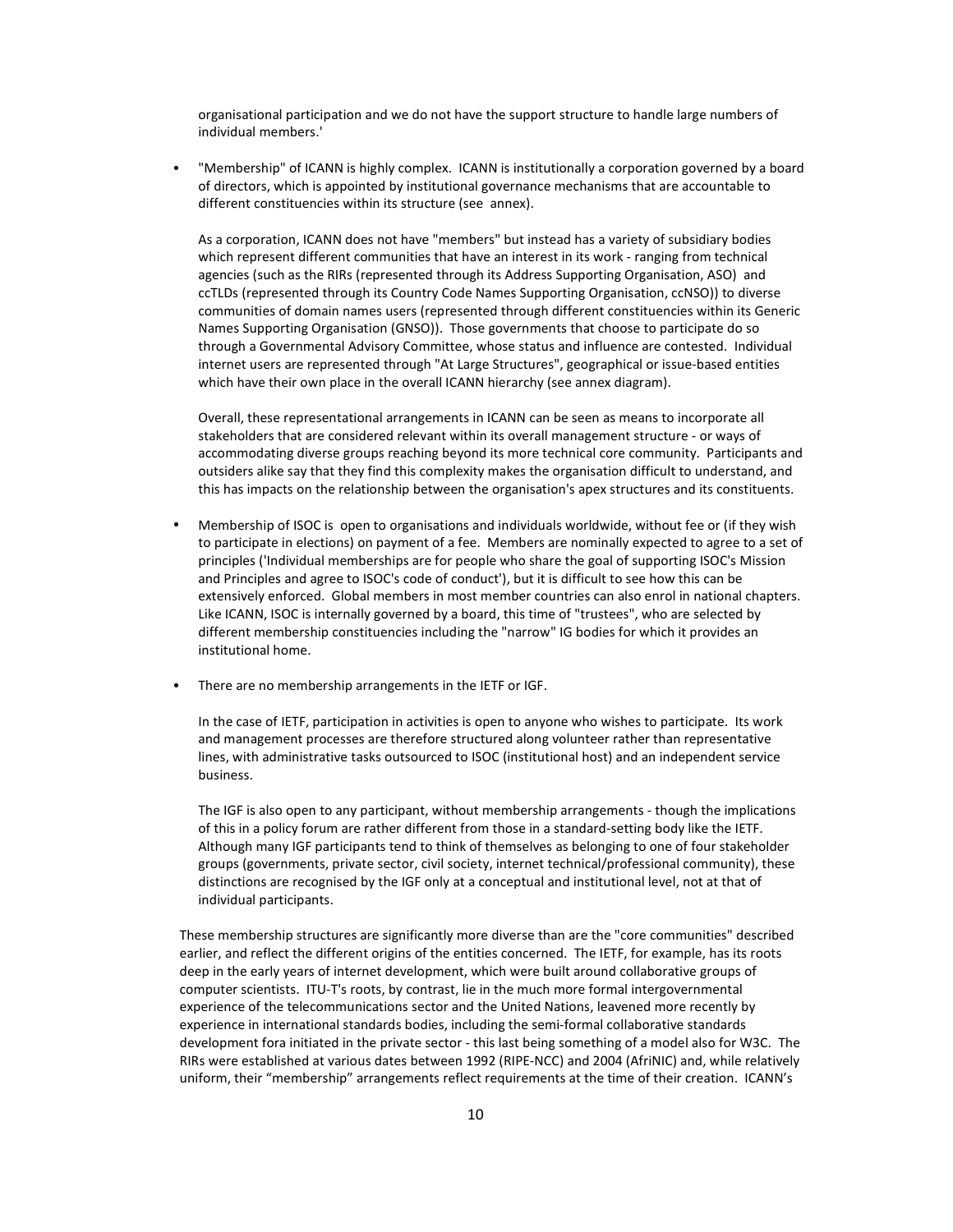membership arrangements, which are based around constituency representation, have been affected by contests over the status and character of the corporation as a whole. ISOC was formed as a representative body, which needs to accommodate both institutional/corporate and individual representation. The IGF is an outcome of the World Summit on the Information Society, in which "multistakeholderism" is more important conceptually than "membership".

# iii. Representation of members in apex decision-making bodies

Most organisations have some form of apex structure which is ultimately responsible for making decisions on behalf of members and/or stakeholders, and is commonly elected by them - a board of directors or trustees, for example, or an advisory committee.

Many of the internet governance entities reviewed here - and many within the internet professional community - have roots within the groups of computer scientists that were central to the internet's early development. These groups were essentially collaborative rather than hierarchical, and the influence of this early internet experience remains strong, especially in the more technical entities. While all of the internet governance entities reviewed have some form of apex structure, its institutional authority is in many cases much weaker than would be found in comparable organisations outside the internet.

- o The IETF has the loosest and least powerful apex structure (which many IETF participants would not describe as such). An Internet Engineering Steering Group coordinates across the eight areas of IETF activity, and determines when and where consensus has been reached if this is in doubt. Individual Area Directors play this role in relation to particular areas of activity. However, these do not have authority over the way in which the IETF works as a whole, which is essentially determined by the way in which its Working Groups function themselves.
- o W3C has an assembly of members ("Advisory Committee"), which appoints an Advisory Board which 'provides guidance to the Team [the (highly-influential) Director and research and engineering personnel] on issues of strategy, management, legal matters, process, and conflict resolution,' and oversees the standards development process. However, according to W3C, its statutory role is not [that of] a board of directors and [it] has no decision-making authority within W3C; its role is strictly advisory.'
- o Each of the RIRs has some form of (variously titled) board or executive council, elected by members, which takes responsibility for standard corporate governance activities. These bodies have very limited roles in oversight of RIR policy-making processes concerning the conduct of IP address allocation and registration services), generally limited to the ratification of outcomes of more open policy processes. The ethos underlying them is that decisions are essentially taken through the development of consensus amongst participants in policy discussion (not just members), and the role of the apex body is largely concerned with determining that defined processes have been properly implemented.
- o NRO's apex body is an executive council made up of representatives of RIRs.
- o ISOC's 'governing body' is a board of trustees which is elected by constituencies within the overall organisation, including both organisational and individual members (the latter through the national chapters which they may join) and also including the internet technical bodies for which ISOC provides an institutional home.
- o ICANN has the most complex hierarchical structure of any of the entities reviewed here, and this is illustrated by a diagram in the annex to this report. As a corporation, its apex body is a board of directors, which is selected by its Supporting Organisations (representing different constituencies within the ICANN structure) and by a Nominating Committee charged with appointing suitably qualified directors from among those who wish to be appointed. The Nominating Committee is itself selected by constituent entities within the ICANN structure. In essence, this is a complex system of indirect election in which different weights are given to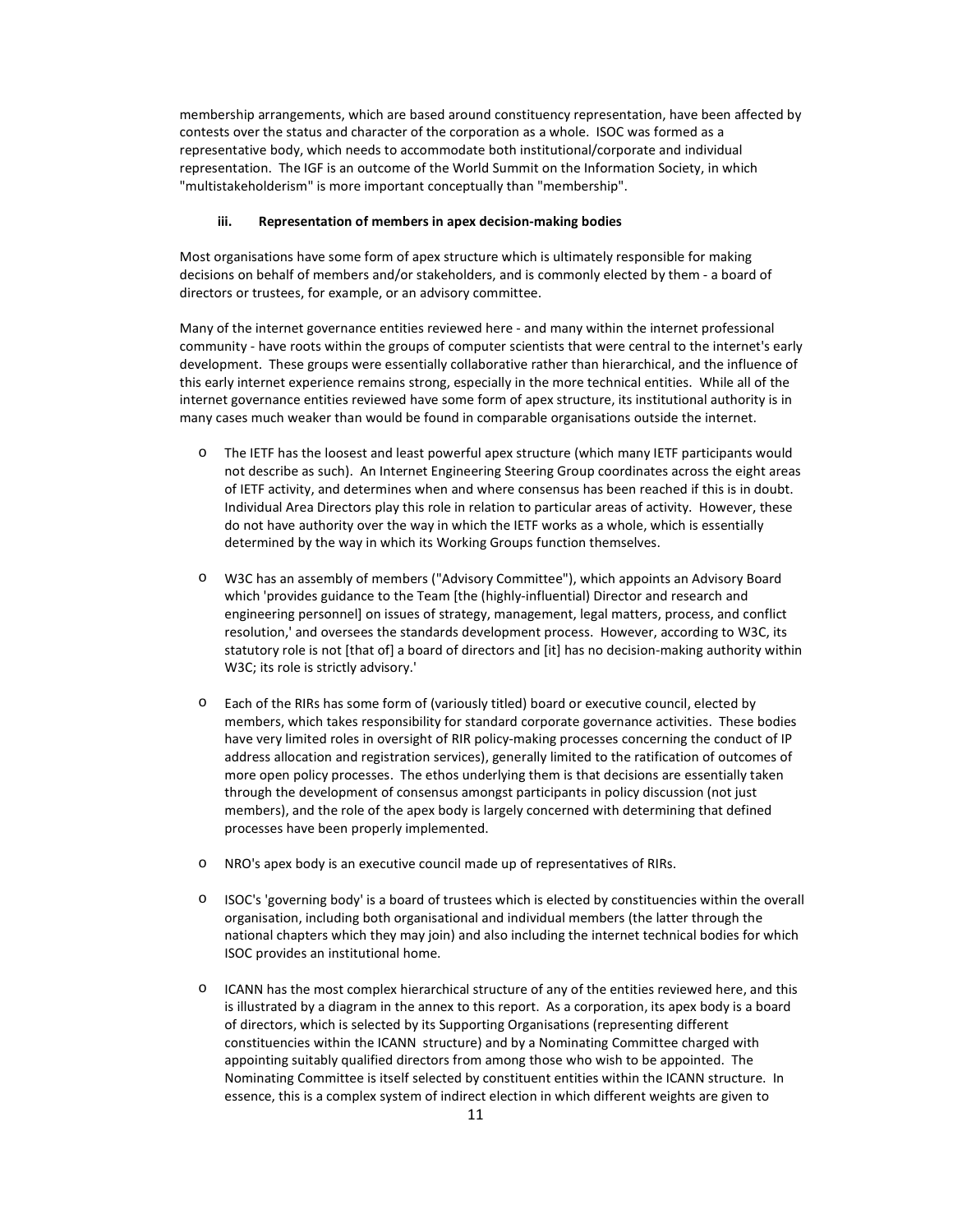different constituencies and/or different types of constituent. The purpose of indirect elections of this kind is generally to ensure that apex bodies represent different constituencies as effectively as they represent majority opinion. Some argue that complex structures also offer greater scope for the politicisation of authority and for tensions to arise between apex bodies and constituent members.

The IGF has no formal apex body. Its secretariat reports to the United Nations Secretary-General, who established the Forum. The conduct of IGF meetings is developed with the support of a "Multistakeholder Advisory Group" appointed by the Secretary-General with a mandate to represent multistakeholder diversity, and to some degree on the basis of recommendations from groups which are accepted as representing stakeholder communities.

# c. The ethos of decision-making and engagement

The character and quality of engagement - i.e. of information and participation - in any organisation is determined by three main factors:

- o its formal arrangements for information (see 2.d) and participation (see 2.e)
- o its informal practice (for example, the extent to which established participants seek to include newcomers, the ways in which participation structures are tailored to enable inclusiveness, and the outcomes of these practices)
- o and the ethos for decision-making and engagement, which has much to do with the way in which formal process translates into informal practice.

'Ethos' is defined by the Oxford English Dictionary as 'the characteristic spirit, prevalent tone of sentiment, of a people or community' - the community's perception, in other words, of how things are or ought to be done. This may be stated in formal documents - which may be observed or ignored in practice - or it may be unstated and informal. It can be much more important in determining the extent and nature of engagement in practice than any formal arrangements for information and participation.

Many of the internet governance entities reviewed here express a much more strongly inclusive ethos for engagement than is the norm in international or other governance. This ethos is widely seen as emerging from the highly collaborative nature of the internet's early development, in which loose associations of individual volunteers rather than institutional representatives were responsible for the internet's architecture, routing protocols and technical standards, and for underlying principles that transcend the boundaries between technology and philosophy.

This ethos of collaboration and free expression is, for example, inherent in both the Internet Society's principles and goals (http://www.isoc.org/isoc/mission/principles/) and in the IETF's traditions of collaboration between individual volunteers. It is also found, however, in the stated ethos for decisionmaking and engagement of most of the other entities reviewed here:

- o The RIRs, for example, emphasise that their 'policies are developed by the membership and broader Internet community (APNIC): open, transparent and "bottom-up". In many ways, they act as industry self-regulatory bodies, and see themselves as stewards of resources on behalf of the wider (internet) community.
- o W3C, although its membership is overwhelmingly private sector, says that, 'because of the growing importance of the Web to so many people in so many aspects of their lives, it is critical that W3C engage the broader public as part of the development of the core Web standards and that W3C be accountable to this public audience. '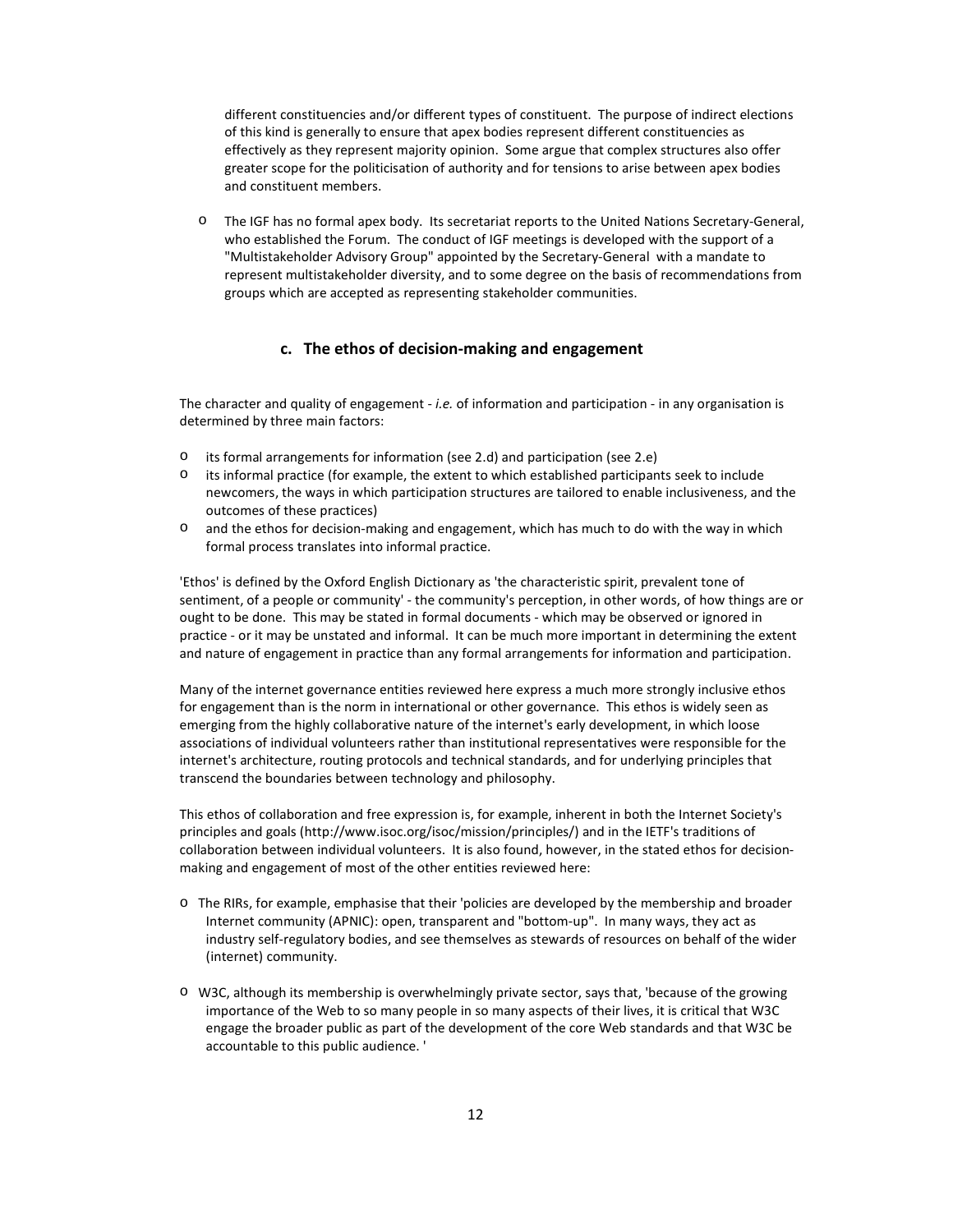o ICANN, likewise, states that it 'operates on a multi-stakeholder model that brings all interested parties together to discuss policy issues that fall within ICANN's areas of responsibility' and that it 'follows a bottom-up model of policy development and relies on consensus from its stakeholders.'

Of course, what organisations say they believe and do is not always consistent with their practice. This report does not look at the relationship between principle and practice - which it is suggested should be considered in the next phase of work - but is concerned here with stated ethos and intent. So far as that is concerned, the broad ethos within those internet governance entities reviewed here that have emerged from the internet experience could be said to include the following principles:

- All information which is relevant to the entity and its work should, in all normal circumstances, be publicly available online.
- Internet policy and standards development should be open, transparent and inclusive.
- Participation in the internet's development should be open to all who have an interest in the internet and who wish to participate, irrespective of (stakeholder or other) status.
- Anyone should be able to initiate ideas for policy or standards development.
- Once ideas have been initiated, they belong to the community/entity rather than to their originators [this may be less general].
- Their further development should be collaborative, and should take place online and (if necessary or if required by the entity's own rules) in meetings which are open to all-comers.
- Adoption of new policies and standards should be based on consensus rather than majority decisions.

These points are, of course, differently nuanced in different entities reviewed here, but they are broadly consistent with the ethos which each expresses in its own publicity material. The one exception is ITU-T, whose traditions of engagement derive from the intergovernmental processes of the United Nations rather than the collaborative early years of internet development. Even so, when describing its approach, ITU-T emphasises collaboration between government and private sector participants (which, it argues, 'gives ITU standards unrivalled credibility') and the role of consensus in the adoption of decisions on standards (non-governments are excluded from ITU-T's policy decision-making).

More needs to be said about the role of consensus, point 7 in the list of suggested ethos principles above. Consensus holds a central position in the ethos of internet decision-making - in both standards bodies (IETF, W3C, ITU-T) and in those with administration and/or policy responsibilities (ICANN, NRO, RIRs). 'Rough consensus and running code' is, famously, a core principle of the IETF's standards development, while 'any decision made at a face to face meeting of a working group must also gain consensus on the working group mailing list.' In the RIRs, consensus is usually required at several defined stages of the policymaking process (described in 2.e below).

Consensus means, essentially, that a policy position or standards proposal has substantial support within the group that is considering it (whether that is an initial working group or a final decision-making body) and that there is no substantial hostility to the position or proposal (specifically that no-one is prepared to express a veto). This is markedly different from majoritarian decision-making (by vote) in which the objections of large numbers of participants may be overruled by the preference of a larger number of supporters (a majority). This distinction between consensus and majoritarian decision-making is made very clear by W3C:

Where unanimity is not possible, a group should strive to make consensus decisions where there is significant support and few abstentions. … Groups should favour proposals that create the weakest objections. This is preferred over proposals that are supported by a large majority but that cause strong objections from a few people. … A group should only conduct a vote … after the Chair has determined that all available means of reaching consensus through technical discussion and compromise have failed….

A consensus-based ethos - which effectively grants a veto to any small but significant number of opponents - values the satisfaction of multiple stakeholder groups over the satisfaction of the majority.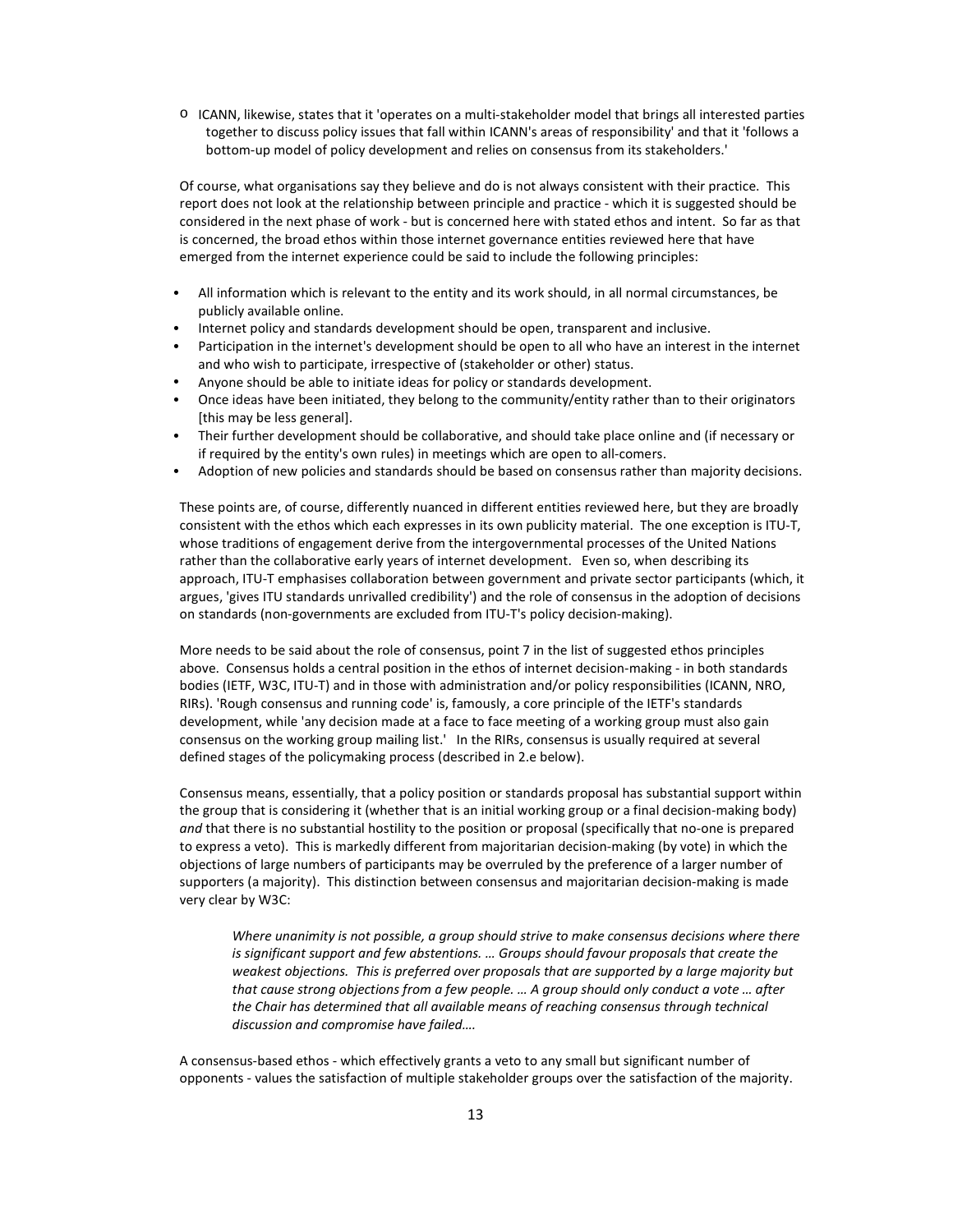This chimes with some other aspects of the ethos evident in internet governance entities. It offers some additional protection against risk (which is important in standard-setting). It also makes it probable that there will be general implementation of new initiatives, where this is required. However, it is easier to implement in technical than in policy spheres. ICANN, for example, notes that 'Global consensus is difficult to define; even harder to achieve. Consensus can be achieved in the technical community from which ICANN was created, because you can test opinions and measure results. Consensus on policy questions is elusive, because you can't rely on objective data to choose between values.'

# d. Information access

As the annex reveals, and as would be expected from the ethos just described, the approach to information access in the internet governance entities reviewed is generally highly permissive. Most of the internet governance entities reviewed provide much more extensive information about their internal management, policy-making and (where relevant) standard-setting to the wider public than is the norm for governance bodies in other fields, particularly intergovernmental agencies. This is generally associated with much more open participation arrangements than are found in other areas of governance (see below). The main exception to this openness of information access is the ITU-T, which is part of a conventional intergovernmental agency.

Information in this context can be divided into a number of types, which may be more or less relevant in different entities, as follows:

- General information about the entity itself, its processes and activities.
- Information resulting from research, membership surveys and the collection of data supplied by members or other entities with which it works.
- Governance or management information related to the decision-making processes of the board, the internal governance of the entity, its financial arrangements, management discussions and correspondence, and the policymaking decisions of its internal structure.
- Policy-making information which relates to the development of policies for the entity's own work (e.g. RIR policies on address resource management) and/or its policies relating to the work of other IG entities (e.g., ISOC policies relating to the IGF or ICANN).
- Standard-setting and technical information i.e. information related to the standard and other technical development work undertaken by the entities reviewed.

In the last three of these categories, the importance of information access is determined not just by the type of information but also by the stage which has been reached in the decision-making processes to which it relates. There are three main stages which are relevant, and where different levels of access may be observed, which are.

- a. information related to potential decision-making processes (agenda-setting discussions, policy fora, etc.)
- b. information related to ongoing decision-making processes (working papers etc.); and
- c. information relating to completed decision-making processes (decisions).

Information in categories a. and b. is important for those who wish to participate in decision-making processes. Information in category c. is principally of value to those who wish to make use in their own work of decisions which have already been taken.

The majority of the entities reviewed here have very open information access arrangements.

a. All make general information about themselves and their work openly available on their websites. The quality of websites and ease of navigation varies, largely (it would appear) as a result of available website management resources and the extent to which information is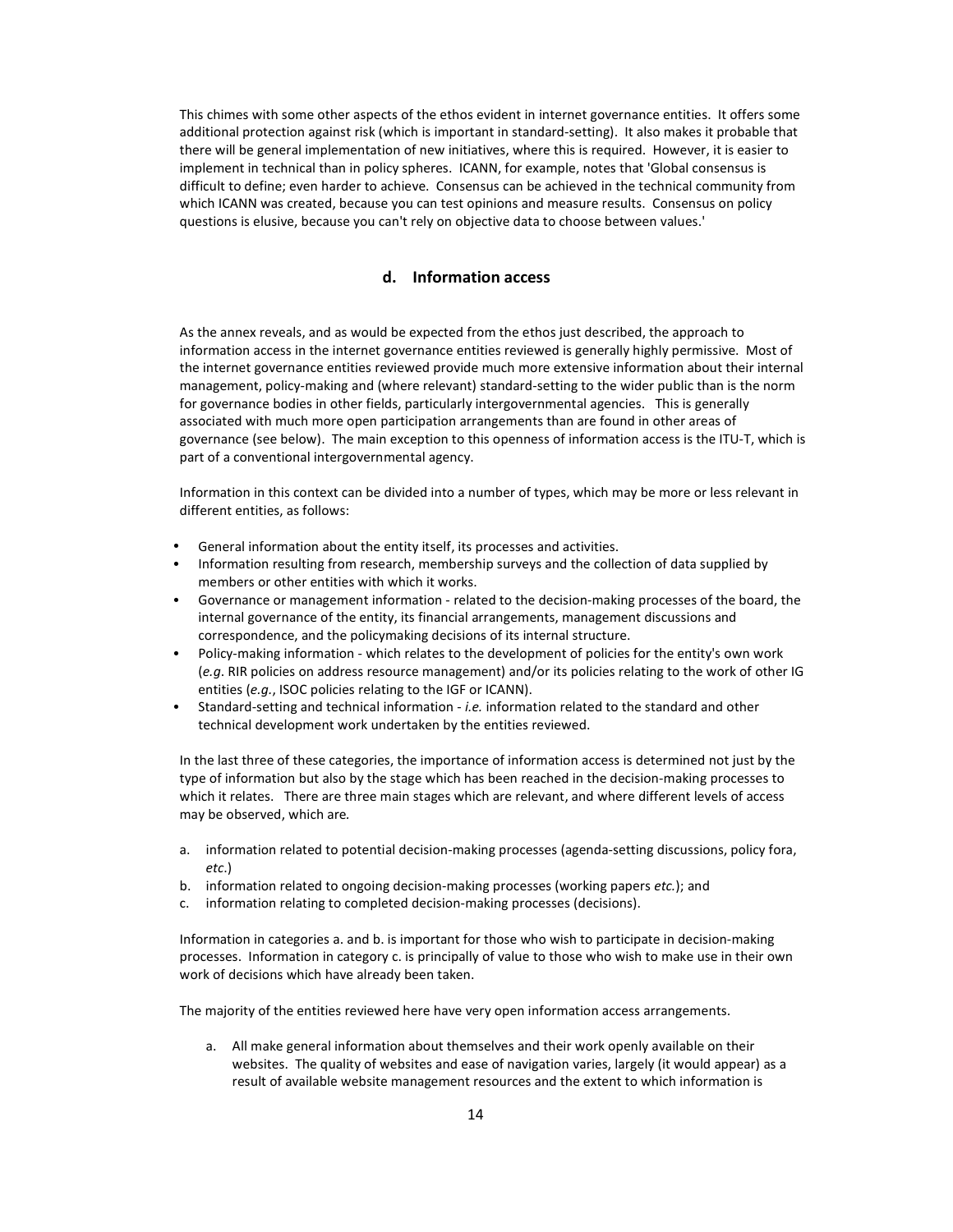primarily technical. In addition to online information, some entities make special arrangements to initiate newcomers to their activities (for example, IETF's RFC The Tao of IETF and orientation sessions for new participants held at the beginning of IETF meetings).

- b. Almost all of the entities reviewed make the results of research and membership surveys available, the extent to which they do so depending on the extent to which they undertake research and surveys more than the extent to which they choose to publish them. An exception to this is, however, the ITU, some of whose research outputs and databases are only available in return for payment.
- c. Most of the entities reviewed are much more open with management information than is the norm with conventional intergovernmental agencies, private sector corporations or nongovernmental associations in other fields. The minutes of apex bodies such as boards are routinely available online, as (usually) are working papers, though with obvious exceptions such as papers relating to staff matters. ICANN even publishes management correspondence with external organisations online. This level of access to board and management papers is highly unusual in other contexts, including intergovernmental agencies, private corporations and nongovernmental organisations. ITU-T's practice of restricting most management information to full members (i.e. member-states) is much more representative of other international bodies.
- d. Information about policy processes is even more openly available than that concerning management. RIR documentation is particularly open, supporting its very open participation processes (see 2.e). For example, 'APNIC publicly documents all policy discussions and decisions. … APNIC upholds transparency of decision-making processes by providing freely accessible archives of APNIC Open Policy meetings, Executive Council meetings and mailing list discussions.' Extensive documentation is also available from ICANN constituencies as well as from the corporation as a whole, although the nature of this varies between constituencies (as does its relevance to participation). (ICANN's policy on the disclosure of information can be found at www.icann.org/en/transparency/didp-en.htm.)
- e. The standards entities reviewed here have different approaches to information access which are consistent with their different approaches to participation (see 2.e). IETF (in all cases) and W3C (in most) encourage participation in the standard-setting process from all who are interested in participating, and so make drafts and other documentation within the standards development process openly available online. ITU-T, however, restricts access to draft documentation to Full and Sector Members (and Associate Members where they are registered for a particular Study Group) through its TIES information management system, and only makes standards which have been finally agreed generally available. It does, however, make almost all of its agreed standards available online free of charge (the exceptions are those which are shared with other standard-setting bodies), unlike the ITU's Radiocommunications Sector (ITU-R) which charges for these.

# e. Participation in decision-making

The approach to participation in decision-making in the internet governance entities reviewed is more mixed than that to information access. However, most of the entities reviewed have much more open participation processes than would be found in most other areas of governance and public policy.

As with information access, the opportunity for participation arises in three main areas in these entities:

- i. in the internal management of the entity itself;
- ii. in the development of the entity's policies concerning its own work (*e.g.* how the RIRs approach issues concerning address resource management), its administration, and the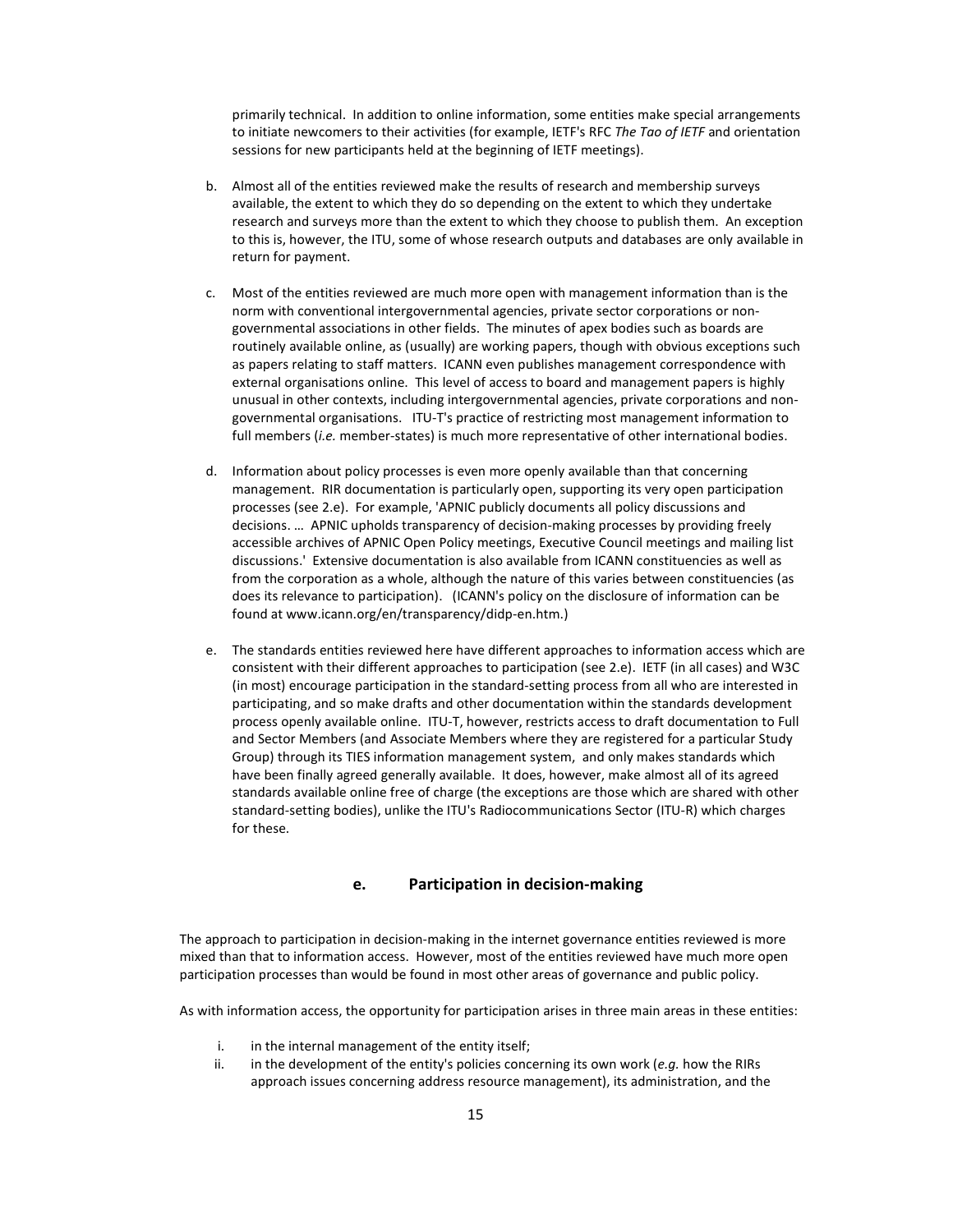relationship between its own policymaking and administration and other areas of internet governance (e.g. how RIR approaches and activity relate to those of ICANN);

iii. and, in some cases, in standard-setting.

These are considered successively in the following paragraphs.

# i. Internal management

Participation in the internal management of entities is most likely to be restricted along lines which are common in other areas of government, private sector and NGO management, *i.e.* to registered individual or organisational members, or, where entities are organised as corporations, to stakeholder communities which bear some resemble to the communities of shareholders found in private sector businesses. This is especially the case with the election of representatives to apex bodies such as boards.

- o A number of the entities reviewed here have membership assemblies at the summit of their organisational structures. In some cases, these have clearly superior authority to the apex bodies (management boards, etc.) which are appointed by members, whose powers are relatively restricted (for example in the RIRs).
- o In other bodies, the relationship between membership assemblies, apex bodies and staff is more complex, and there is no general pattern.
	- In ITU-T, for example, a quadrennial World Telecommunication Standardisation Assembly (WTSA) sets the parameters for the Sector's subsequent work, but the management of this then largely falls upon the (elected) Director and staff, supported by an Advisory Group of members. (Only Full Members (the governments of nation-states) may participate in discussion of internal organisational management; Sector and Associate Members are excluded from these discussions.)
	- W3C's work is effectively managed by its Director and "Team" (i.e. professional staff), subordinate to an Advisory Council of all members, and supported by an Advisory Board of members whose role is explicitly non-decision-making.
	- ISOC's board of trustees has stronger powers than those in most of the other internet governance entities reviewed, and its rules and regulations require board members to keep a strict distance between themselves and staff members where policy issues are concerned.
	- ICANN's management structure is highly complex and includes a great deal of scope for participation from many different parts of the organisation. However, some participants feel that this complexity, and the difficulty which results for participants in getting a grip on the whole management structure, mean that the board of directors has more power than it would have in less complex organisations.
- o IETF does not have a comparable structure for management, or indeed much in the way of management itself. Its apex structures are concerned with outputs rather than administration, with the latter being outsourced to an external service provider.

# ii. Administration and policy development

Participation in the administration of IG entities, and in the development of policies (relating to an entity's own work and its relationship with internet governance more generally), is more open across the range of entities reviewed than is participation in internal management. This kind of participation can take many different forms, which may serve different participatory purposes within a policy development process. For example:

o Membership or core community surveys are used by some entities - for example, ISOC uses them to identify 'the needs, concerns, and interests of our members and the broader Internet community.'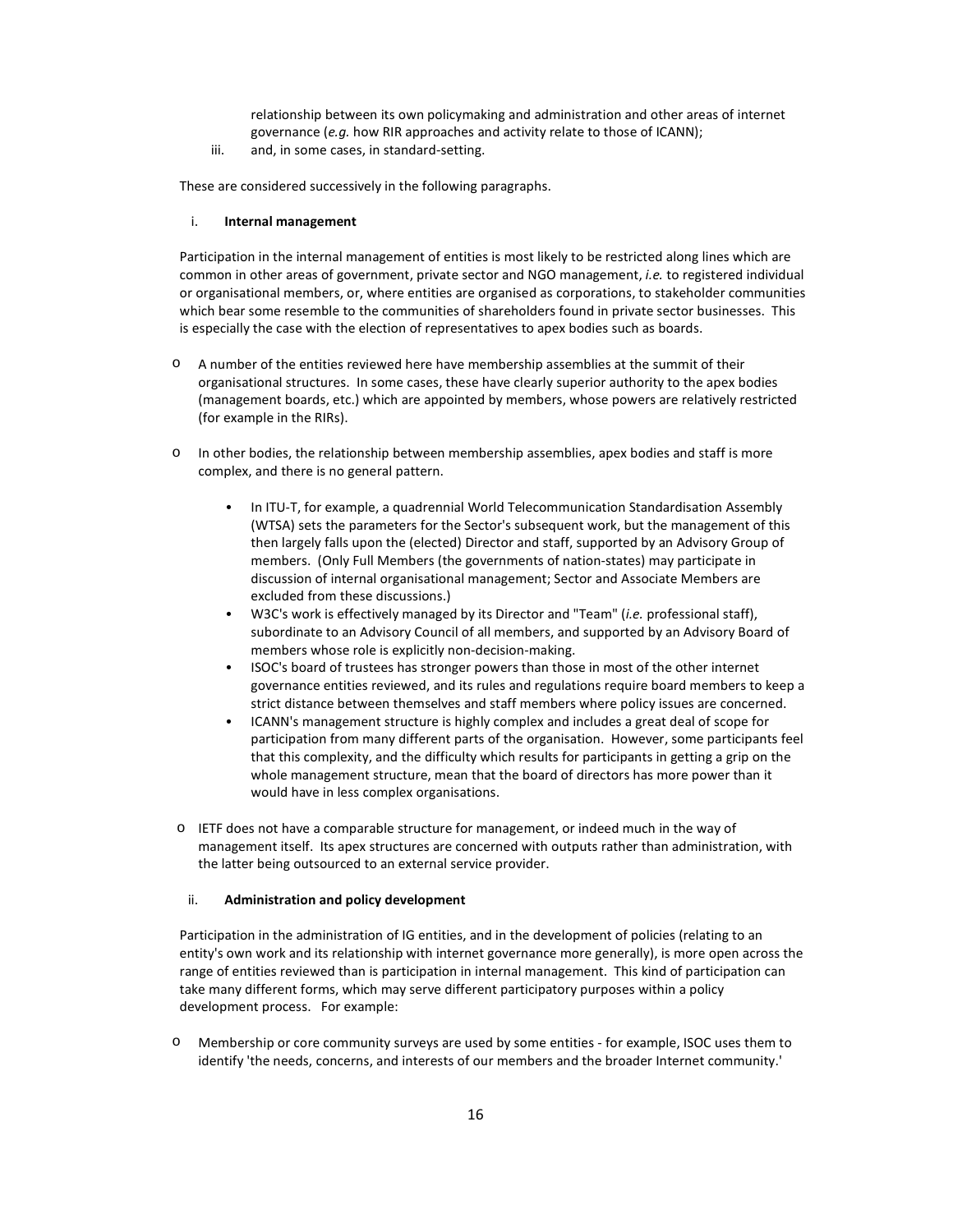- o Open consultations are used by some entities for example, by the IGF to solicit community views on specific areas of work or on the future general direction of the entity concerned.
- o Public meetings are held by most of the entities reviewed notably by ICANN, the RIRs and the standard-setting bodies - which can be attended by anyone who wishes to take part, providing an opportunity for input into policy-making processes, or at least to the range of views before the entity's decision-making bodies. ISOC's regional INET conferences and the IGF, although not formal policy-making bodies themselves, also allow participants to contribute to the thinking behind policy decisions which will be made elsewhere. Remote participation (of variable quality) is usually available within these meetings.
- o Online mailing lists are, alongside public meetings, the main channel used by most of the entities reviewed for input from members and the wider community/public. Although some of these are open to members only (e.g. some in W3C), most policy mailing lists are open to all. They are used both for general input and as the fora for ongoing policy development work. The RIRs' open mailing lists are particularly important in their policy work, and are open to all interested parties.
- o Blogs and other user-initiated internet services are used by some of the entities reviewed as additional tools for external input. This is particularly so with ICANN, many of whose constituent bodies have blogs alongside that managed by the Corporation as a whole. Usage levels for these tools vary substantially, and some (such as the IGF's) appear to have low usage.

ICANN has recently appointed a Public Participation Committee of its Board of Directors to foster public participation in its work, and has a General Manager specifically allocated to this role.

Examples of the policy development processes which are used by some of the entities reviewed are included in the annex. Although they vary in some respects, the processes of the RIRs are notably open to input from all interested parties (not just their members or address space users), and involve a number of stages. That for APNIC is fairly typical, and is summarised in the annex as follows:

- i. Anyone may make a proposal to the secretariat using a proposal submission form at least four weeks before an APNIC Open Policy Meeting. The proposal will be allocated to a SIG [Special Interest Group].
- ii. The proposal will be discussed online before the Open Policy Meeting.
- iii. The proposal will be presented for discussion at the Open Policy Meeting during a session for the SIG [Special Interest Group, a thematic forum for discussion of policy issues] concerned.
- iv. If there is consensus at the Open Policy Meeting, the proposal will be reported to the Member Meeting (held following the Open Policy Meeting), for endorsement by Members.
- v. After endorsement, the proposal is subject to an 8-week period of online consultation. This is sometimes referred to as a "last call" stage.
- vi. If there is consensus after this period of consultation, the proposal is endorsed by the Executive Council.

It is worth noting that this process is based on several different stages of consensus, with public participation in each stage, although formal decision-making (confirmation of consensus, ratification of decision) is the responsibility of a membership body. The multiple stages of consensus-building involved here resemble practice in the internet standard-setting bodies, and presumably derive from experience in these.

# iii. Standards development

The standards development processes in all three relevant entities (IETF, W3C and ITU-T) include both meetings and work on mailing lists, though the majority of work in practice takes place online.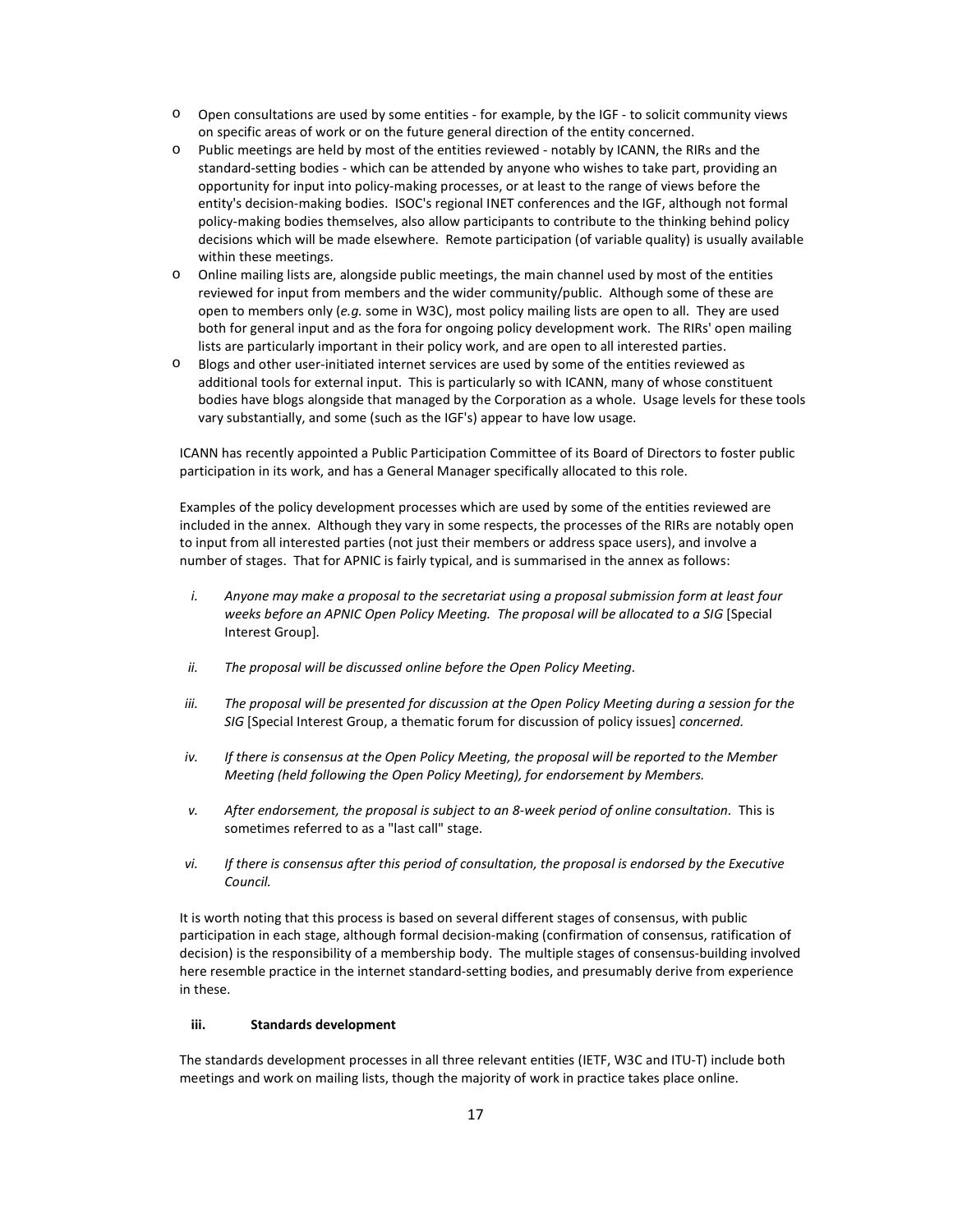- o In the IETF, participation in standards development is open at all stages to all volunteers although these are expected to participate as individuals rather than as representatives of any institution (e.g. government or business). The vast majority of IETF work is done in "Working Groups", which are formed to address particular identified challenges. These are, in practice, mailing lists. (Although Working Groups may also meet during IETF meetings, any agreements reached at these must subsequently be endorsed online.) "Internet drafts", the first stage in the development of IETF standards (known as RFCs, "Requests for Comments") may be proposed by individuals or by working groups, but, once proposed, become common property, not that of the proponent, and subject to collective development through a working group. When an individual or working group feels that a proposal is sufficiently mature, the relevant IETF Area Director will take it to the Internet Engineering Steering Group for potential adoption as an RFC. The Steering Group nevertheless intervenes frequently if it does not consider a proposal is sufficiently mature or requires improvement.
- o In W3C, participation in policy discussions (about areas in which standards may need to be developed) and active standards development processes are both open to all-comers, and participation is welcomed except in those (limited) areas where mailing lists are open to members only. Where there is sufficient interest in a topic, a working group is formed, made up of representatives of member-organisations (mostly businesses), invited experts (providing an opportunity for participation by those outside the business membership, who may propose themselves for consideration) and staff (from what is known in W3C as "the Team"). This will 'create specifications and guidelines, that undergo cycles of revision and review as they advance to W3C Recommendation status.' The process includes review by 'the Members and public' and a requirement to demonstrate operational effectiveness and interoperability. Final decisions on adoption are taken by the Advisory Committee, *i.e.* the assembly of member-organisations.
- o In ITU-T, standards development is undertaken in what are known as Study Groups, which are established by the quadrennial World Telecommunication Standardisation Assembly. Participation in Study Groups is restricted to Full and Sector Members, and to Associates in the case of Study Groups which they have paid to join. There is no scope for general input from other interested parties or from the wider public, and working papers are restricted, through the TIES information management system, to these participants. Proposals are developed by Study Groups, often in smaller working groups, and then proceed to a "last call" stage on the ITU-T website, where they are open for comment leading to approval (if there are no objections) or to further review.

The importance of consensus should be noted in these standards-setting processes. One of the main reasons for maximising inclusion in standards development is to ensure that all those who need to make use of standards are satisfied that those standards meet their requirements and, as importantly, to not cause problems when they interface with other standards in the internet as a whole. The wider a participatory net is spread, the more likely it is that all eventualities will be covered. As with the RIRs, proposals for standards go through a number of defined stages during which consensus is required before they can move forward to the next. Where contests arise between different, but equally valid, standards options, or where there is disagreement about a proposed standard's fitness for purpose, then it is referred back within the consensus-building process until consensus is achieved.

# 3. ISSUES AND CHALLENGES

The third section of this report draws together some of the issues raised by the mapping exercise above and in the annex; raises some of the challenges posed by the growing complexity and changing scope of internet governance; and explores further the scope for developing guidelines or other instruments of good practice within information and participation. The primary purpose of this section is not to draw conclusions - that would be premature - but to raise questions for discussion between the project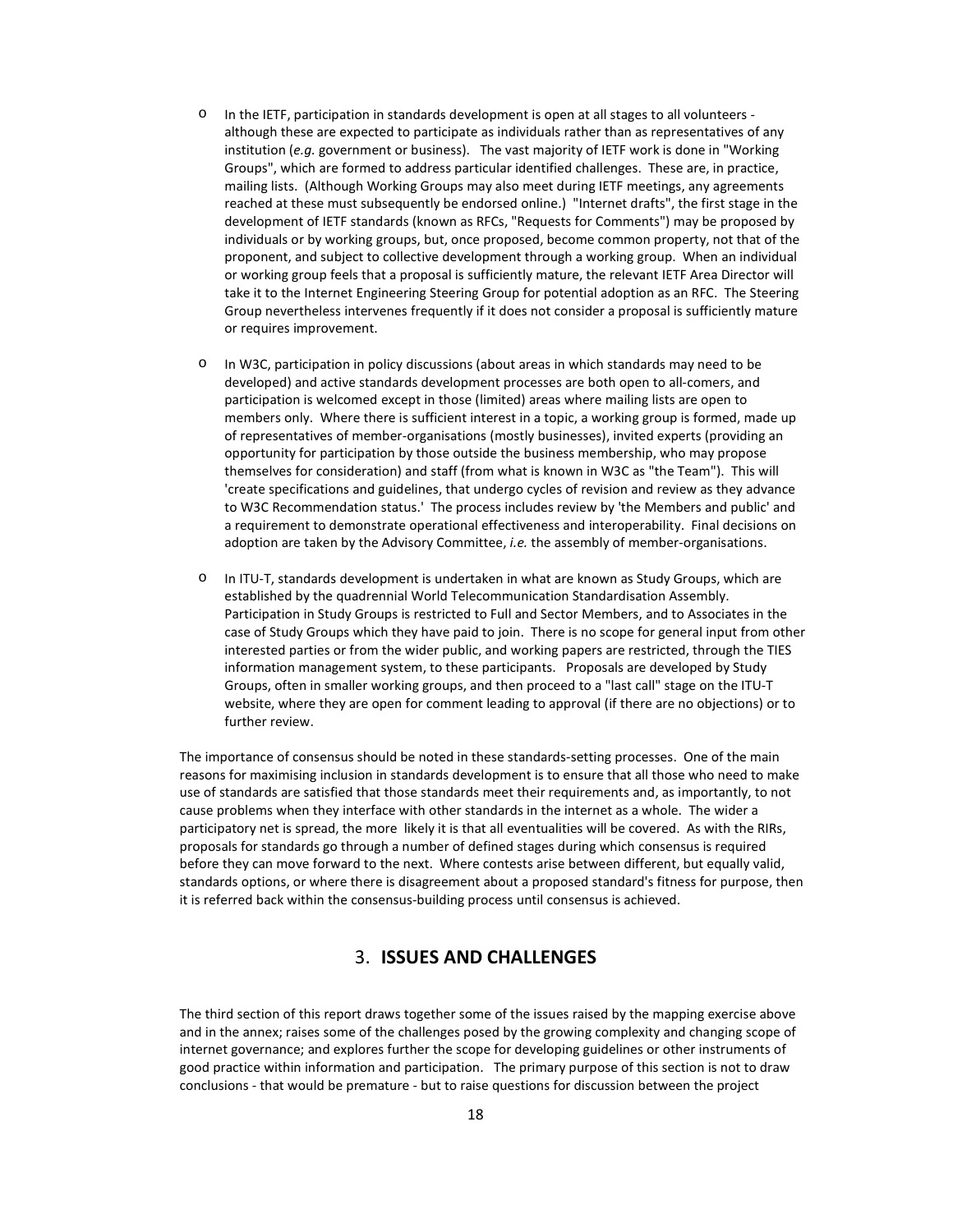sponsors and internet governance entities during the period between the May IGF consultation and the Sharm el-Sheikh meeting of the IGF in November 2009.

### Summary of analysis

The analysis of the formal arrangements for information and participation within internet governance entities reviewed here can be summarised as follows:

- 1. Most of the internet governance entities reviewed here, and most entities concerned with "narrow" internet governance, i.e. governance of the internet, have evolved from experience within the internet technical or professional community. The collaborative nature of early internet experience has left its legacy in the governance characteristics and ethos of these "narrow" internet governance entities, in particular the very limited role which is played by governments and the high value which is generally placed within them on open participation, voluntarism and consensus.
- 2. This differentiates most "narrow" internet governance entities from experience in most other areas of international governance, in which governments play a predominant role and in which information for and participation by the wider community, including affected stakeholders, is much less well provided. The ITU-T is the only internet governance entity reviewed here which has emerged from this more conventional governance tradition. Its experience is, however, much more representative of the non-internet entities which are concerned with "broad" internet governance, i.e. with the intersections between the internet and other areas of public policy. This includes entities of considerable importance for the internet, such as WIPO.
- 3. All internet governance entities (like other organisations) seek to represent the interests and resolve the concerns of their "core communities". These core communities may be made up of specialist groups (such as the RIRs within the NRO) or be quite large and diverse (such as ISOC's broad membership of internet professionals); and may be (but are not always) reflected in membership arrangements (the IETF and IGF have no formal membership). Beyond their core communities, many of these entities express a broader commitment to the interests of the internet or the internet community as a whole, which is reflected in wider and more open participation arrangements.

The discussion in Section 2 of this report is concerned with the stated ethos and practice of information and participation in governance within the entities reviewed. There can be significant differences between an organisation's stated ethos and practice, on the one hand, and the real experience of participants and would-be participants. That has not been tested, and needs to be reviewed in the next phase of work within this project (see Section 4).

- 4. The ethos and practice of many "narrow" internet governance bodies share a number of common characteristics. Although there are significant variations between entities, these have been summarised above as follows:
	- i. All information which is relevant to the entity and its work should, in all normal circumstances, be publicly available online.
	- ii. Internet policy and standards development should be open, transparent and inclusive.
	- iii. Participation in the internet's development should be open to all who have an interest in the internet and who wish to participate, irrespective of (stakeholder or other) status.
	- iv. Anyone should be able to initiate ideas for policy or standards development.
	- v. Once ideas have been initiated, they belong to the community/entity rather than to their originators.
	- vi. Their further development should be collaborative, and should take place online and (if necessary or if required by the entity's own rules) in meetings which are open to all-comers.
- vii. Adoption of new policies and standards should be based on consensus rather than majority decisions.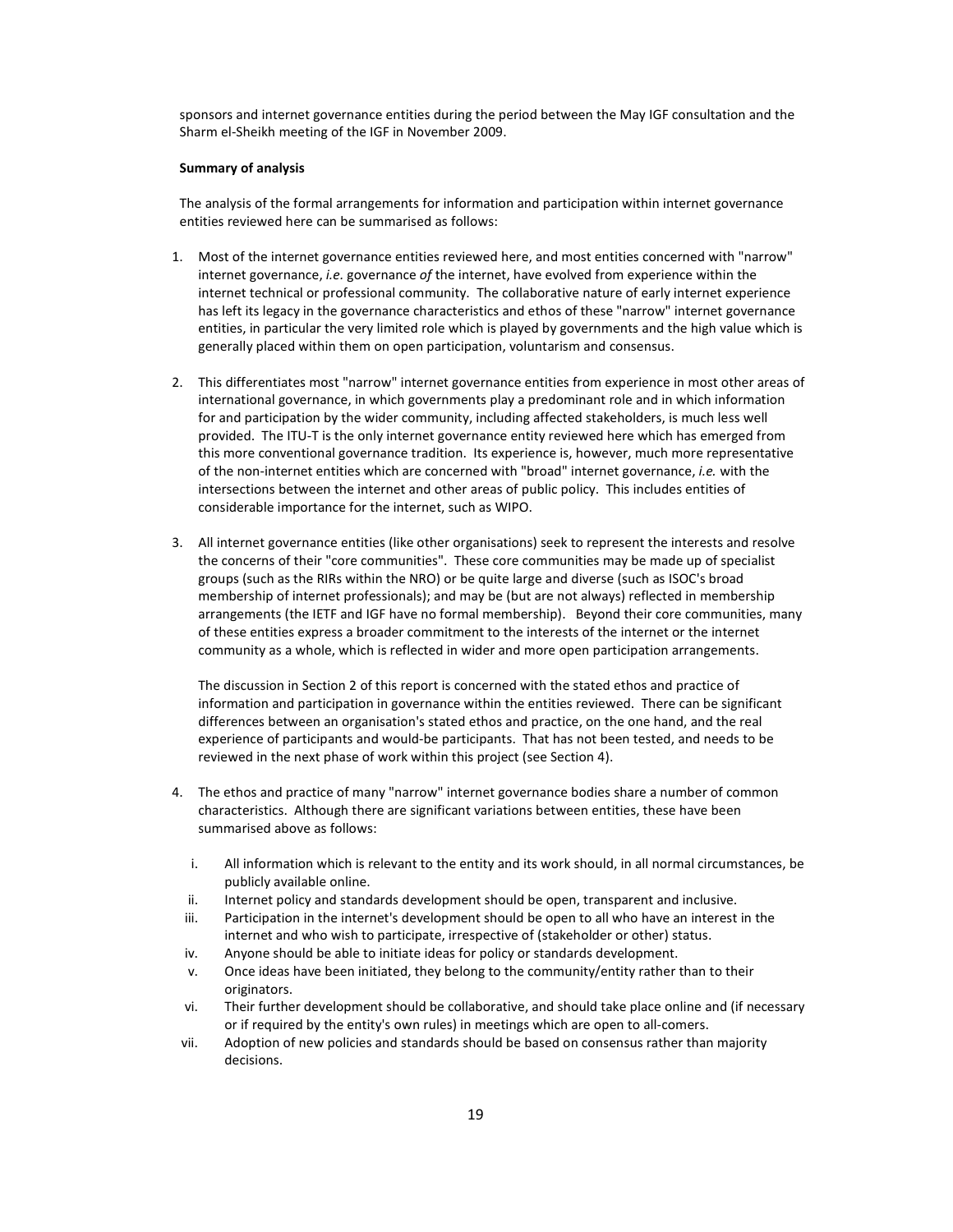5. These characteristics can be found, to a greater or lesser degree, in all of the "narrow" internet governance bodies reviewed above, irrespective of whether their membership arrangements are very open (IETF, ISOC, IGF) or more restricted (NRO, W3C). Most are not, however, shared by ITU-T, which emerges from a different governance tradition - although there is some shared experience in some areas (notably vi - collaboration and online working - and vii - a preference for consensus).

# Challenges

The summary of common characteristics in point 5 above offers one starting point for considering the desirability of and potential for developing guidelines or a code of practice for information and participation in internet governance. There are, however, a number of tensions inherent in existing information and participation practice, and a number of challenges to its application as the internet continues to evolve. Many of these tensions and challenges arise from or are exacerbated by the rapid changes which have taken place in the internet during its relatively brief history, in particular the unprecedented growth in its user base, which was not anticipated by internet pioneers, and the resulting high importance which the internet has acquired in relation to other areas of public policy.

The following paragraphs summarise some of the tensions and challenges whose implications need to be assessed when thinking about the applicability of possible guidelines or codes of practice.

# 1) Ethos, practice and experience

As noted above, there can be significant differences between an organisation's stated ethos and practice, on the one hand, and the real experience of participants and would-be participants, on the other. The review in Section 2 above is concerned with stated ethos and practice and has not assessed the experience of participants and would-be participants. In some cases, in spite of processes which are more open than those found in other areas of governance, dissatisfaction is expressed by some participants about the potential for them to exert real influence. It would be useful to look further at the relationship between stated ethos and practice, on the one hand, and real experience on the other (without making presuppositions either way).

### 2) Professional and user communities

There is also, in many organisations beyond as well as within the internet, an inherent tension between professional and user communities. This can be seen as lying between the high levels of understanding and professional expertise of technologists and others with specialist knowledge; and the aspirations, concerns and expectations of governments, businesses and individual consumers whose ability to judge technical potential and limitations is more limited. Equally, it can be seen as lying between a narrower technical focus within the relevant professional community - based on "founding principles", for example, or on pure technical efficiency - and a broader interest of governments, businesses and citizens in the impact which apparently technical decisions have on lives and experiences beyond the professional field concerned. In practice, both groups may wish to see the 'best outcome' achieved from a decision-making process, but they may define differently what that outcome must include.

The distinction here between professional and user communities may coincide with that between an entity's "core community" and the wider community of stakeholders affected by its work, but does not necessarily do so. For example, even some within an RIR's core community of address space users are likely to lack the expertise in address space management, or the operational experience, which are fundamental to the quality of decisions that need to be taken by the RIRs. Involvement in the IETF's standards development process is open to all-comers, but effective participation in it depends on the ability to make sound technical judgements (and the peer group acceptance that results from this).

# 3) Technical and policy issues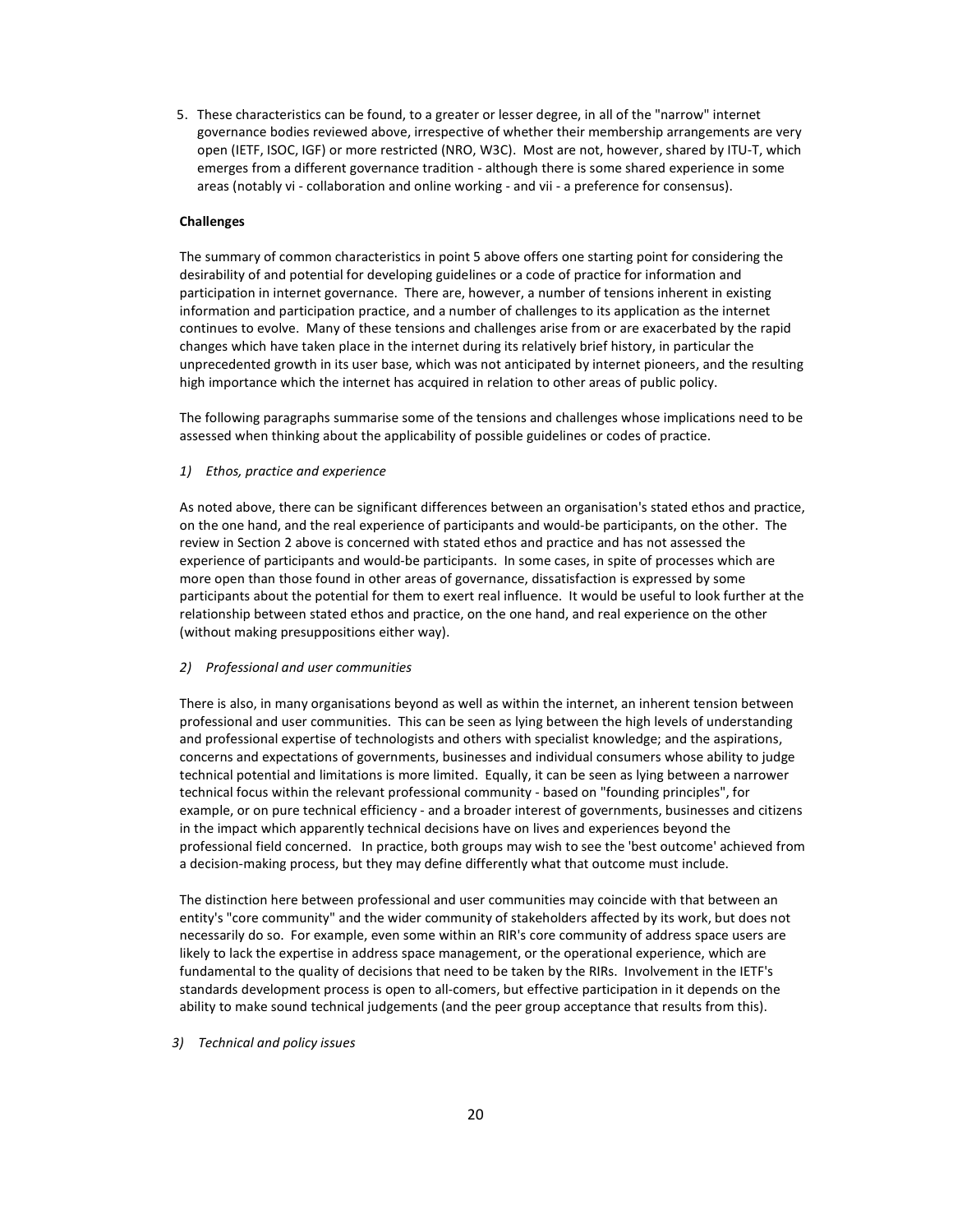At the heart of challenge 2 lies the relationship between technical and policy dimensions of a decisionmaking process, and the extent to which these are taken into account by the process itself and by decision-makers.

The importance of this relationship increases with the importance of the internet. In the internet's early days, when its use was confined to small groups of (particularly computer) scientists and academics, decisions about its technical architecture and standards had little impact beyond this narrow group of users. Those who took those decisions did so with the aim of maximising the functional effectiveness of the network as a network, and did not need to consider possible implications for others in wider society because these implications were, at most, insignificant. It can be argued that the internet's inherent "generativity" - its 'independent ability to create, generate or produce content without any input from the originators of the system' (wikipedia) derives from this early inward focus. However, some of the decisions taken at that time have subsequently had important extra-network and policy repercussions to take an obvious example, the allocation of the management of national domain names to a variety of first-comers.

As the internet has become more and more important in society, technical decisions about its development have become increasingly likely to have external implications and repercussions. Examples of these include the relationship between technical dimensions of the internet and the technical and non-technical security of that network; the impact of different architecture and standards on infrastructure deployment (and so access) or on greenhouse gas emissions; the relationship between internet use and international agreements on intellectual property; and the possible need for "rationing" of IPv4 address space.

Many internet professionals believe that the internet's internal policy and standard setting processes should remain unconcerned with these external repercussions, but be taken on grounds solely of their impact on the internet itself, its functionality and technical efficiency (rather as some economists regard the market). However, many would-be participants whose concerns are more with the internet's impact than with its engineering functionality - especially those from governments, businesses and civil society believe that technical decisions cannot be divorced from non-technical considerations and impacts and that these latter need somehow to be included in the policy and standards development process, as happens now in many other technical governance areas. This creates a tension for inclusiveness, which long-established internet-focused decision-making processes may find it hard to handle.

### 4) Transparency and inclusiveness

An important distinction should also be drawn between "openness" or "transparency" and "inclusiveness", for these are not necessarily co-existent. Organisations can seem highly transparent, making all of their management, policymaking and other documentation available to all, without thereby becoming accessible to those who are affected by their policies and decisions. The relationship between transparency and inclusiveness depends on a number of factors, which include:

- the salience of relevant issues and decisions taken by an organisation (i.e. their relevance and importance to would-be participants);
- the arrangements for participation which enable would-be participants to make use of information or have real influence);
- the complexity of organisational structure (it is much more difficult for would-be participants to understand and navigate their way through the complexities of ICANN, for example, than it is to understand and take part in ISOC or the IGF);
- the extent to which new participants particularly those who lack the expertise and experience of established participants, who have different objectives or ideologies from them, or who do not fit easily into established patterns of collaborative camaraderie - are encouraged, accepted or rejected by established peer groups;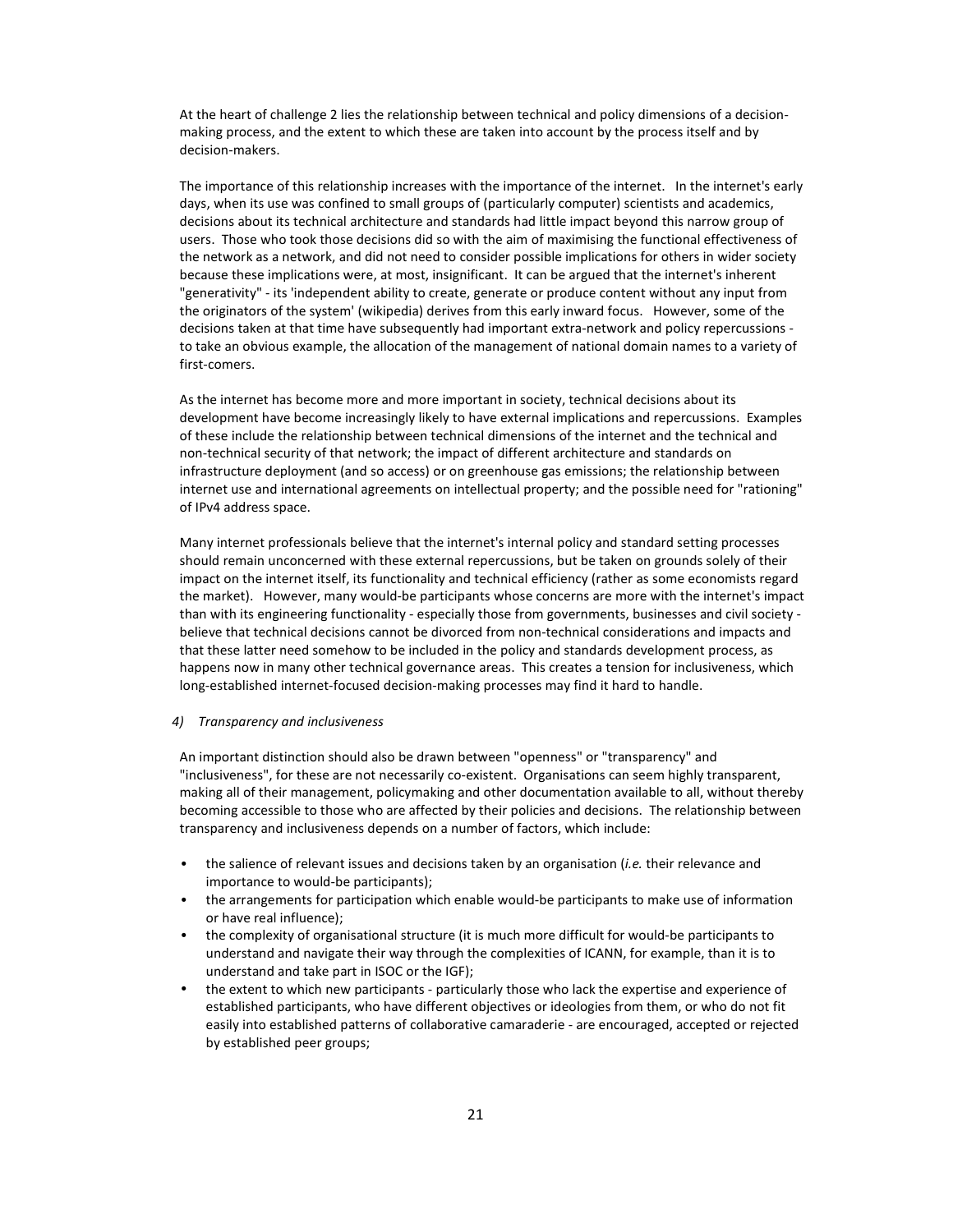and the quality of the information resources made available through "transparency" - the volume of material, its technicality, ease of navigation, explanation of process, availability of synopses aimed at less expert (and less full-time) participants, etc.

"Transparency", in short, simply makes materials available for inspection or meetings open for observation. "Inclusiveness" involves reaching out to those who are not part of established peer groups to the wider "core community" or the wider community beyond that core community - and explicitly encouraging their understanding and engagement.

# 5) Information access

It may be worth illustrating this relationship between transparency and inclusiveness further in the case of information resources.

Most internet governance entities make available a very large amount of information about their activities, which can be accessed online by anyone who is interested in doing so. They are much more transparent than other international governance bodies, thereby, in exposing their decision-making processes - and the evidence on which decisions are based - both to their own members / "core communities" and to wider public scrutiny.

Transparency, however, is not just measured by volume. If too much material is made available, unsorted and in specialist language, this can perversely make decision-making more opaque rather than more transparent. It becomes too hard for those outside the "core community", or even those outside a relatively small group of specialists within the "core community", to absorb the available material, assess its implications and participate effectively in policy discussions. Where this happens, therefore, while policy discussions within an organisation may remain vibrant and contentious, they are likely to be concentrated within specialist communities. Vibrancy, like transparency, should not be mistaken for inclusiveness.

These issues were considered in the 2002 G8 DOT Force report Louder Voices, not least in relation to ICANN. Interviewees for that report, particularly those from smaller and developing countries, identified the lack of useful material, rather than the lack of access to information, as their biggest information problem. With limited time available to devote to issues in debate, what they said they needed most were navigational tools and issue synopses that would enable them to understand the processes involved in decision-making and issues in debate sufficiently for them to articulate their (countries') concerns in ways that would seem relevant to and could influence decision-making overall. Access to "all the information there is" did not help them, because they had too little time to access it. It was accurate, up-to-date summary information that enabled inclusiveness for them, not information per se.

### 6) Participation

Very similar points were made about participation in international ICT governance in interviews for the Louder Voices report, and can be made about participation here. What enables participation for those with limited resources is the availability of points of participation which are accessible and straightforward for them to use, which do not disparage contributions from those with less expertise (but enable them to learn as well as to contribute), and which welcome contributions which come from outside the body of core participants and raise points which lie outside the main concerns and experience of those participants (for example, which raise implications for implementation and access in developing countries). In practice, this is related to ways of achieving the balance between professional expertise and wider community/user experience and priorities which is described in challenge 2.

As with information, therefore, participation is not just served by maximising opportunities for "anyone to take part", but by ensuring that those opportunities are configured in ways that encourage diversity of participation. This, again, is not just a matter of technical opportunities but of qualitative factors - such as the availability of remote participation at decision-making meetings - but of the ethos of decisionmaking fora, of the atttitudes which established participants take to newcomers, and of the willingness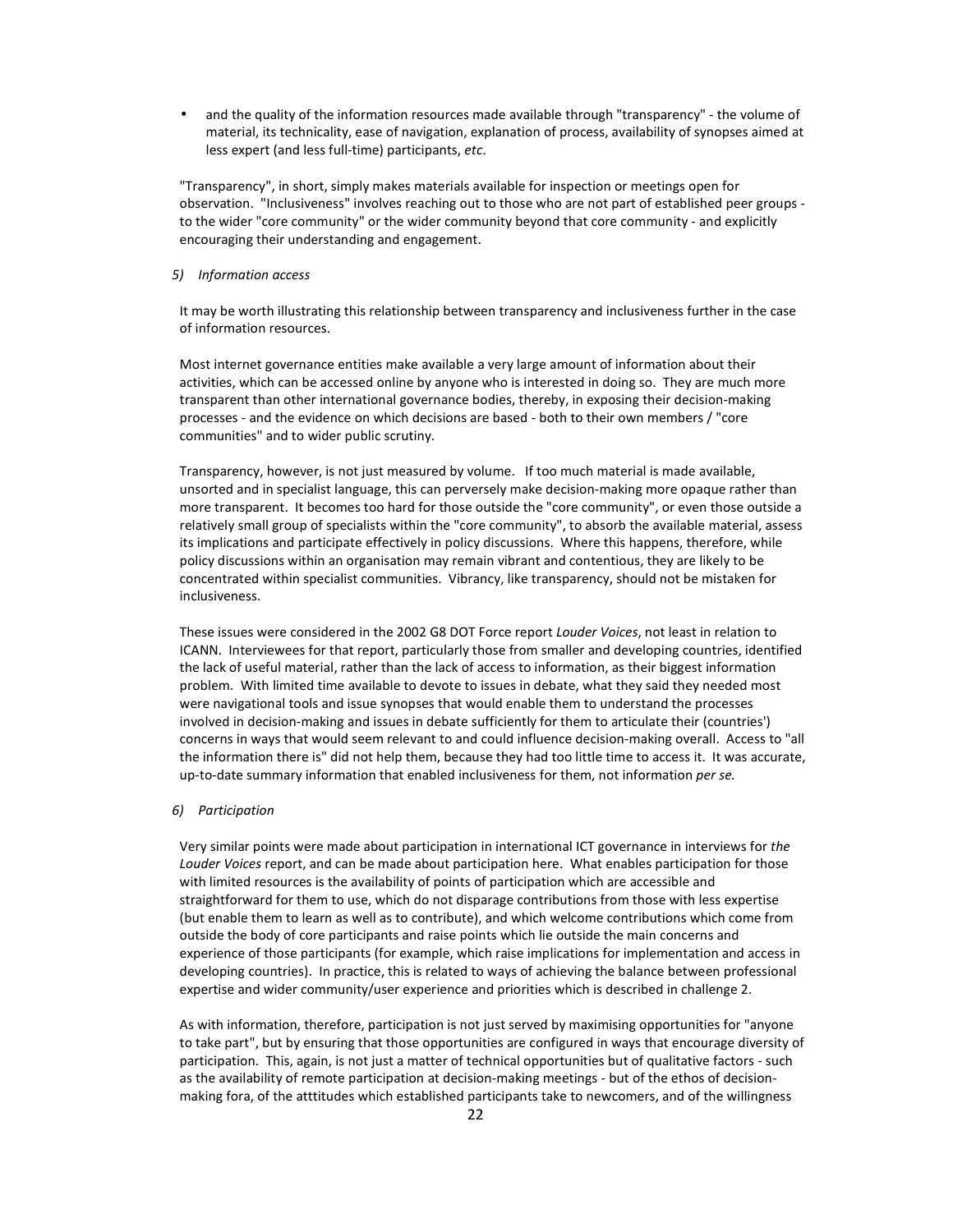to engage with different dimensions in debate. As the internet becomes (more) universal, inclusiveness requires shifts in thinking about its functional and policy dynamics.

One further point is worth making here. Many internet governance entities, unsurprisingly, use online tools extensively, even predominantly (e.g. IETF), within their decision-making processes. In most cases, this seems highly effective and enables much greater participation than would otherwise be the case. However, online tools only enhance inclusiveness where they are widely (and equitably) used by wouldbe participants. In some cases, for example the IGF, they seem to be little used. (Equally, online tools do not enhance inclusiveness if they are overwhelmingly used or dominated by small groups of highly active participants.)

## 7) Internet and wider public policy issues and organisations (the "narrow" and the "broad")

The seventh challenge listed here extends the point about issues in challenge 3 to the overall institutional structure of internet governance. Just as what were once seen as purely technical issues now have implications which reach far beyond technical efficiency, so internet governance as a whole now reaches far beyond the "narrow" technical decision-making processes that predominated in the internet's early years - into "broad" areas of public policy which are the historic responsibility of governance entities which have not evolved within the internet, which have very different decisionmaking processes, norms and structures, and for which the internet is only one among a number of factors affecting their public policy approach.

This tension is at the heart of much debate about the nature of internet governance. In the past, and still today, some have argued that the internet should be, in effect, exempt from conventional governance. From a broad governance perspective, however, it seems anomalous (and potentially inequitable) for behaviour which is illegal or unacceptable offline to be legal or acceptable online. This challenge is exacerbated by the transnational character of the internet (which allows citizens, businesses and others to bypass national laws and norms) and by its generativity (which facilitates innovations which are beyond the terms of reference of conventional governance, including both innovations which might be considered positively creative (e.g. blogging, online transactions) and those which might be considered malign (e.g. spam, malware)).

The result is that, unlike "narrow" internet governance, "broad" governance of the internet lies at intersections between the internet itself and established conventional governance agencies - for example, the World Trade Organisation and the World Intellectual Property Organisation. The internet is now part, but only part, of the underlying framework within which, for example, trade and intellectual property now require governance; and, in some respects, it has undermined or subverted established paradigms and rules. The challenge this poses for internet and non-internet governance bodies lies in the relationship between the internet and its use, between new models of behaviour and established models of governance. It is only likely to be resolved through creative interaction between entities which are concerned with the internet's functionality and those which are concerned with wider governance issues. Yet the internet and conventional governance models are so different that this has often proved difficult to achieve.

What challenges does this raise for information and participation? Where issues cross the boundaries between internet and conventional governance, there are likely to be asymmetries in the arrangements for engagement. When these issues are approached from the internet side, more information is likely to be available and more participation enabled than when they are approached from the broader governance perspective. These asymmetries need to be addressed if the overall debate is to benefit fully from the participation of different stakeholders with different views; otherwise, participants are likely to focus attention on the governance entities that most suit their interests rather than on participating in a conjoint debate or policy development process. The Aarhus principles seem attractive in this context because they represent the furthest extent of inclusiveness yet established in a conventional governance arena.

8) The role of consensus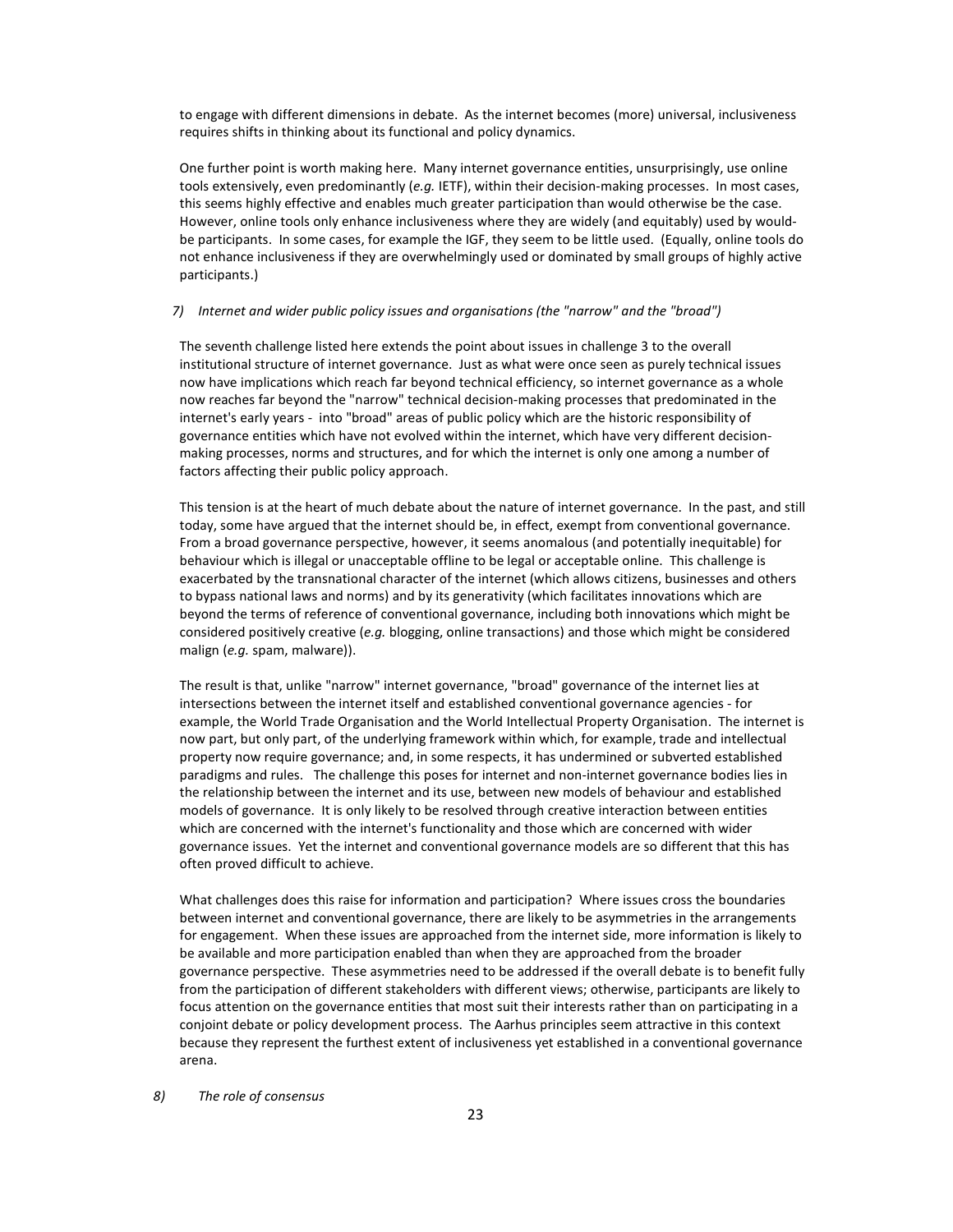The final challenge listed here concerns the role of consensus in decision-making. Most of the internet governance entities reviewed in this report emphasise consensus in their decision-making processes, i.e. the achievement, through a series of iterations, of a position in which most participants in decisionmaking positively support a proposal while none disagrees sufficiently to veto it. This is substantively different from the principle of majority voting which still prevails in many other areas of international governance, particularly those where technical operability is not the primary concern. To some extent, it therefore also represents a difference between entities involved in "narrow" and "broad" internet governance.

As noted earlier, consensus is easier to achieve in technical areas, where differences of view are more scientifically testable, than it is in policy areas, which are more subject to differences of perspective and ideology. As noted earlier, ICANN summarises this as follows:

Global consensus is difficult to define; even harder to achieve. Consensus can be achieved in the technical community from which ICANN was created, because you can test opinions and measure results. Consensus on policy questions is elusive, because you can't rely on objective data to choose between values.

In addition, while it is often possible to defer decisions in technical areas until consensus is achieved, delay can be highly prejudicial in administrative or public policy contexts, where it can be more important that decisions are taken urgently than that they are the most technically effective that could be made.

The final challenge therefore concerns the extent to which the internet's principles of consensus can be extended into the interfaces between "narrow", largely technical, and "broad", largely policy, governance issues and entities, and whether it is possible synergistically to combine the two styles of decision-making where decisions need to be endorsed in both broad and narrow contexts.

# Principles?

The questions that arise from these challenges for a project concerned with the possibility of developing guidelines for information and participation can be summarised as follows:

- 1. Is it desirable to develop guidelines for information and participation which could be generally adopted in internet governance?
- 2. Would guidelines be welcomed and adopted by sufficient IG bodies to make them meaningful in practice?
- 3. Is it realistic to expect guidelines which are viable within entities concerned with governance of the internet (which have emerged from internet experience) to find traction also in entities that have wider governance responsibilities and have emerged from different governance traditions?
- 4. On what should any guidelines be based, therefore? Should they be based on existing internet practice (as reviewed in Section 2 of this report) or a combination of this experience with that in other public policy traditions?
- 5. How far should any guidelines be built upon historic experience, and how far on forward-looking perceptions about the changing and future needs of the internet and its worldwide professional and user communities?
- 6. What would be the best ways of consulting the internet professional and user communities, and other public policy entities impacted by the internet, about these issues and any proposed guidelines?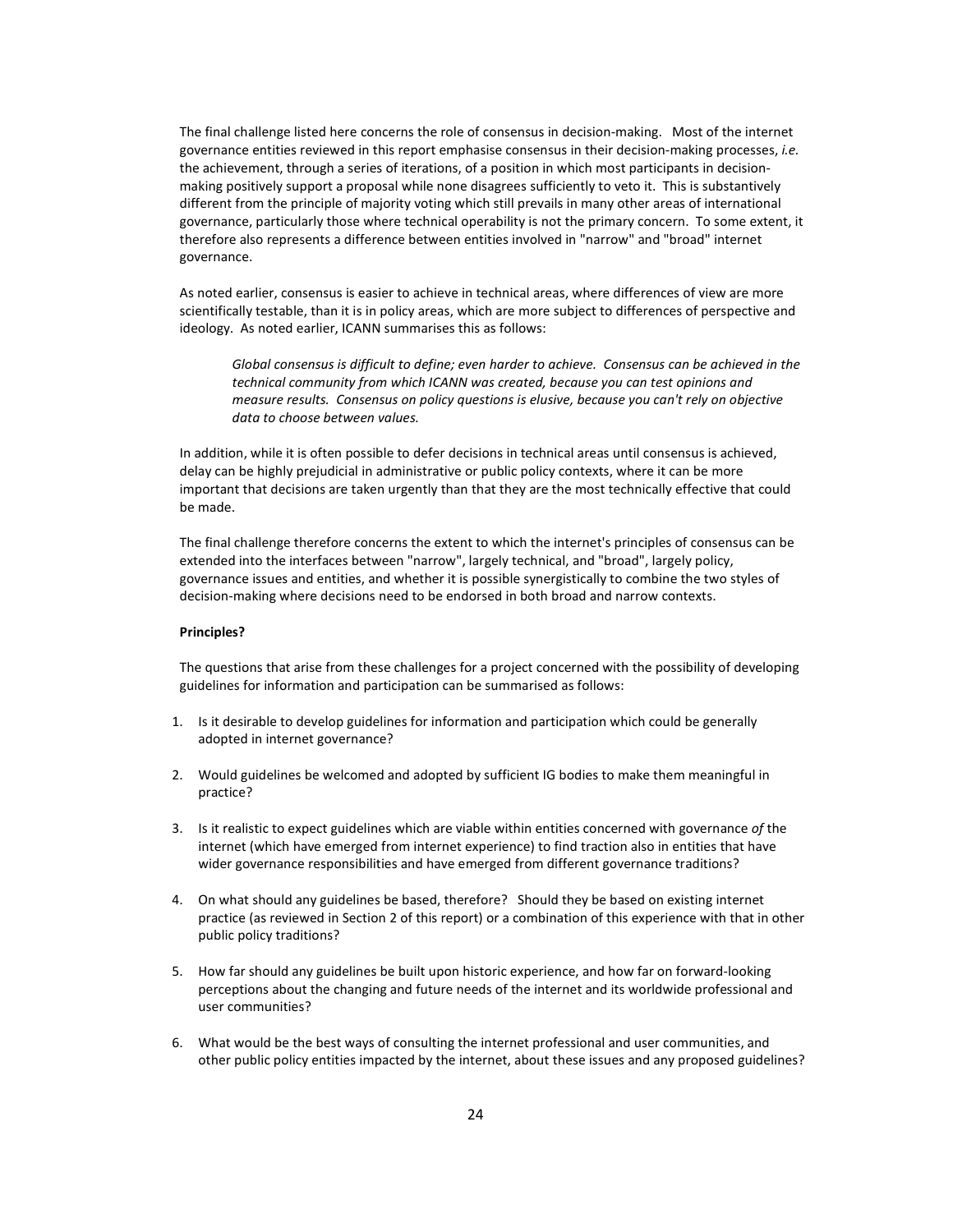These questions could form a useful background to further discussion, within this project, of the desirability and development of guidelines or a code of practice. In particular, it is suggested that they could form part of the framework for exploratory discussion involving project partners with personnel from the main entities reviewed in Section 2.

It is not the purpose of this report to suggest actual principles which might be considered for guidelines: these should emerge from further discussion. However, it may be worth indicating the areas on which this discussion might focus, by drawing attention to two summaries included in the project work to date.

The first of these emerges from the work reported here: the brief summary of the ethos and practice in "narrow" internet governance bodies which appears in Section 2. This suggested that the following seven points might summarise the ethos on engagement at the "narrow" or more technical end of internet governance:

- i. All information which is relevant to the entity and its work should, in all normal circumstances, be publicly available online.
- ii. Internet policy and standards development should be open, transparent and inclusive.
- iii. Participation in the internet's development should be open to all who have an interest in the internet and who wish to participate, irrespective of (stakeholder or other) status.
- iv. Anyone should be able to initiate ideas for policy or standards development.
- v. Once ideas have been initiated, they belong to the community/entity rather than to their originators.
- vi. Their further development should be collaborative, and should take place online and (if necessary or if required by the entity's own rules) in meetings which are open to all-comers.
- vii. Adoption of new policies and standards should be based on consensus rather than majority decisions.

it would be interesting, in particular, to explore:

- a. the extent to which these principles coincide with the experience of "core communities" and other participants and would-be participants;
- b. the different experiences (and practical variations) found in different IG entities;
- c. the main points of coincidence and of difference between these principles and practice in other, more conventional, public policy organisations;
- d. and (more specifically re. point c.) the role of consensus in internet governance and wider public policy decision-making bodies.

The second suggested starting point for discussion is the summary of information and participation principles in the Aarhus Convention which was included in the earlier (Hyderabad) report of this project. The Aarhus Convention - the UNECE convention which establishes information and participation rights in relation to environmental decision-making - is particularly interesting in this context because it is the most extensive articulation of these rights that has been included in any intergovernmental agreement. It is therefore a good point from which to start looking at the relationship between "narrow" internet and "broad" public policy experience. This summary was as follows:

- o that citizens and others should have rights of access to information, public participation in decision-making, and access to justice in respect of environmental issues (article 1);
- o that the governments of states party to the Convention should legislate and regulate to establish and maintain a clear, transparent and consistent framework to implement the provisions of the Convention, including appropriate means of enforcement, and should assist and provide guidance to the public in making use of these provisions (article 3);
- o that they should also promote environmental education and environmental awareness among the public, including Convention entitlements (article 3);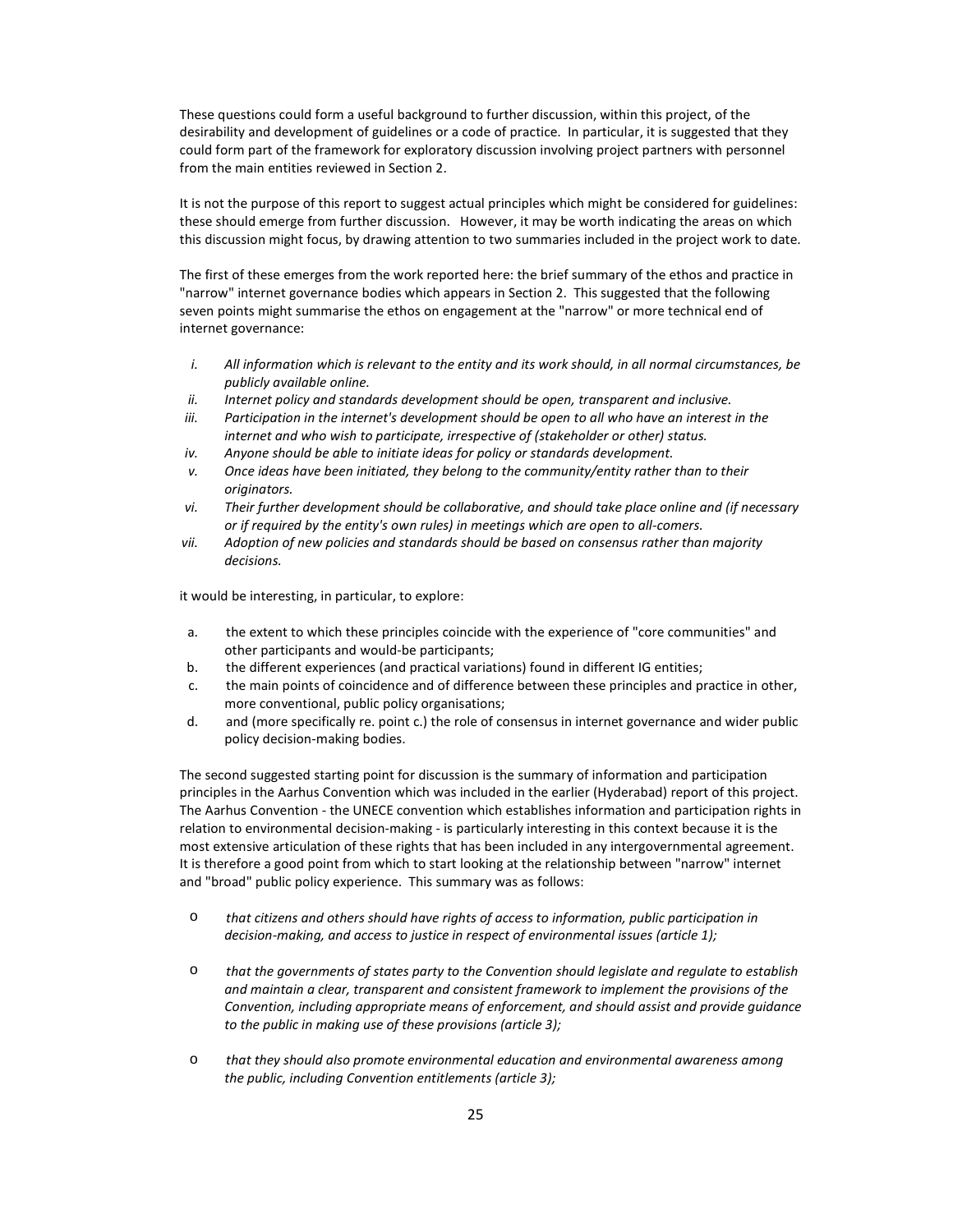- o that they should provide for appropriate recognition of and support to associations, organisations or groups promoting environmental protection (i.e. to relevant civil society organisations) (article 3);
- $\circ$  that they should ensure that adequate information is collected by public authorities about proposed and existing activities which may significantly affect the environment , and should publish a national report on the state of the environment at regular intervals (article 5);
- o that public authorities should make information covered by the Convention freely available to the public, on request and as soon as practicably possible, unless disclosure is deemed appropriate for certain specified reasons (which must be stated publicly) (article 4);
- o that the public should be informed, early in an environmental decision-making procedure and in an adequate, timely and effective manner about any specific environmental matter than affects them, afforded the necessary information about it to understand and analyse its impact, and provided with means to express their views and otherwise participate in the decision-making process (article 6);
- o that the public should have the right to participate during the preparation of plans and programmes relating to the environment (i.e. to general environmental policymaking) and during the preparation … of executive regulations and other generally applicable legally binding rules that may have a significant effect on the environment (articles 7 and 8);
- o that there should be rights of appeal for parties who feel that their rights to information and participation have been infringed (article 9);
- o and that these rights should be exercisable by both individuals and groups/organisations (including civil society organisations), whether located within or without the national territory.

Although the way in which these principles are expressed differs from the way in which they might be expressed in internet governance bodies, and although implementation of the processes involved is largely conceived within national institutional structures, there are nevertheless significant similarities with internet governments to merit exploration.

One further set of possible principles for internet governance was included, for illustrative purposes, in the paper from this project which was presented to the Hyderabad meeting of the IGF in 2008, and is worth noting here. It read as follows:

- 1. All those who consider themselves to be concerned about internet governance issues whether in general or specific - should be able to express their views within policy processes.
- 2. Information which is used in internet governance should be made publicly available and readily accessible.
- 3. Intternet governance agencies should actively facilitate access to information and foster knowledge within the wider community about the issues with which they are concerned and the decisions which are being made.
- 4. Internet governance processes should enable and encourage those who are concerned about internet issues to contribute to policy debate, with the expectation that their views will be properly considered.
- 5. Opportunities to participate in internet governance processes should be widely publicised.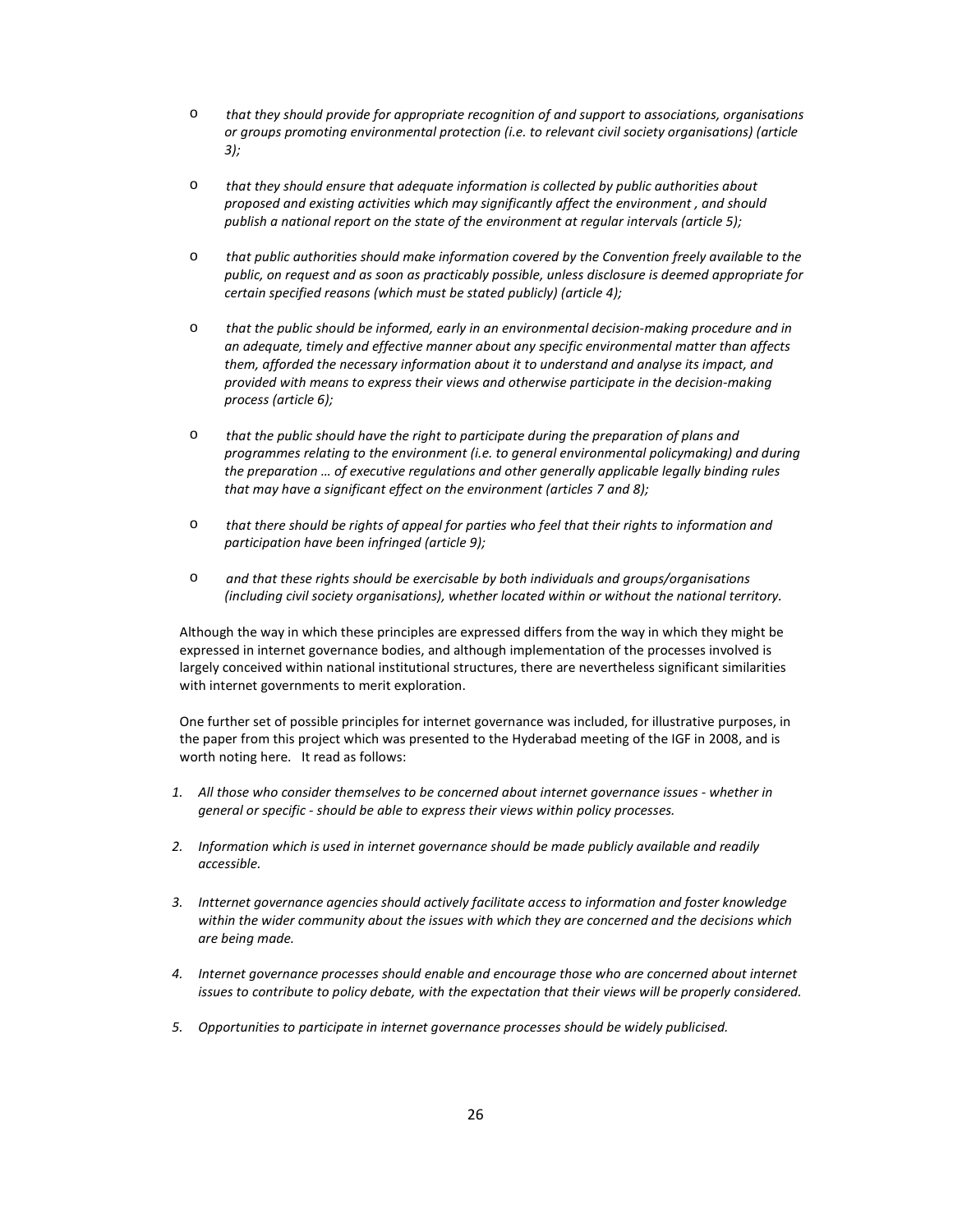- 6. Participation in internet governance processes should be monitored and evaluated, with a view to improving inclusiveness, the quality and timeliness of decision-making and the cohesiveness of internet development..
- 7. These principles are intended and should be used to improve the quality of internet governance and should not be used to delay timely decisions from being taken.
- 8. These are default principles. Any exceptions to them which are required should be subject to open discussion and public explanation.

# 4. NEXT STEPS

This report concludes with some suggestions as to next steps which might be taken within this project. At present, the project aims to present some proposals - which may include draft principles for guidelines of information and participation practice - to the November 2009 meeting of the IGF in Sharm el-Sheikh. The following suggestions seek to facilitate this objective. Comments from readers would be welcomed on the desirability and practicality of these suggestions.

1. Discussion on principles and possible guidelines with internet governance entities

The first suggestion would seek to build on the work done last year and in this report by seeking to identify a provisional set of draft principles or guidelines that might be discussed at a workshop during the Sharm el-Sheikh IGF (workshop space has been requested).

This would involve discussion between the project (Council of Europe / UNECE / APC) and representatives of some or all of the internet governance entities reviewed for this report. It could be undertaken either bilaterally or through a small group of interlocutors meeting online and, perhaps, during the September IGF multistakeholder meeting in Geneva.

2. Review of participant experience

The second suggestion would seek to build on the review of stated ethos and practices in this report by exploring participant experience.

This could involve:

- a. review of assessments of experience which have been undertaken so far by or on behalf of the internet governance entities reviewed so far; and
- b. (perhaps) initiating some new research which would be undertaken jointly by the project and those internet governance entities which were interested in doing so.
- 3. Mapping of exemplar national internet governance environments

The third suggestion would seek to reach beyond the work of global (and world-regional) internet governance entities towards mapping internet governance and information and participation arrangements at national level. The purpose of this exercise would be to understand better the relationship between global/international governance and the national policy development environment, and assess the appropriateness of any principles or guidelines at a national level (which is the level at which many interested parties may prefer to engage).

Relevant work might include:

a. the development of a template or framework for mapping national governance and arrangements for engagement; and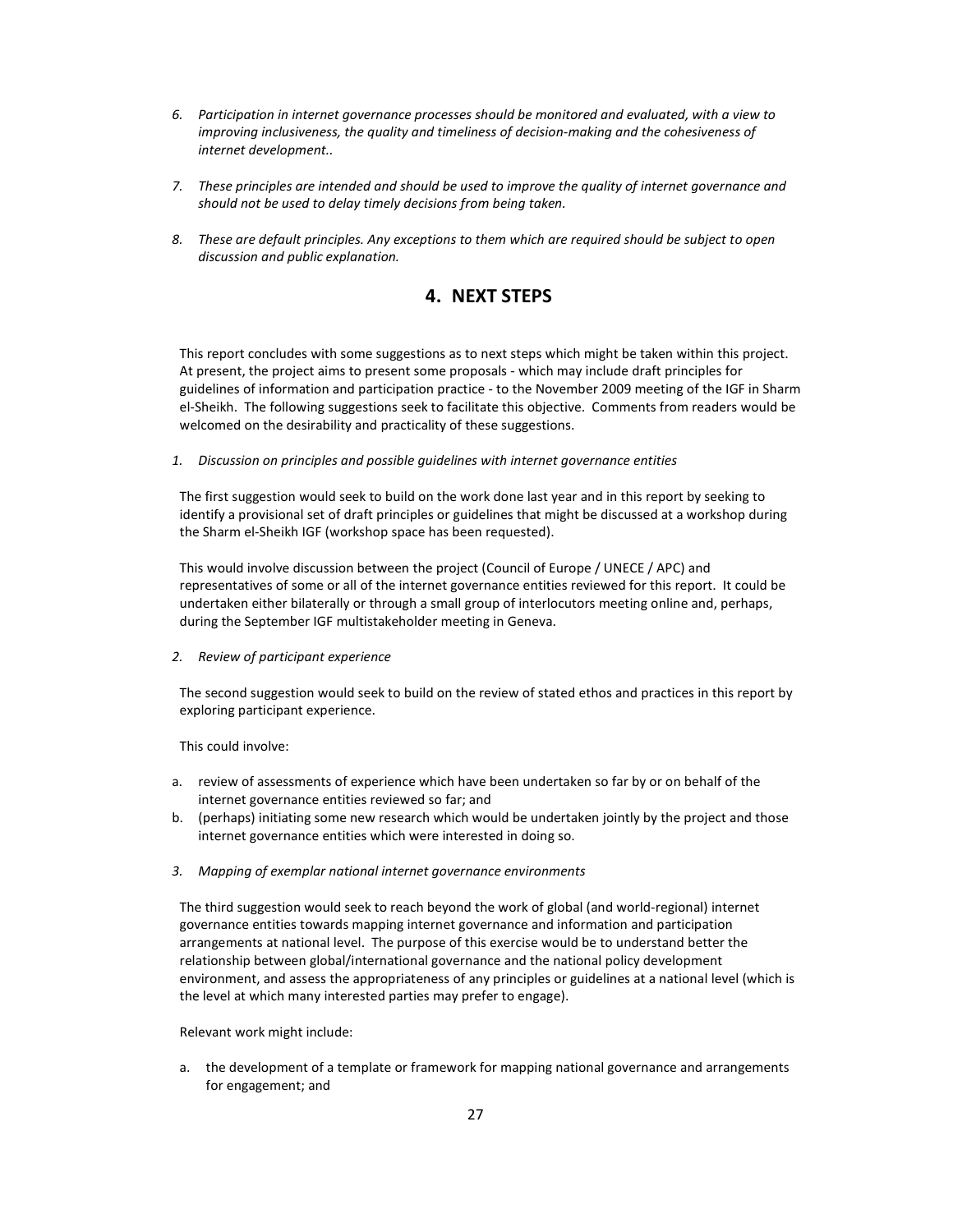b. exemplar reviews of three or four, geographically and structurally diverse, national IG environments (or, perhaps, two national and one regional environment such as that in East Africa which has a regional IGF).

# 4. Clarification of stakeholder group identities

The fourth suggestion would seek to clarify the identities of different stakeholder groups and their requirements for information and participation. The word "stakeholder" should be understood here to refer not to the broad categories used to describe internet governance's assumed "multistakeholder" character (governments, the private sector, civil society, the internet professional community), but with much greater precision and granularity. It would seek, in other words, to disaggregate these broad categories and develop a more sophisticated and detailed taxonomy that would help to develop understanding of different stakeholders' capabilities and needs.

One way to do this would be through a selective questionnaire addressed to relevant stakeholder samples. These might include, for example:

a sample of ISOC members;

- o a sample of ICANN meeting participants;
- o member-organisations of APC (representing civil society);
- o government personnel from the exemplar national environments in 3.b above;
- o and selected business personnel from these same national environments.

In addition to these four suggestions for next steps ahead of the Sharm el-Sheikh meeting, it is suggested that the project should also consider initiating work in two other areas, which would have a longer timeframe. These are as follows:

### 5. General mapping of the wider internet governance field

Internet governance is widely (though not universally) described as being highly distributed. There are certainly many organisations that play some role in it, whether "broad" or "narrow", whether global, regional or national. Not all of these, by any means, are involved in the work of the entities reviewed earlier (even in ISOC or the IGF).

There have been past attempts at mapping this diverse universe, whether on a conceptual basis or through classification. It is, however, a fast-changing universe, and a full scale mapping exercise would take significant resources. The project might consider whether it could initiate such a review, perhaps in association with another research centre. In the short term, it could consider the requirements and taxonomy of such a mapping exercise (and where it would have most value to the internet community) at a conceptual level.

## 6. Clearing house and information resources

Previous studies of inclusiveness in the engagement arrangements of international ICT governance entities (notably Louder Voices, for the G8 Digital Opportunities Task Force, 2002) have noted the difficulties which less-resourced stakeholders have in participating effectively in such entities (the Louder Voices study looked, inter alia, at both the ITU and ICANN). These difficulties were faced by stakeholders who were part of "core communities" as well as those whose interest was more general; and included governments and businesses as well as civil society organisations and individuals.

Transparency alone does not provide a remedy to this problem, which can be exacerbated by information overload and by the complexity of some governance entities (such as ICANN), where even dedicated researchers find it hard to remain in touch with everything they need to know. The key information requirement for would-be participants in this context is not maximum access to all available information but access to summary information which a) provides a clear picture of the issues involved and the factors which may make it significant for them and their constituencies; and b) is accurate,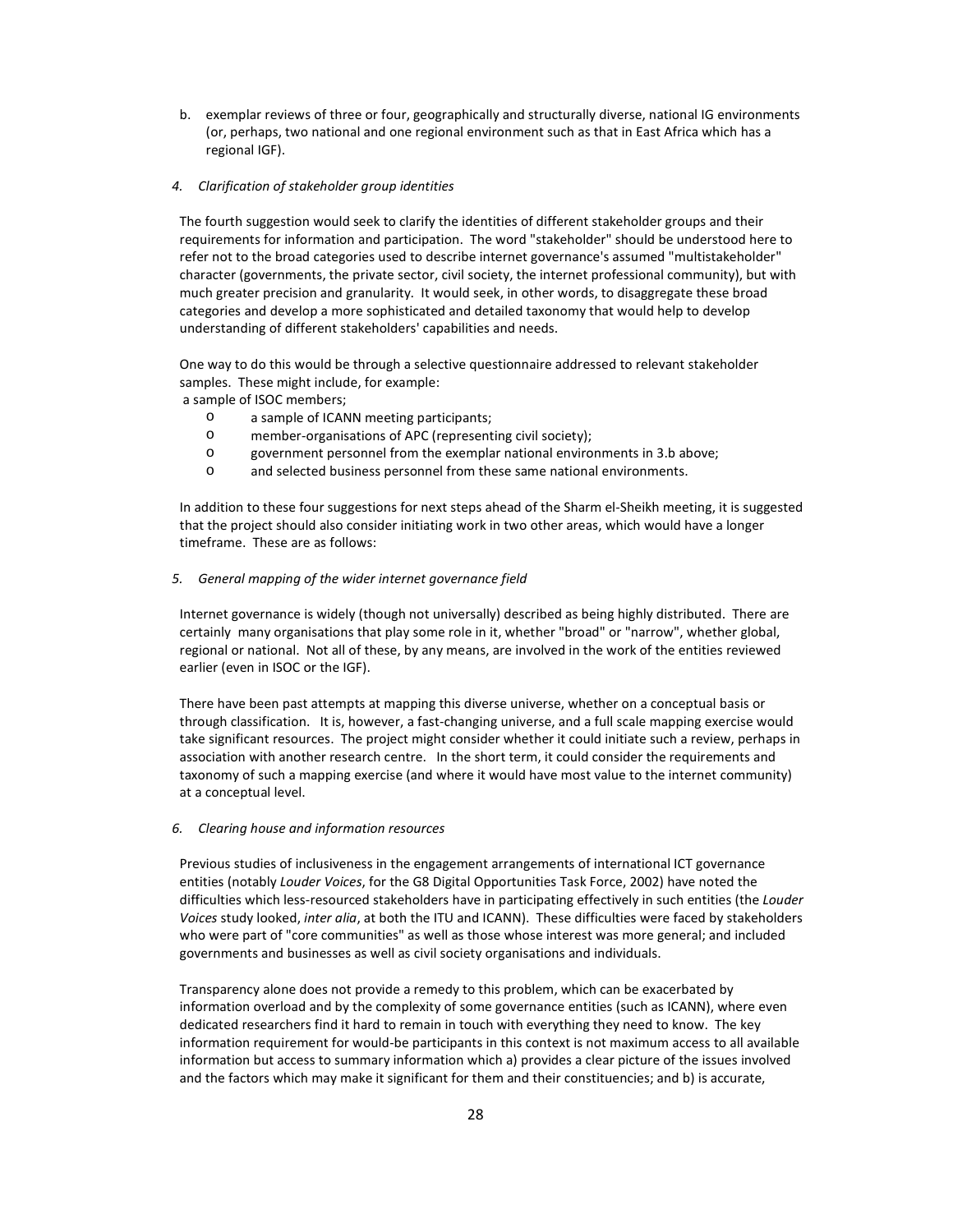reliable and up-to-date. Clear maps of decision-making processes and organisational structure, particularly where these are complex, are also important.

Different options have been proposed for addressing these information challenges, including the development of a clearing-house for information, the systematic publication of objective briefing papers on issues currently under discussion (in the manner of ISOC Member Briefings), accessible organisation manuals (such as The Tao of IETF), and up-to-dates summaries of the outcomes of significant internet decision-making processes and meetings (along the lines of the summaries of UN family meetings in the UN-NGLS publication The Go-Between). The project could explore the viability and potential impact of these different ways of addressing the information challenge, perhaps in conjunction with findings from suggestions 3 and 4 above.

# ANNEX

The tables in this annex provide summaries of some of the more important governance, information and participation arrangements of the internet governance entities reviewed for this report. These appear in alphabetical order of abbreviated name, with the RIRs separately included at the end of the annex.

|  | <b>ICANN</b><br>  Name: | Internet Corporation for Assigned Names and Numbers |  |
|--|-------------------------|-----------------------------------------------------|--|
|--|-------------------------|-----------------------------------------------------|--|

# Purpose:

Coordination of the domain name system ("… to coordinate, at the overall level, the global Internet' s system of unique identifiers, and in particular to ensure the stable and secure operation of the Internet's unique identifiers.")

#### Status:

A non-profit corporation, registered under the California Nonprofit Public Benefit Corporation Law

### Mandate:

Memorandum of Understanding/Joint Project Agreement with U.S. Department of Commerce. Articles of incorporation.

## Core community:

All entities concerned with coordination and management of the domain name system.

#### Management and organisational structure:

Corporation with board of directors representing Supporting Organisations; advisory committees, including Government Advisory Committee. Illustration from ICANN website below.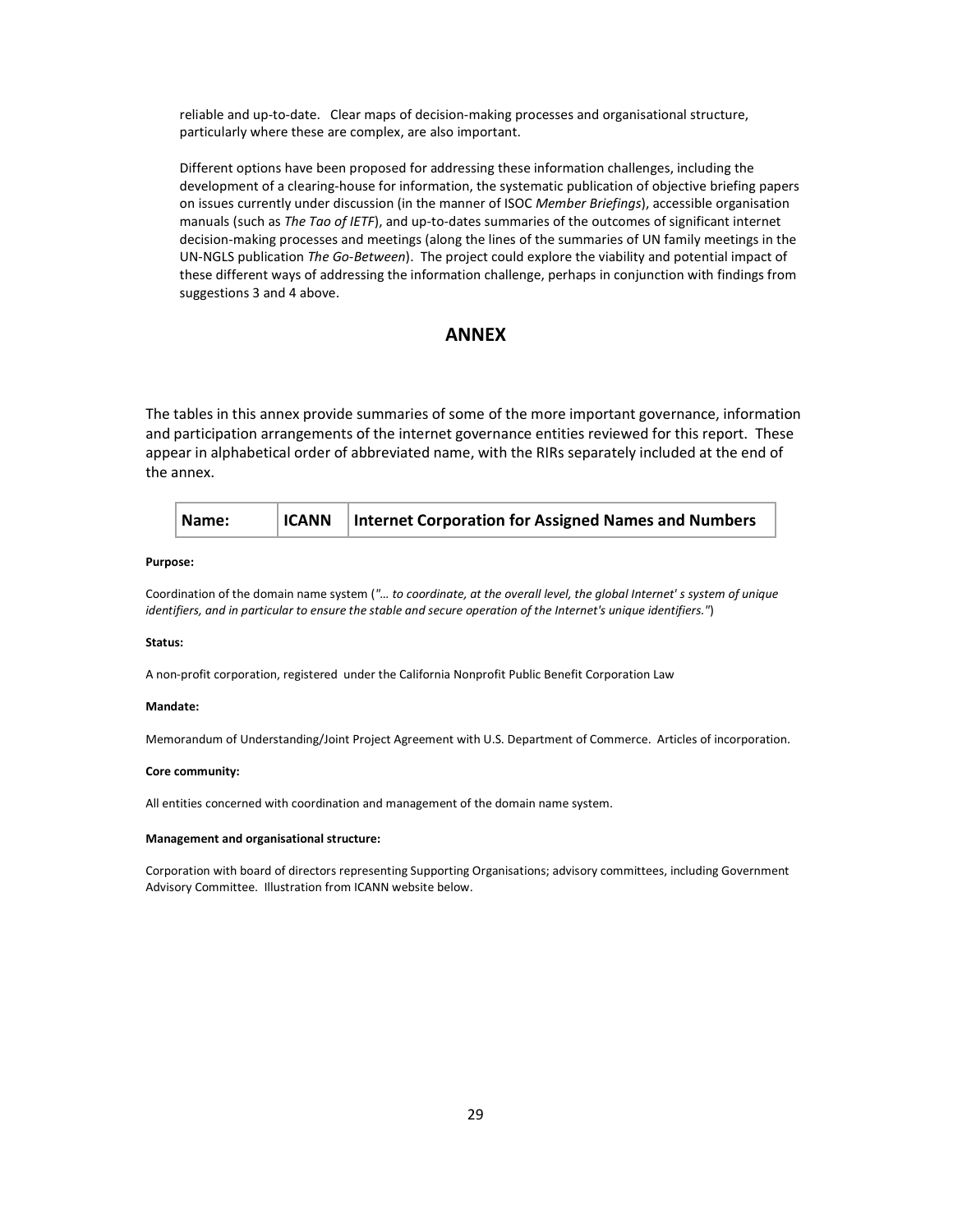

### Stated ethos for policy-making:

"ICANN operates on a multi-stakeholder model that brings all interested parties together to discuss policy issues that fall within ICANN's areas of responsibility. It follows a bottom-up model of policy development and relies on consensus from its stakeholders."

# Stated ethos for public information and participation:

"For this model [above stated ethos] to work effectively, ICANN needs to encourage participation, instill trust, make information accessible, and have sound dispute and review mechanisms. ICANN believes that transparency and accountability are the foundations that support these elements in its operating model."

# Membership:

ICANN's structure is that of a corporation, with supporting organisations and advisory committees that provide representation for constituencies, membership/participation in which is indicated below.

#### Principal decision-making fora and participation

| Decision-making forum     | Role                                                                                                                                                                                                                                                                                                            | Participation                                                                       |
|---------------------------|-----------------------------------------------------------------------------------------------------------------------------------------------------------------------------------------------------------------------------------------------------------------------------------------------------------------|-------------------------------------------------------------------------------------|
| <b>ICANN Meetings</b>     |                                                                                                                                                                                                                                                                                                                 | Open to all.                                                                        |
| <b>Board of Directors</b> | To manage the work of the<br>corporation.                                                                                                                                                                                                                                                                       | Selected by Supporting Organisations and by the<br>Nominating Committee (see below) |
| Nominating Committee      | To select some Board members and<br>members of other bodies within the<br>ICANN structure - specifically to select<br>"those who will place the broad public<br>interest ahead of any particular<br>interests, and who are nevertheless<br>knowledgeable about ICANN, its<br>communities and responsibilities." | Selected by constituent entities within the ICANN<br>structure (below)              |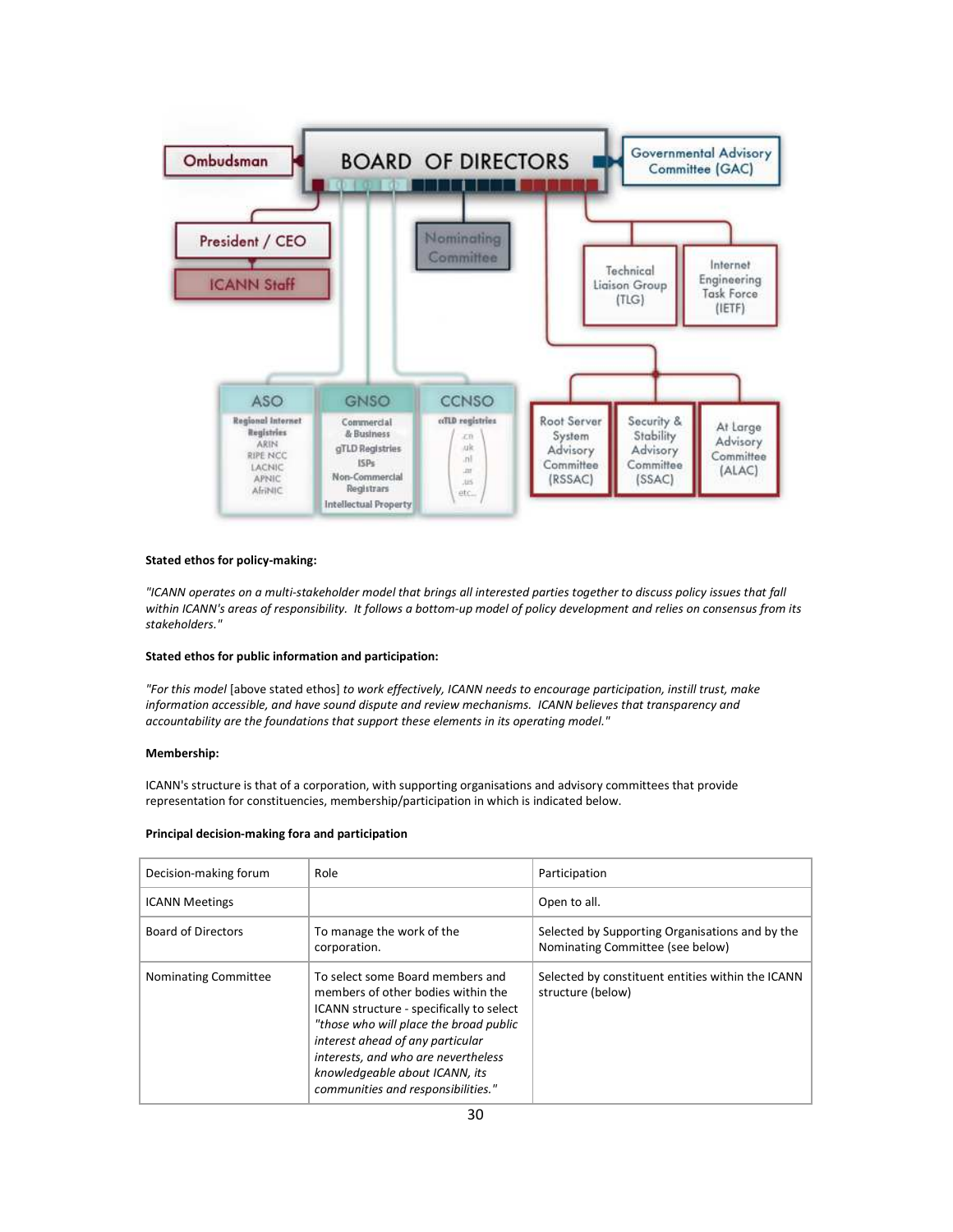| <b>Address Supporting</b><br>Organisation (ASO)                        | " to review and develop<br>recommendations on Internet Protocol<br>(IP) address policy and to advise the<br><b>ICANN Board."</b>                                 | <b>RIRs</b>                                                                                                                                                                                                                                                                            |
|------------------------------------------------------------------------|------------------------------------------------------------------------------------------------------------------------------------------------------------------|----------------------------------------------------------------------------------------------------------------------------------------------------------------------------------------------------------------------------------------------------------------------------------------|
| <b>Generic Names Supporting</b><br>Organisation (GNSO)                 | To review policy issues relating to<br>generic top level domains.                                                                                                | Membership includes representatives of ICANN<br>registries and accredited registrars, organised<br>into five constituencies: commercial and<br>business, gTLD registries, ISPs, non-commercial<br>registrars, intellectual property. Nominating<br>Committee involvement in selection. |
| <b>Country Code Names</b><br><b>Supporting Organisation</b><br>(ccNSO) | To review policy issues relating to<br>country code domains.                                                                                                     | ccTLD registries. Nominating Committee<br>involvement in selection.                                                                                                                                                                                                                    |
| Root Server Advisory<br>Committee                                      | " to advise the Board about the<br>operation of the root name servers of<br>the domain name system."                                                             | Organisations responsible for operating root<br>servers.                                                                                                                                                                                                                               |
| Security & Stability Advisory<br>Committee                             | To advise the ICANN community and<br>Board on "matters relating to the<br>security and integrity of the Internet's<br>naming and address allocation<br>systems." |                                                                                                                                                                                                                                                                                        |
| Governmental Advisory<br>Committee                                     | To represent the views of participating<br>governments.                                                                                                          | Governments (only some governments<br>participate)                                                                                                                                                                                                                                     |
| At Large Advisory Committee                                            | To represent individual internet users.                                                                                                                          | Selected by At Large Structures, <i>i.e.</i> membership<br>organisations of individual users, organised on a<br>local or issue basis. There are about 100 At Large<br>Structures. Nominating Committee involvement<br>in selection.                                                    |

# Information access

ICANN created a Board-level committee for public participation in November 2008, and has a general manager responsible for public participation.

| Type of information                             | Forms of information provision                            | Access                                                                                                                                     |
|-------------------------------------------------|-----------------------------------------------------------|--------------------------------------------------------------------------------------------------------------------------------------------|
| General public information                      | Website, publications, issue briefings<br>etc.            | Freely available online.                                                                                                                   |
| Participatory mechanisms                        | Meetings, blogs, consultations                            | Wide range of resources available in different<br>formats, with open participation.                                                        |
| Board papers                                    | Board papers                                              | Minutes and resolutions available online.                                                                                                  |
| Management papers                               | Internal management documents;<br>external representation | Office correspondence available online; external<br>speeches and presentations; budget and financial<br>documents.                         |
| SO and other constituent<br>organisation papers | Working papers, blogs etc.                                | Extensive documentation available, varying<br>between different parts of the structure. Mailing<br>lists can be open to all, e.g. for ASO. |
| <b>ALAC</b>                                     | Working papers, blogs, etc.                               | Open to all.                                                                                                                               |
| GAC                                             | Working papers and minutes                                | Minutes available online.                                                                                                                  |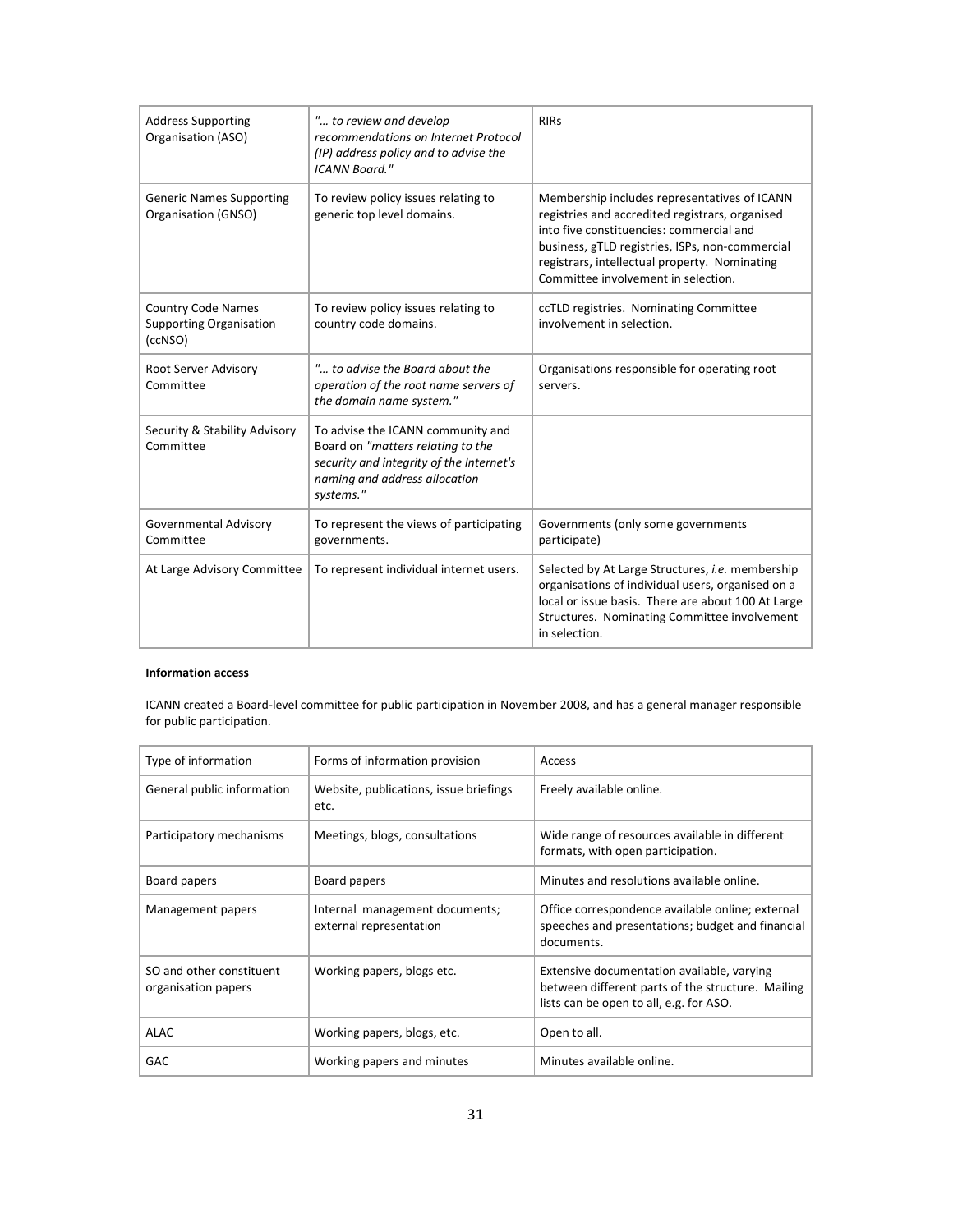#### Purpose:

To contribute to the engineering and evolution of Internet technologies; and specifically, to develop new Internet standard specifications.

"The mission of the IETF is to produce high quality, relevant technical and engineering documents that influence the way people design, use, and manage the Internet in such a way as to make the Internet work better. These documents include protocol standards, best current practices, and informational documents of various kinds." (RFC 3935).

### Origin and status:

An open international community made up of individuals who choose to participate in IETF activities.

#### Mandate:

Self-governing loose association. Established processes set out in internal documents previously agreed within the Task Force (BCP and RFC documents).

#### Core community:

An "... open international community of network designers, operators, vendors, and researchers concerned with the evolution of the Internet architecture and the smooth operation of the Internet."

#### Organisational structure:

The IETF is not a formal body, but a framework for participation in its work by those who choose to participate in specific activities at specific times.

Its institutional "home" is provided by the Internet Society. Small secretariat outsourced to Association Management Solutions, a company based in the USA.

#### Stated ethos for decision-making:

"Rough consensus and running code - We make standards based on the combined engineering judgement of our participants and our real- world experience in implementing and deploying our specifications." (RFC 3935).

"In outline, the process of creating an Internet Standard is straightforward: a specification undergoes a period of development and several iterations of review by the Internet community and revision based upon experience, is adopted as a Standard by the appropriate body (see below), and is published. In practice, the process is more complicated, due to (1) the difficulty of creating specifications of high technical quality; (2) the need to consider the interests of all of the affected parties; (3) the importance of establishing widespread community consensus; and (4) the difficulty of evaluating the utility of a particular specification for the Internet community." (RFC 2026)

### Stated ethos for information and participation:

"Open process - any interested person can participate in the work, know what is being decided, and make his or her voice heard on the issue. Part of this principle is our commitment to making our documents, our WG mailing lists, our attendance lists, and our meeting minutes publicly available on the Internet." (RFC 3935).

### Membership:

| Type of membership  | Eligibility                    | Notes                                       |
|---------------------|--------------------------------|---------------------------------------------|
| "There is no formal | "Generally, attendance at IETF | "Participants are expected to contribute as |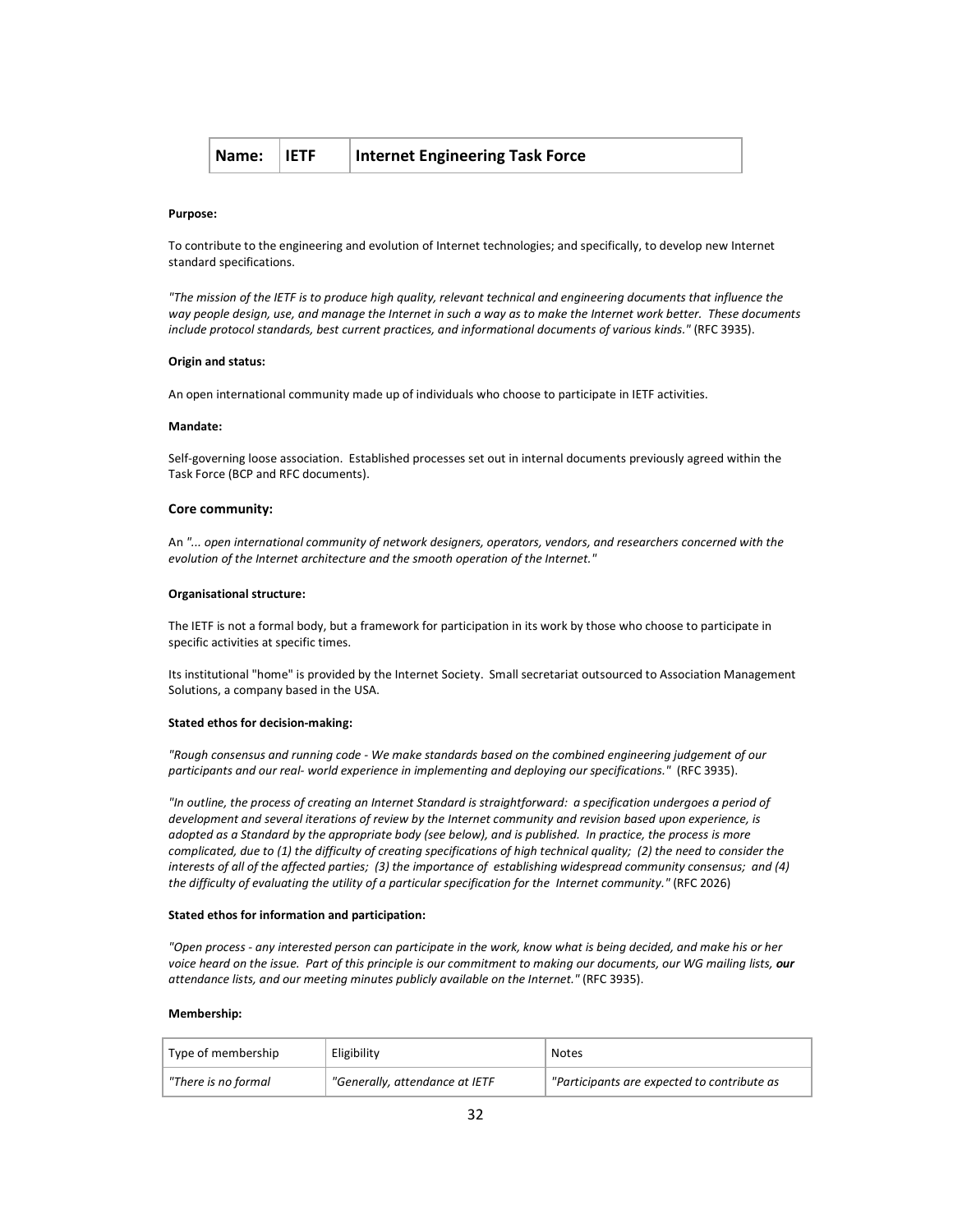| meetings and subscription to IETF<br>individuals, rather than as representatives of<br>membership."<br>mailing lists is open to all volunteers."<br>companies or organisations." There are no<br>contribution fees. |  |  |  |
|---------------------------------------------------------------------------------------------------------------------------------------------------------------------------------------------------------------------|--|--|--|
|---------------------------------------------------------------------------------------------------------------------------------------------------------------------------------------------------------------------|--|--|--|

## Principal decision-making fora and participation

The structure of the IETF is informal and non-hierarchical. It is therefore not readily susceptible to presentation in the same tabular form as other internet governance bodies in this annex. The following table should be understood on that basis; in particular, it should be understood that the table is not hierarchical and that the vast majority of IETF work is undertaken in and by working groups.

| Forum                                         | Role                                                                                                                                             | Participation                                                                                                                                                                                                                                                                                                                                                                                                                             |
|-----------------------------------------------|--------------------------------------------------------------------------------------------------------------------------------------------------|-------------------------------------------------------------------------------------------------------------------------------------------------------------------------------------------------------------------------------------------------------------------------------------------------------------------------------------------------------------------------------------------------------------------------------------------|
| IETF meetings (3 p.a.)                        | To facilitate interworking between<br>areas and working groups and provide<br>a forum for ongoing activity.                                      | Open to all volunteers. IETF meetings provide a<br>framework which may facilitate the work of<br>working groups but work done there does not<br>have higher status than work done online.<br>"Any decision made at a face to face meeting of<br>a working group must also gain consensus on<br>the working group mailing list." Many active<br>IETF participants do not participate in IETF<br>meetings, or participate in them remotely. |
| Internet Engineering<br><b>Steering Group</b> | To coordinate across the eight areas<br>of IETF activity, and determine where<br>there is consensus as required.                                 | Area Directors                                                                                                                                                                                                                                                                                                                                                                                                                            |
| Area Directors                                | To coordinate among working groups<br>across an area of IETF activity, and<br>facilitate consensus process within<br>working groups if required. | Selected by Nominations Committee                                                                                                                                                                                                                                                                                                                                                                                                         |
| <b>Working Groups</b>                         | To develop internet standards<br>documents which are known as RFCs<br>(Requests for Comment).                                                    | Open to all volunteers. Working groups proceed<br>online and in IETF meetings.                                                                                                                                                                                                                                                                                                                                                            |

### Standard-setting process:

- 1. Any Working Group or individual may make a proposal for the development of a standard in the form of an "Internet draft", preferably following guidelines that will make it easier in time for the Draft to become an RFC (Internet standard).
- 2. The Internet Draft is made available for comment, review and revision within the IETF, for a minimum of two weeks.
- 3. An Internet Draft which is considered suitably mature may be put forward for the IETF standards track by a Working Group or individual. Once a Draft enters the standards track, it becomes the property of the IETF and may be amended by the IETF community in general, rather than remaining the product of its originator.
- 4. The IESG will initiate a Last Call process of at least two weeks within the IETF community before determining whether the Draft has achieved sufficient maturity to become a Proposed Standard RFC. The IESG expects to see evidence testing of the viability of a specification when making this assessment. If the IESG does not consider a Draft sufficiently mature, it will refer it back for further community review.
- 5. A standard may proceed onward through the IETF standards track, from a Proposed Standard (for at least six months), to a Draft Standard (for at least four months) to an Internet Standard. "These minimum periods are intended to ensure adequate opportunity for community review without severely impacting timelines." Revisions may result from community review at each stage, and these will be assessed by the IESG before any change of status is approved.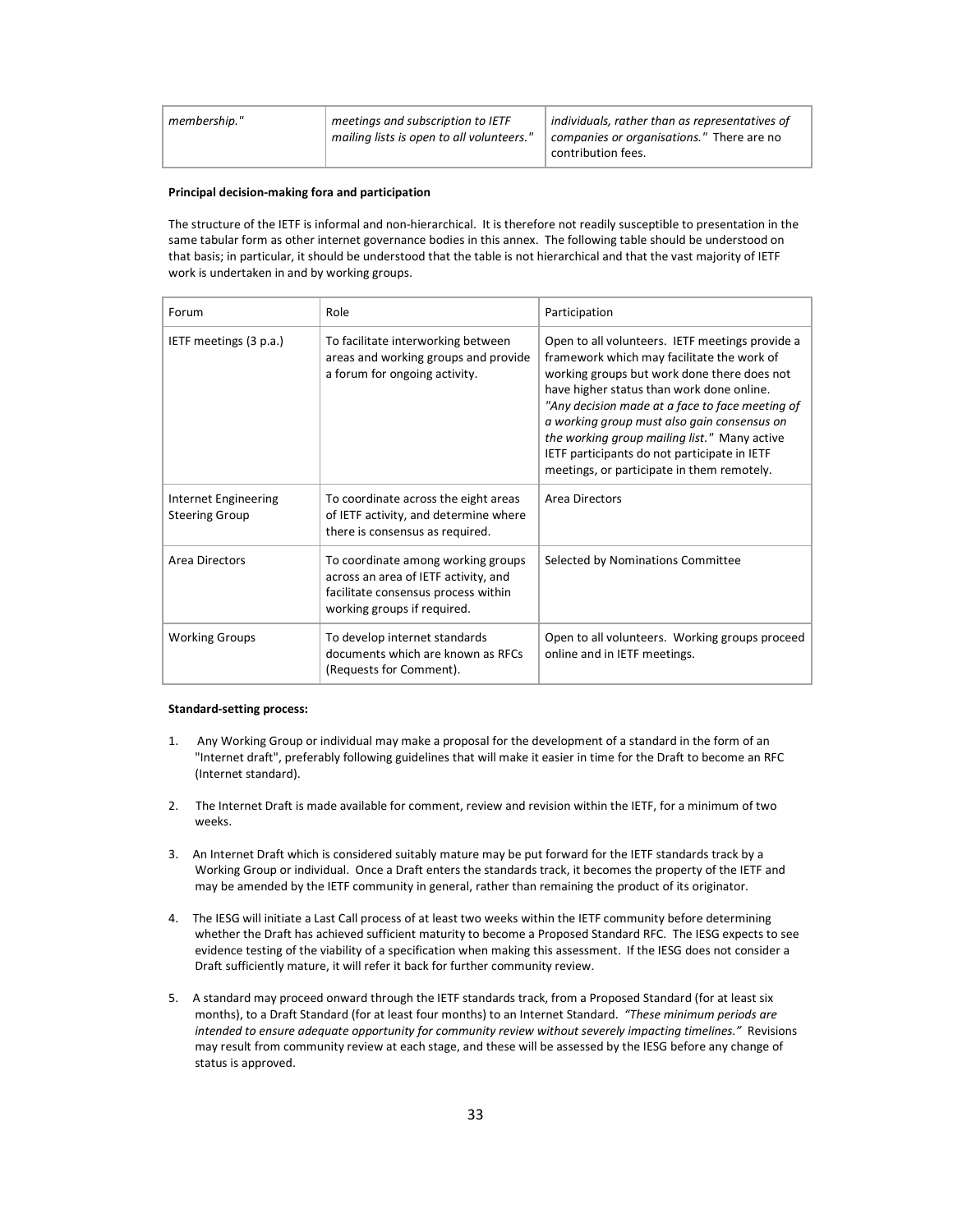6. Many active standards remain at the Proposed Standard level and do not in practice advance through the standards track.

# Information access:

| Type of information                      | Forms of information provision        | Access                  |
|------------------------------------------|---------------------------------------|-------------------------|
| General information about<br><b>IETF</b> | Online information, the IETF Journal, | Freely available online |
| Standard-setting: working<br>documents   | Working documents                     | Freely available online |
| Standards outputs                        | RFCs and other standards documents.   | Freely available onli   |

| Name: | $\vert$ IGF | Internet Governance Forum |
|-------|-------------|---------------------------|
|-------|-------------|---------------------------|

### Purpose:

Forum for discussion of internet governance issues.

#### Origin and status:

Established by the UN Secretary-General in 2006 on recommendation of the World Summit on the Information Society.

# Mandate and constraints:

Mandate set out in WSIS Tunis Agenda. Required to enable multistakeholder participation. No decision-making powers; limited powers to make recommendations (not used).

#### Structure:

Annual meetings, including plenary and workshop sessions. Scope for "dynamic coalitions" to work between meetings.

Small secretariat based in Geneva.

### Stated ethos for information and participation:

"The Internet Governance Forum, in its working and function, will be multilateral, multi-stakeholder, democratic and transparent." (Tunis Action Plan)

# Membership:

| Type of membership                           | Eligibility                                                  | <b>Notes</b>                                                                                                                                                                                                                |
|----------------------------------------------|--------------------------------------------------------------|-----------------------------------------------------------------------------------------------------------------------------------------------------------------------------------------------------------------------------|
| There is no formal<br>membership of the IGF. | Anyone may participate in IGF<br>meetings and consultations. | The IGF identifies three main stakeholder<br>communities - governments, the private sector and<br>civil society. The internet professional community<br>is sometimes considered a distinct fourth<br>stakeholder community. |

# Institutional / management structure:

| Board or equivalent       | Role                               | Selection process                                |
|---------------------------|------------------------------------|--------------------------------------------------|
| Multistakeholder Advisory | To assist the UN Secretary-General | Selected by the UN Secretary-General following   |
| Group (MAG) (50           | (and in effect therefore the WSIS  | consultations with stakeholder communities (and. |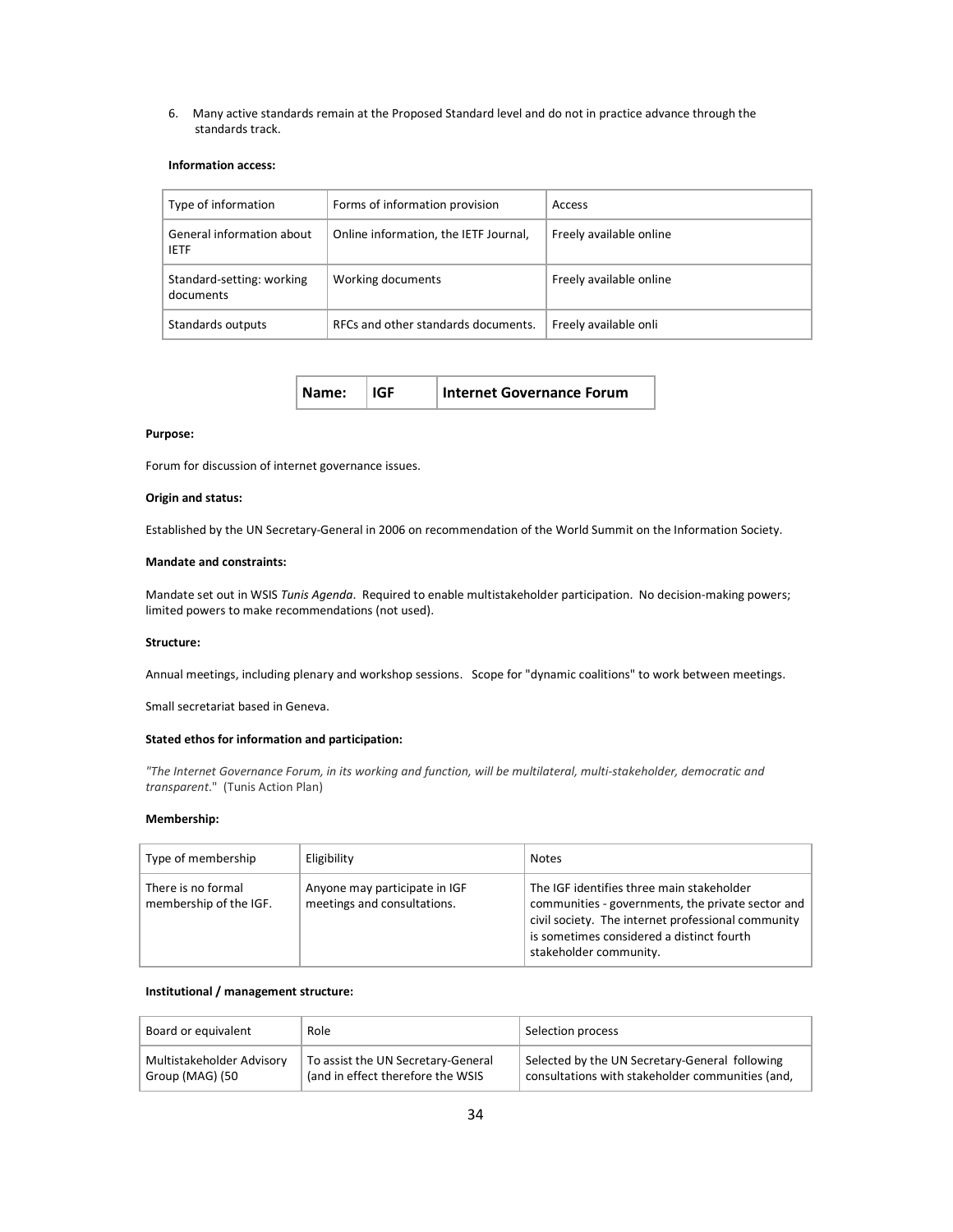| Secretariat) in convening the IGF.<br>members) | in practice, recommendations from stakeholder<br>groups). Aim to secure balance between<br>stakeholder communities, geography, etc. |
|------------------------------------------------|-------------------------------------------------------------------------------------------------------------------------------------|
|------------------------------------------------|-------------------------------------------------------------------------------------------------------------------------------------|

# Principal fora and participation

| Decision-making forum                                                        | Role                                                                                                                                                                                                                                                                 | Participation                                                                                                                                                                                                                                                        |
|------------------------------------------------------------------------------|----------------------------------------------------------------------------------------------------------------------------------------------------------------------------------------------------------------------------------------------------------------------|----------------------------------------------------------------------------------------------------------------------------------------------------------------------------------------------------------------------------------------------------------------------|
| IGF meetings, including<br>workshops and meetings of<br>"dynamic coalitions" | Discussion of major internet and<br>internet governance issues, with no<br>decision-making role. May make<br>recommendations under certain<br>circumstances according to mandate,<br>but has not done so to date. Dynamic<br>coalitions may make<br>recommendations. | Open to all (meetings once p.a. in different<br>countries). Some scope for remote participation.                                                                                                                                                                     |
| <b>IGF</b> consultations                                                     | Consultation with all stakeholders to<br>review past IGF experience and provide<br>input to MAG and Secretariat on<br>implementation of forthcoming IGF(s).                                                                                                          | Open to all (meetings three times p.a. in Geneva).<br>Some scope for remote participation. Prior input<br>is sought on an open basis from any would-be<br>contributor: this input is published online and<br>summarised in a synthesis paper before each<br>meeting. |
| <b>MAG</b> meetings                                                          | Development of proposals and<br>decisions regarding conduct of IGF<br>meetings (conference organising<br>committee).                                                                                                                                                 | MAG members and advisors to the Secretariat.<br>Each MAG meeting is preceded by a consultation<br>or other public open meeting (above).                                                                                                                              |

# Other input mechanisms

| Mechanism                                                        | Role                                                                                                                | Participation                                              |
|------------------------------------------------------------------|---------------------------------------------------------------------------------------------------------------------|------------------------------------------------------------|
| <b>IGF Discussion Forum</b><br>(online)                          | "to provide a flexible, intuitive and<br>user-friendly space in order to facilitate<br>hetter online collaboration" | Open to all. (Actual participation levels very<br>$low.$ ) |
| Other internet interactive<br>media (Facebook, Twitter,<br>etc.) |                                                                                                                     | Open to all. (Actual participation levels low.)            |

# Information access

| Type of information                         | Forms of information provision                                                                                                                                                  | Access                            |
|---------------------------------------------|---------------------------------------------------------------------------------------------------------------------------------------------------------------------------------|-----------------------------------|
| General public information                  | Website; also material on internet<br>interactive media (YouTube, Flickr, etc.)                                                                                                 | Open                              |
| IGF meeting agendas etc.                    | Website.                                                                                                                                                                        | Open                              |
| IGF and consultation<br>meeting proceedings | Webcast and simultaneous transcript.<br>Subsequent publication of transcript.<br>Publication online of all prior inputs to<br>consultation meetings and of synthesis<br>papers. | Open                              |
| <b>MAG</b> meetings                         | Minutes (summary form) published<br>online. Content of MAG online<br>discussions (anonymised) published<br>online.                                                              | Open access to meeting summaries. |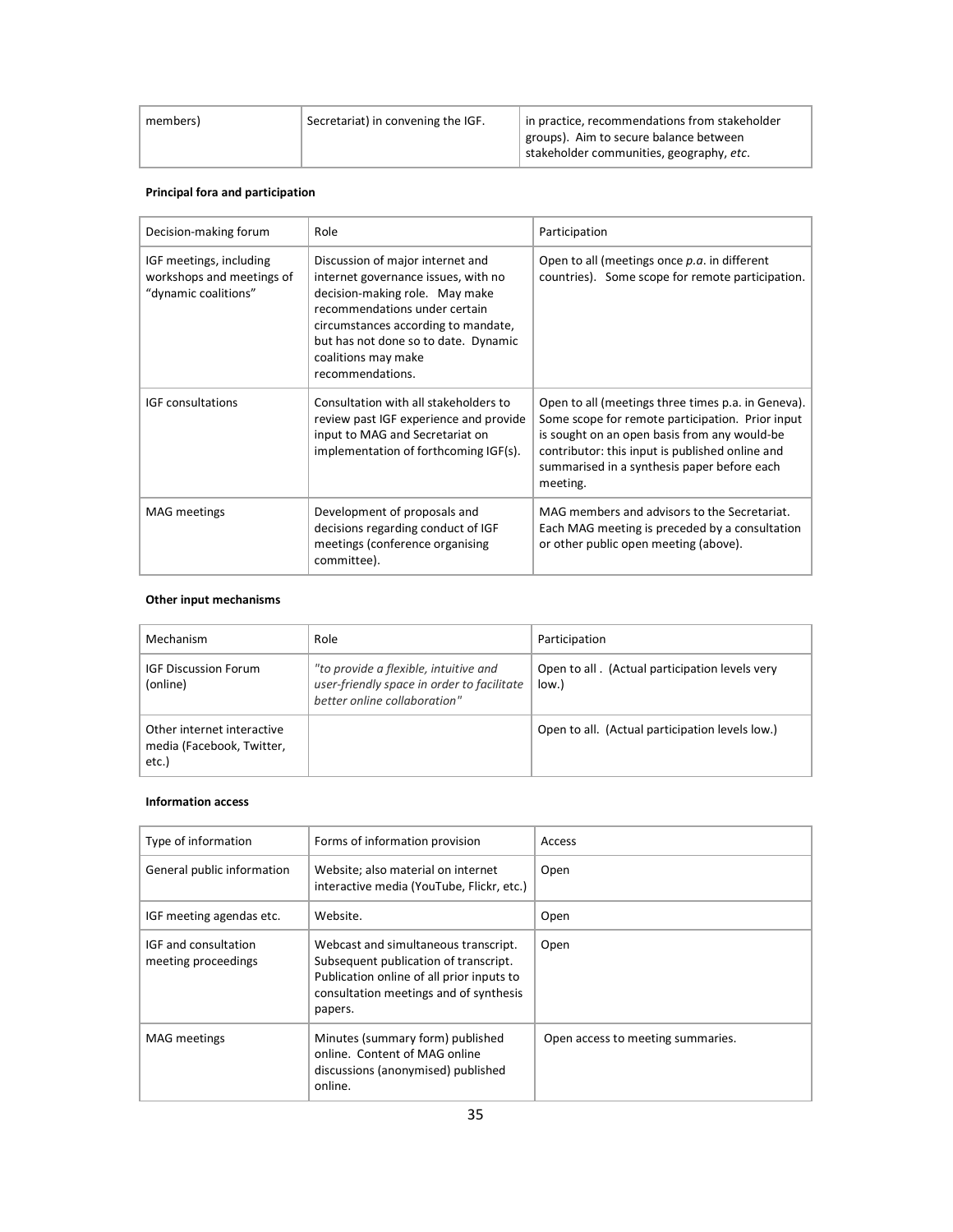#### Current developments:

The entire IGF process is to be reviewed during 2009-2010, ahead of a decision about whether it should continue beyond its original five-year term, and if so in what form. Process in hands of UN Secretary-General, with advice from IGF Chair and Secretariat.



#### Purpose:

To act as an association of internet professionals, a forum for cooperation and an advocate of the internet; "to provide leadership in Internet related standards, education, and policy around the world."

"The mission of the Internet Society is to promote the open development, evolution, and use of the Internet for the benefit of all people throughout the world." In pursuit of this mission, ISOC:

- Facilitates open development of standards, protocols, administration, and the technical infrastructure of the Internet
- Supports education in developing countries specifically, and wherever the need exists
- Promotes professional development and builds community to foster participation and leadership in areas important to the evolution of the Internet
- Provides reliable information about the Internet
- Provides forums for discussion of issues that affect Internet evolution, development and use in technical, commercial, societal, and other contexts
- Fosters an environment for international cooperation, community, and a culture that enables selfgovernance to work
- Serves as a focal point for cooperative efforts to promote the Internet as a positive tool to benefit all people throughout the world
- Provides management and coordination for on-strategy initiatives and outreach efforts in humanitarian, educational, societal, and other contexts." [Mission statement]

ISOC also provides an institutional home for the Internet Architecture Board (IAB), for IETF, for the Internet Engineering Steering Group and for the Internet Research Task Force.

### Status:

Non-profit international membership association, organised both globally and through national "chapters".

# Mandate:

Mission statement (above); statement of "principles and goals"; strategic operating plan (2005).

#### Core community:

Organisations and individuals with a professional interest in the internet.

### Management:

Global association, with organisational and individual membership, board of trustees, secretariat, national chapters.

# Stated ethos for policy/decision-making:

"ISOC's main purpose is to maintain and extend the development and availability of the Internet and its associated technologies and applications. This is both an end in itself and a means of enabling organisations, professions, and individuals worldwide to more effectively collaborate, cooperate, and innovate in their respective fields and interests."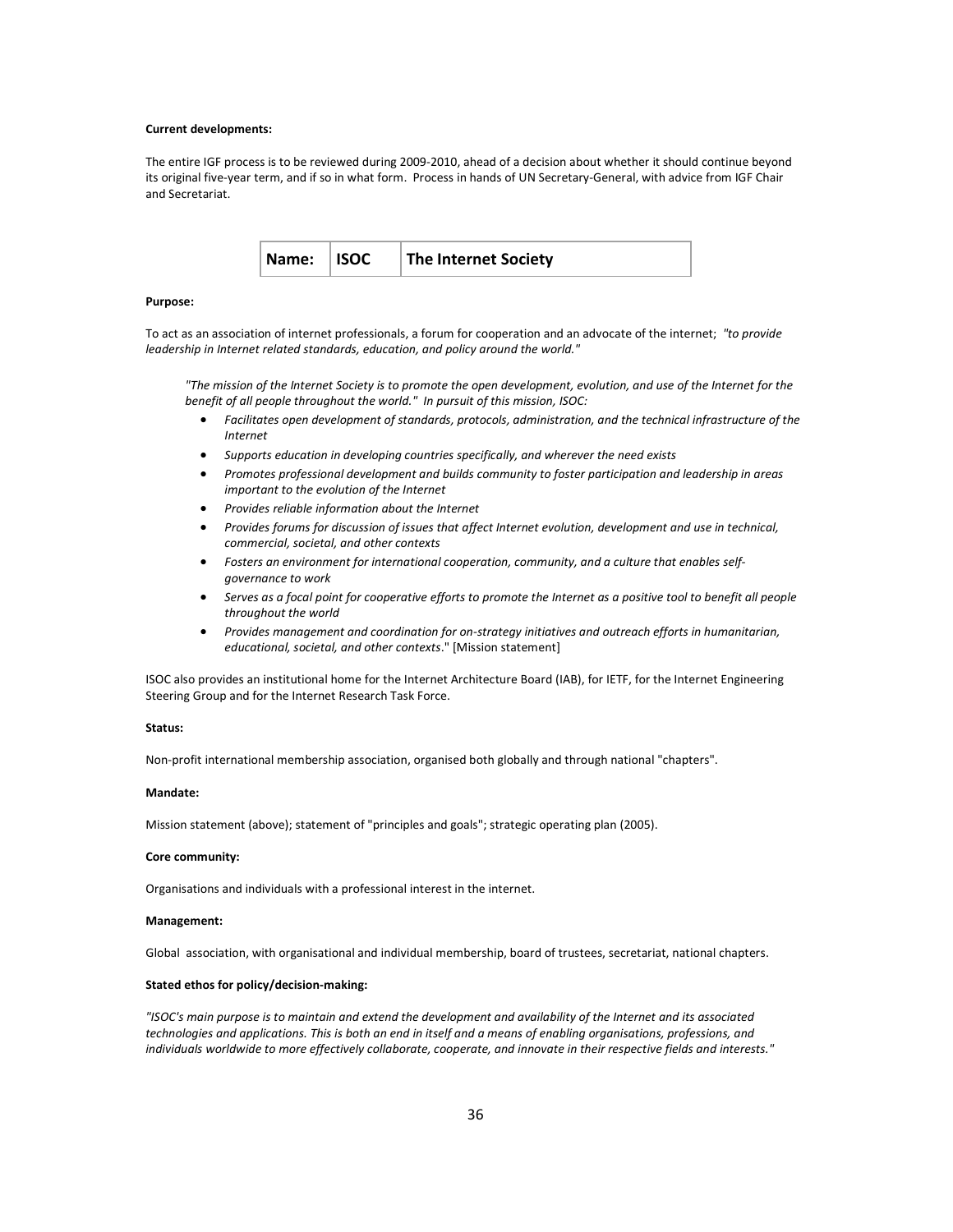ISOC is not a policy-making body for the internet. Its principles, processes, structures etc. nevertheless exert "soft governance" influence on the internet. It also develops public policies on behalf of and representing its membership, which it articulates in debates about the internet.

"In pursuing our public policy objectives, we operate collaboratively and inclusively, working with governments, national and international organizations, Civil Society, the private sector and other parties to reach decisions about the Internet that conform to our core values."

"The board of trustees of ISOC is charged with setting the policies and direction of ISOC. In order to do so effectively, the Board meets several times a year and frequently has less formal discussions by e-mail throughout the year. This is the manner in which policies and strategies are set by the board."

# Stated ethos for information and participation:

"ISOC is supported by an active, global network of members who help promote and pursue the ISOC mission in all parts of the Internet community and all parts of the world. Members benefit from access to educational opportunities and informational resources and they participate actively in ISOC discussions and activities. Members are vital to ISOC's existence, providing energy, support, ideas, inspiration, and funding".

### Membership:

| Type of membership      | Eligibility                                                                                                                                                                                                                                                                                                                                               | <b>Notes</b>                                                                                                                                                                                                                                                                                                                  |
|-------------------------|-----------------------------------------------------------------------------------------------------------------------------------------------------------------------------------------------------------------------------------------------------------------------------------------------------------------------------------------------------------|-------------------------------------------------------------------------------------------------------------------------------------------------------------------------------------------------------------------------------------------------------------------------------------------------------------------------------|
| Organisation membership | Open to "corporations; nonprofit, trade,<br>and professional organisations;<br>foundations; educational institutions;<br>government agencies; and other<br>national and international organisations<br>that share ISOC's commitment to an<br>open and accessible Internet."<br>Six tiers of organisational membership,<br>structured largely by fee rate. | There are approximately 80 organisational<br>members, the majority of which are large<br>businesses. Organisation members are<br>represented internally through an Internet<br>Society Advisory Council (ISOC-AC). Higher tiers<br>of organisation membership include entitlement<br>to vote for organisational board member. |
| Individual membership   | Open to all individuals "who share the<br>goal of supporting ISOC's Mission and<br>Principles and agree to ISOC's Code of<br>Conduct".                                                                                                                                                                                                                    | There are approximately 28,000 individual<br>members. Basic membership is free. Sustaining<br>members (\$75 fee) can take part in electing one<br>board member through chapters.                                                                                                                                              |

# Principal decision-making fora and participation:

| Board or equivalent | Role                                                                                                                                             | Participation                                                                                                                               |
|---------------------|--------------------------------------------------------------------------------------------------------------------------------------------------|---------------------------------------------------------------------------------------------------------------------------------------------|
| Board of trustees   | "The Board of Trustees of the Internet<br>Society is its governing body and is<br>responsible for all affairs of the<br>organisation worldwide." | Elected by ISOC members in organisational<br>groupings - by organisational members, by<br>chapters, and by the Internet Architecture Board. |
| Executive Committee |                                                                                                                                                  |                                                                                                                                             |

### Information access

| Type of information                               | Forms of information provision                     | Access                    |
|---------------------------------------------------|----------------------------------------------------|---------------------------|
| General information about<br>the Internet Society | Website, publications, etc.                        | Freely available online.  |
| Governance papers                                 | Board of Trustees working papers,<br>minutes, etc. | Minutes available online. |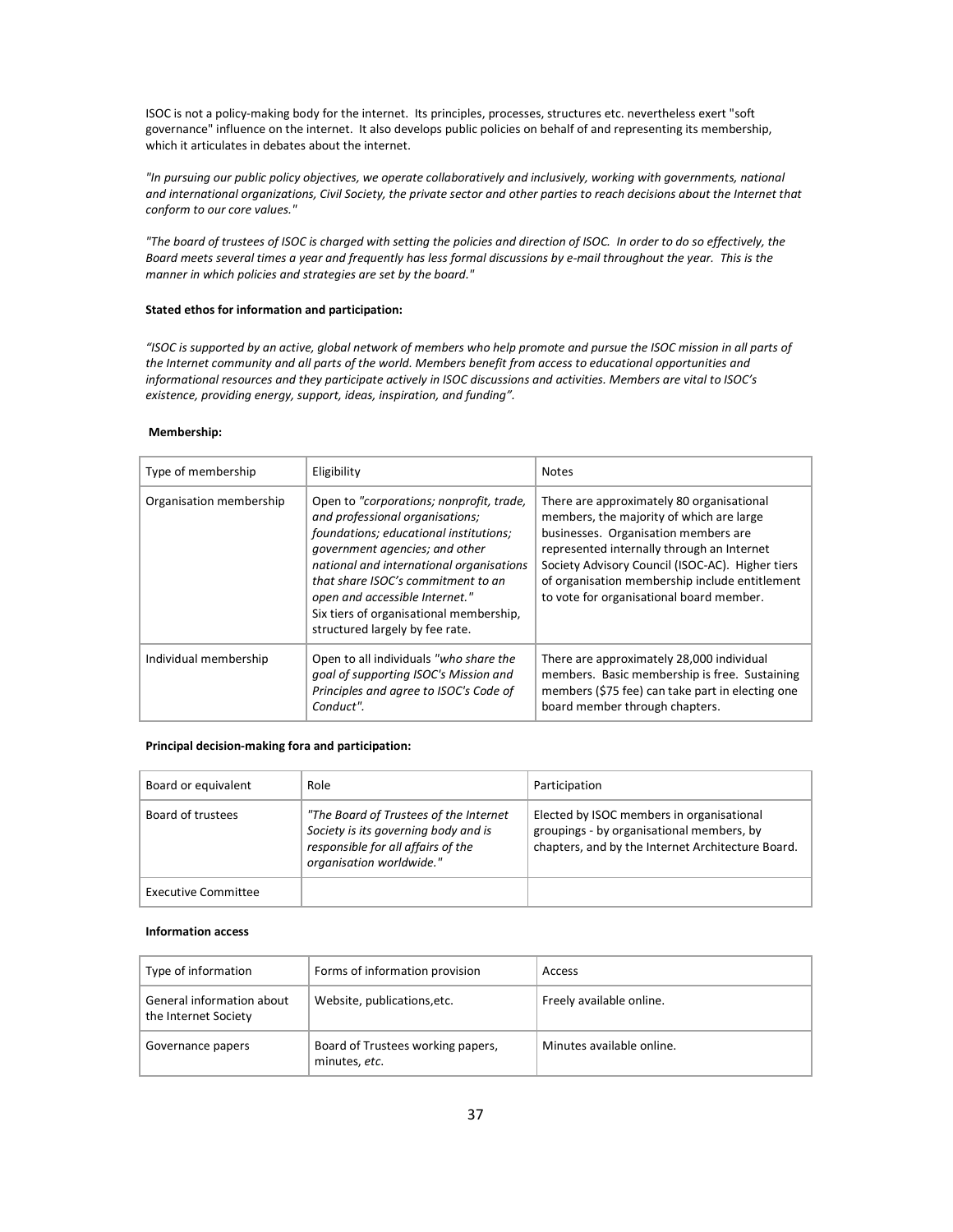| Consultations                     | Member consultations                                                                                                                                                                       | Undertaken on major policy issues from time to<br>time, including future direction of the Society. |
|-----------------------------------|--------------------------------------------------------------------------------------------------------------------------------------------------------------------------------------------|----------------------------------------------------------------------------------------------------|
| Internet information<br>resources | Member briefings, reports and othe r<br>publications.                                                                                                                                      | Freely available online.                                                                           |
| Policy documents                  | IETF Recommendations etc.; documents<br>of other internet organisations for<br>which ISOC provides an institutional<br>home - Internet Architecture Board,<br>Internet Resarch Task Force. | Freely available online, through links to websites<br>of the relevant entities.                    |
| <b>INET</b> conferences           | Regional conferences focusing on<br>significant issues within internet<br>development.                                                                                                     | Open to all.                                                                                       |

| Name: | ITU-T | International Telecommunication Union - Telecommunication |
|-------|-------|-----------------------------------------------------------|
|       |       | <b>Standardisation Bureau</b>                             |

## Purpose:

To establish standards for telecommunications networks, technologies and equipment (and thereby for the internet's underlying infrastructure).

### Status:

The ITU is an intergovernmental organisation which works within the framework of the United Nations. ITU-T is one of three ITU Sectors which deal with different aspects of telecommunications (the others being ITU-R, which deals with radio spectrum issues, and ITU-D, which deals with the development of telecommunications (and with telecommunications in development).

### Core community:

Government agencies and businesses concerned with telecommunications network and equipment standards.

# Mandate:

Overall mandate is set out in the ITU Constitution and Convention. Mandate for ITU-T work programme is determined by World Telecommunication Standardisation Assembly (WTSA), which is held every four years.

#### Management structure:

Intergovernmental organisation with intergovernmental conferences (ITU Plenipotentiary Conference and WTSA), secretariat with director (elected at ITU Plenipotentiary Conference), advisory group reviewing implementation of WTSA objectives between meetings of WTSA.

#### Constraints on information and participation arrangements:

The ITU is a United Nations organisation and so bound by UN conventions on membership and participation in decision-making, which give decision-making authority and exclusive voting rights to governments.

#### Stated ethos for information and participation:

"We are unique among standards bodies in that as well as the private sector members that drive much of our work, governments from around the world also participate"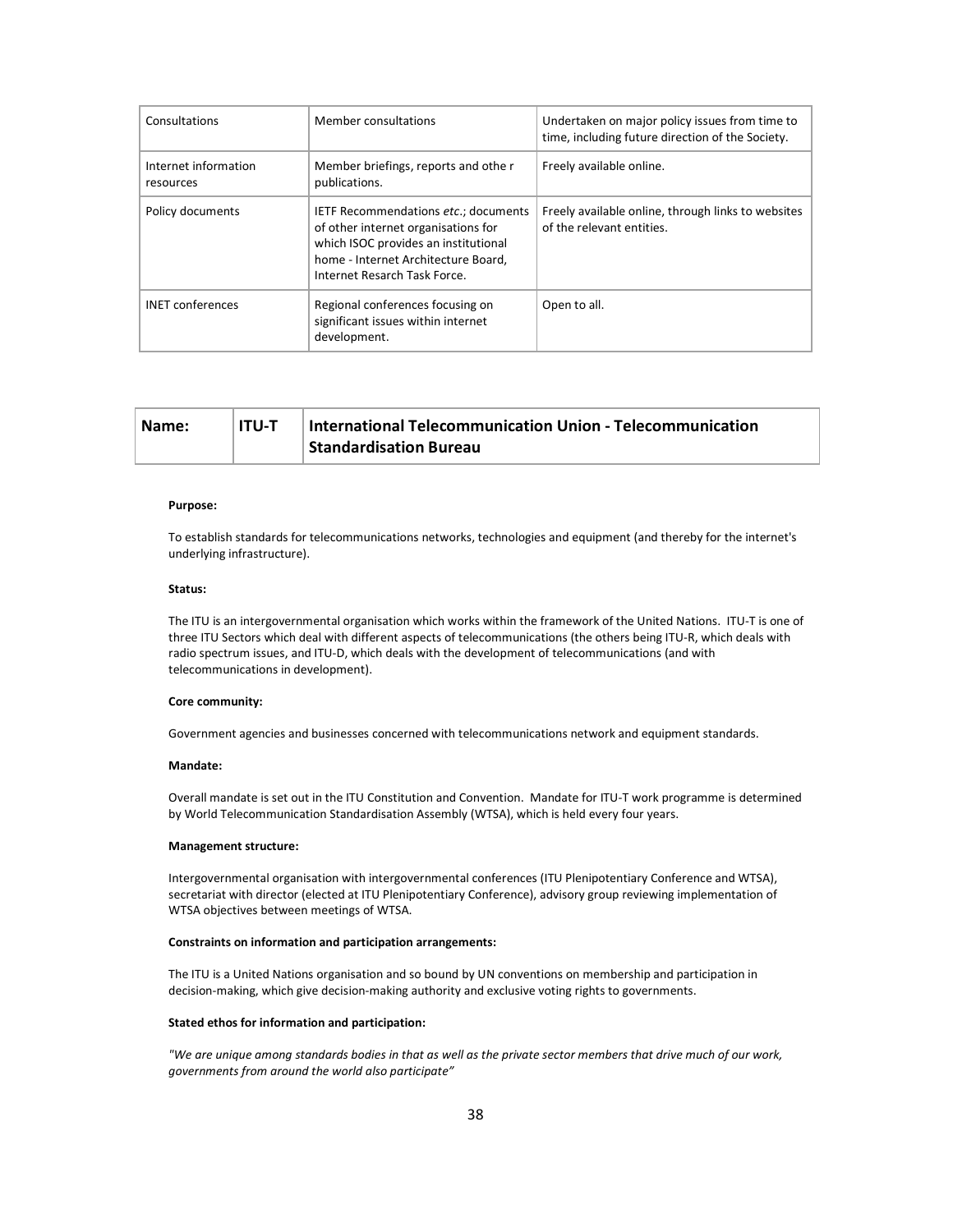# Stated ethos for decision-making:

"ITU Recommendations [standards] are agreed by consensus, generally amongst the participants of the group which developed the standards, and yet once adopted they have the approval of 191 governments. This gives ITU standards unrivalled credibility..."

# Membership:

| Type of membership   | Eligibility                                                                                                                                                                                                                                                     | <b>Notes</b>                                                                                                                                                                                                                                                                                                                                                                                                                                                                                                     |
|----------------------|-----------------------------------------------------------------------------------------------------------------------------------------------------------------------------------------------------------------------------------------------------------------|------------------------------------------------------------------------------------------------------------------------------------------------------------------------------------------------------------------------------------------------------------------------------------------------------------------------------------------------------------------------------------------------------------------------------------------------------------------------------------------------------------------|
| Full membership      | Restricted to Member-States of the<br>United Nations (and so to their<br>governments, although governments<br>may include non-official<br>representatives in delegations).                                                                                      | Participation covers the ITU's core decision-making<br>entities and all three Sectors. There are currently<br>191 Member-States.                                                                                                                                                                                                                                                                                                                                                                                 |
| Sector membership    | Open to organisations which are not<br>governments, but which are<br>"recognised entities" dealing with<br>telecommunications within Member-<br>States and to regional and<br>international telecoms, standards,<br>financial and development<br>organisations. | Sector membership is confined to one Sector<br>(though organisations may join more than one<br>Sector). Sector members pay significant fees<br>(reciprocal free sector membership is available to<br>some international organisations). There are more<br>than 275 ITU-T Sector members, almost all of which<br>are businesses. Sector membership is subject to<br>approval by national governments in the case of<br>national entities and to approval by ITU Council in<br>the case of international entities. |
| Associate membership | Open to the same organisations as<br>sector membership, but with fewer<br>entitlements.                                                                                                                                                                         | Associate membership is confined to one study<br>group (see decision-making fora, below). Associate<br>members pay lower fees than Sector members,<br>commensurate with their lesser entitlements.<br>Almost all associates are businesses. Associate<br>membership is subject to approval by national<br>governments in the case of national entities and to<br>approval by ITU Council in the case of international<br>entities.                                                                               |

# Principal decision-making fora and participation

| Decision-making forum                                                         | Role                                                                                                       | Participation                                                                                                                                                                                                                                                   |
|-------------------------------------------------------------------------------|------------------------------------------------------------------------------------------------------------|-----------------------------------------------------------------------------------------------------------------------------------------------------------------------------------------------------------------------------------------------------------------|
| <b>ITU governing bodies</b>                                                   |                                                                                                            |                                                                                                                                                                                                                                                                 |
| ITU - Plenipotentiary<br>Conference (Plenipot.)                               | To establish the direction and work<br>programme of ITU, and to elect its<br>Council and senior officials. | Member-States. Sector Members which are<br>recognised operating entities, scientific or<br>industrial organistions or financial and<br>development organisations may attend as<br>observers but some sector members outside<br>these categoreries are excluded. |
| <b>ITU - Council</b>                                                          | To oversee the work programme of<br>the ITU between meetings of<br>Plenipot.                               | Elected Member-States (25% of all Member-<br>States).                                                                                                                                                                                                           |
| <b>ITU-T decision-making</b><br><b>bodies</b>                                 |                                                                                                            |                                                                                                                                                                                                                                                                 |
| <b>ITU-T World</b><br>Telecommunication<br>Standardisation Assembly<br>(WTSA) | To establish the direction and work<br>programme of ITU-T.                                                 | Member-States have voting rights. Sector<br>Members may otherwise participate fully in<br>Assembly activities, including written and oral<br>contributions, except where matters are                                                                            |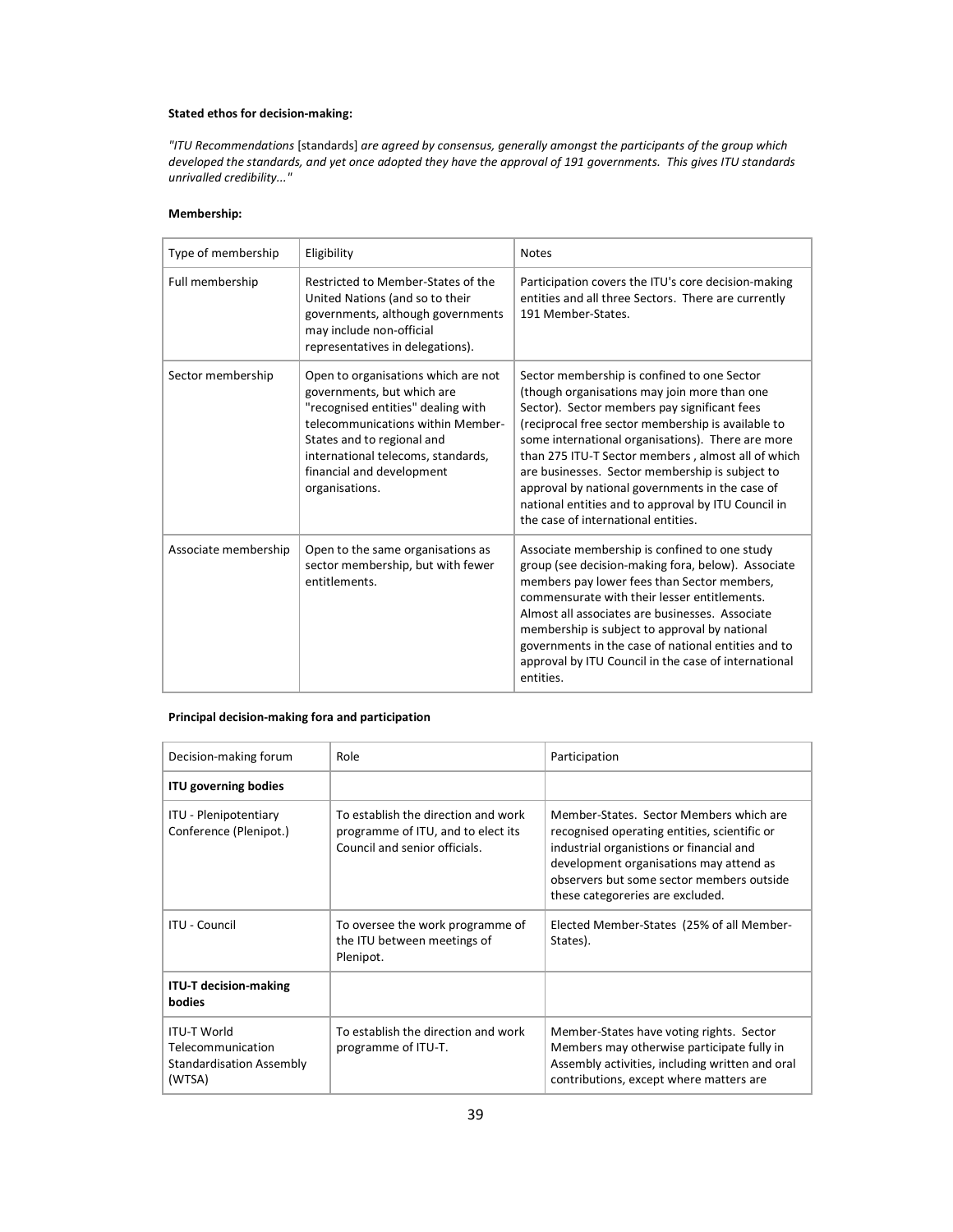|                                                                            |                                                                                                                                                                   | concerned with the structure and functioning<br>of the ITU/ITU-T. Other telecoms organisations<br>may attend as observers.                                                                                                                                                                                                                          |
|----------------------------------------------------------------------------|-------------------------------------------------------------------------------------------------------------------------------------------------------------------|-----------------------------------------------------------------------------------------------------------------------------------------------------------------------------------------------------------------------------------------------------------------------------------------------------------------------------------------------------|
| <b>ITU-T Telecommunication</b><br><b>Standardisation Advisory</b><br>Group | To oversee the work programme of<br>ITU-T between meetings of WTSA.                                                                                               | Member-States and Sector Members<br>participate in TSAG.                                                                                                                                                                                                                                                                                            |
| <b>ITU-T technical bodies</b>                                              |                                                                                                                                                                   |                                                                                                                                                                                                                                                                                                                                                     |
| <b>ITU-T Study Groups</b>                                                  | To develop ITU Recommendations<br>(standards) and undertake some<br>other tasks such as publication of<br>handbooks.                                              | Member-States and Sector Members can<br>participate fully in all ITU-T Study Groups<br>throughout the consensus-building process for<br>Recommendations, including proposal of items<br>for inclusion on agenda, written and oral<br>contributions. Associates can participate in the<br>specific Study Groups associated with their<br>membership. |
| <b>ITU-T Focus Groups</b>                                                  | To assess emerging industry needs<br>which are not covered by Study<br>Groups (e.g. climate change) and<br>necessary specification tasks resulting<br>from these. | Participation in Focus Groups may be more<br>flexible than that for Study Groups. Focus<br>Groups may be formed as the result of work by<br>less formal Fora and Consortia.                                                                                                                                                                         |

### Standard-setting process (majority of standards)

- 1. Any Study Group member (Member-State, Sector Member or Associate) proposes an item for discussion by a specific, relevant Study Group.
- 2. If agreed, the Study Group establishes a Working Party on the issue, which prepares a draft Recommendation for review by the Study Group.
- 3. If the Study Group gives Consent, the draft is submitted to the "Alternative Approval Process", a fast-track mechanism for standards approval introduced in 2001. Under this process, the draft is posted on the ITU-T website for a four-week period for comment. This is known as the Last Call period.
- 4. If the draft receives no adverse comments, it is considered to be approved. If there are adverse comments, it is returned for revision and subsequent reposting for comments, this time for a three-week review period (Additional Review). If there are still adverse comments after this Additional Review, the draft and comments are sent for review at the next Study Group meeting.

The traditional approval process, which is much more intensive and time-consuming, is now largely reserved for standards processes with regulatory implications.

# Information access

Note: Many ITU-T working documents are available through TIES (Telecommunication Information Exchange Service) accounts. TIES accounts are available only to personnel of Member-States, Sector Members and Associates on approval of national administrations. TIES accounts of Sector Members are restricted to relevant Sectors, and of Associates to relevant Study Groups. Access to working papers is identified in ITU publications as a principal benefit of Sector and Associate membership.

| Type of information        | Forms of information provision                                                                  | Access                                                                                                                                       |
|----------------------------|-------------------------------------------------------------------------------------------------|----------------------------------------------------------------------------------------------------------------------------------------------|
| General public information | Information about the ITU and ITU-T in<br>general; ITU research and analytical<br>publications. | Website access free. Paper publications on<br>payment basis: some available free on<br>website, others requiring payment or<br>subscription. |
| WTSA and Council working   | Agendas, contributions, working                                                                 | Members and Sector Members have access to                                                                                                    |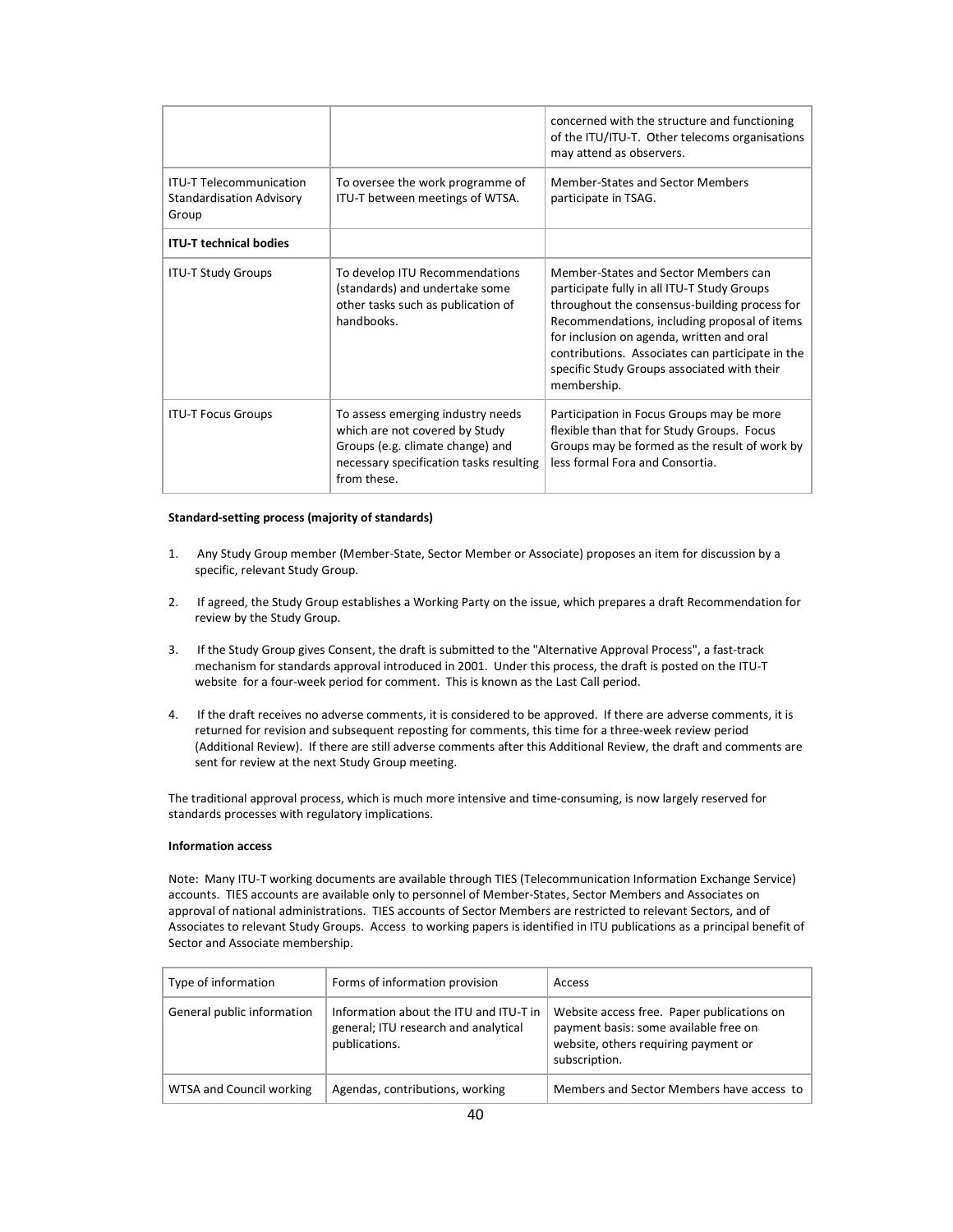| papers                                  | papers, minutes.                                        | WTSA working papers through their TIES<br>accounts.                                                                                                                                                         |
|-----------------------------------------|---------------------------------------------------------|-------------------------------------------------------------------------------------------------------------------------------------------------------------------------------------------------------------|
| Standards development<br>working papers | Agendas, contributions, working<br>papers, minutes.     | Members and Sector Members, and associates<br>for those study groups of which they are<br>associates, have exclusive access to working<br>documents through their TIES accounts.                            |
| Standards outputs                       | Standards documents (known as ITU-T<br>Recommendations) | Available free on website, but payment<br>required for paper copies. Some standards<br>shared with other organisations on paid-for<br>basis. (ITU-R standards, by contrast, normally<br>on paid-for basis.) |

#### Note on current developments concerning information and participation in ITU work related to WSIS

Following WSIS, the ITU initiated a working group review of arrangements for "the participation of relevant stakeholders" in those activities of the ITU which are related to WSIS. This does not relate directly to the work or structure of ITU-T.

Terms of reference for the working group include the following:

- 1. to establish a set of criteria for defining which stakeholders are relevant to participate in ITU activities related to WSIS, taking into consideration the added value of their participation;
- 2. to analyse the definitions of Sector Member and Associate and the related provisions of the legal instruments of ITU, and how they could be applied in order to enhance the membership of ITU, and, if required, to identify possible amendments to these provisions;
- 3. to review the existing mechanisms (e.g. partnerships, symposia, seminars, workshops, focus groups, policy forums, experts) in regards to participation by non-ITU members, and to consider how to use them more effectively, to improve them and to identify possible new ones;
- 4. to identify specific efforts that may be needed to mobilize and ensure the meaningful and effective participation of all relevant stakeholders from developing countries and stakeholders in the development field, including by providing assistance;
- 6. to identify and establish the spheres of competence that the Member States reserve for themselves with regard to WSIS stakeholders and the possible denunciation of their participation in ITU.

Membership of the working group is restricted to member-states, but it has undertaken a consultation exercise with interested parties. Secretariat reports for the working group covering existing practice in the ITU and other UN/international agencies are publicly available, but the report of the stakeholder consultation exercise and working group papers are restricted to TIES members.

| Name: NRO | <b>Number Resource Organisation</b> |
|-----------|-------------------------------------|
|           |                                     |

#### Purpose:

Coordination and representation of common activities of the RIRs.

## Status:

Association of the Regional Internet Registries (RIRs).

#### Mandate: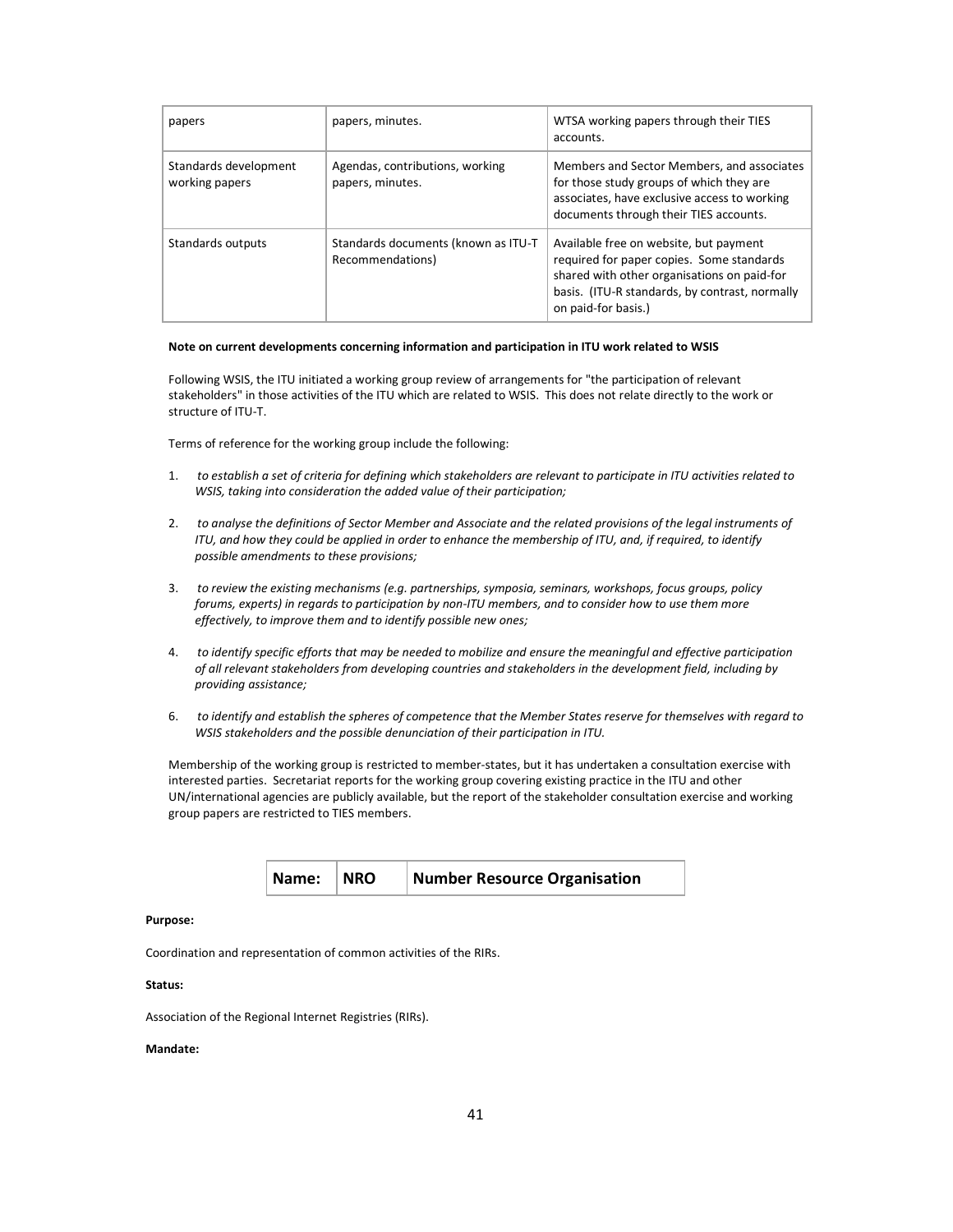Memorandum of Understanding between RIRs. MoU between ICANN and NRO, enabling NRO to act as ASO within the ICANN framework (see above).

# Core community:

Regional Internet Registries (RIRs)

## Management structure:

Executive Council of RIR representatives.

## Membership:

| Type of membership   | Eligibility                         | <b>Notes</b> |
|----------------------|-------------------------------------|--------------|
| Member organisations | Regional Internet Registries (RIRs) |              |

#### Principal decision-making fora and participation

| Decision-making forum    | Role                                                  | Participation                              |
|--------------------------|-------------------------------------------------------|--------------------------------------------|
| <b>Executive Council</b> | To manage the NRO and coordinate<br>work amongst RIRs | Representatives of RIRs (rotating offices) |

# Information

| Type of information                              | Forms of information provision                                                                   | Access                  |
|--------------------------------------------------|--------------------------------------------------------------------------------------------------|-------------------------|
| General public information                       | Website, common policy and position<br>statements, comparative IP addressing<br>policy overviews | Freely available online |
| Governing bodies - agendas<br>and working papers | Executive Council minutes                                                                        | Available online        |

| Name: W3C |  | <b>World Wide Web Consortium</b> |
|-----------|--|----------------------------------|
|-----------|--|----------------------------------|

#### Purpose:

To develop standards for interoperable technologies - "interoperable technologies (specifications, guidelines, software, and tools)" - for the World Wide Web.

# Status:

International industry consortium, headed by a management team. Administered by the MIT Computer Science and Artificial Intelligence Laboratory (CSAIL) in the USA, the European Research Consortium for Informatics and Mathematics (ERCIM) in France and Keio University in Japan.

### Mandate:

Consortium of member organisations.

### Core community:

Businesses and other organisations professionally and commercially concerned with the development of standards for Web technologies and services.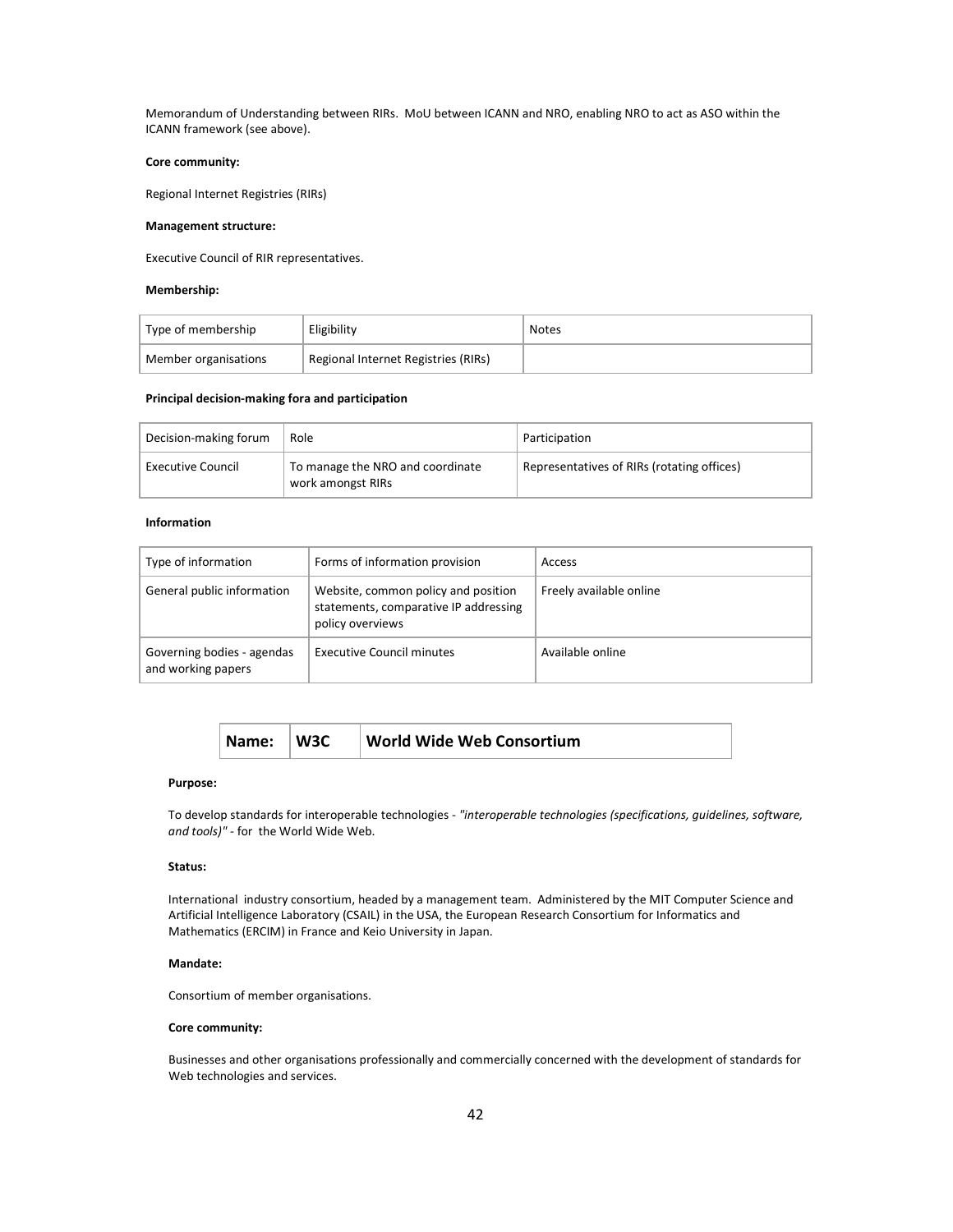#### Management structure:

Advisory Council composed of Members, senior management, "Team" (research and engineering personnel), Offices (other staff).

#### Stated ethos for policy/decision-making:

"Consensus is a core value of W3C. … [Consensus means that] A substantial number of individuals in the set support the decision and nobody in the set registers a Formal Objection. … Where unanimity is not possible, a group should strive to make consensus decisions where there is significant support and few abstentions. … Groups should favour proposals that create the weakest objections. This is preferred over proposals that are supported by a large majority but that cause strong objectins from a few people. … A group should only conduct a vote … after the Chair has determined that all available means of reaching consensus through technical discussion and compromise have failed…."

# Stated ethos for public information and participation:

Because of the growing importance of the Web to so many people in so many aspects of their lives, it is critical that W3C engage the broader public as part of the development of the core Web standards and that W3C be accountable to this public audience. W3C enables public participation and promotes public accountabilitly in a number of ways."

### Membership:

| Type of membership | Eligibility                                                                                                                                                                                                                                                                                                                                                 | <b>Notes</b>                                                                                                                                                                                                           |
|--------------------|-------------------------------------------------------------------------------------------------------------------------------------------------------------------------------------------------------------------------------------------------------------------------------------------------------------------------------------------------------------|------------------------------------------------------------------------------------------------------------------------------------------------------------------------------------------------------------------------|
| Membership         | Membership is geared to<br>organisations, primarily businesses,<br>and is priced accordingly. Individuals<br>may join, but on the same terms as<br>businesses and other organisations.<br>"Our processes are designed for<br>organisational participation and we do<br>not have the support structure to<br>handle large numbers of individual<br>members." | "W3C Members include vendors of technology"<br>products and services, content providers,<br>corporate users, research laboratories,<br>standards bodies, and governments." There<br>were 391 members on 24 April 2009. |

# Principal decision-making fora and participation:

| Board or equivalent                          | Role                                                                                                                                                                                                                                                                    | Participation                                                                                                                                                                                                       |
|----------------------------------------------|-------------------------------------------------------------------------------------------------------------------------------------------------------------------------------------------------------------------------------------------------------------------------|---------------------------------------------------------------------------------------------------------------------------------------------------------------------------------------------------------------------|
| <b>Advisory Committee</b>                    | To oversee the development and work<br>of the organisation and provide a<br>representative forum for the<br>membership.                                                                                                                                                 | Each W3C Member organization has one<br>Advisory Committee Representative. It is,<br>therefore, in effect an assembly of members.                                                                                   |
| "The Team"                                   | To lead the technical activities of W3C<br>and manage the work of the<br>consortium.                                                                                                                                                                                    | Appointed staff.                                                                                                                                                                                                    |
| Advisory Board                               | " to provide quidance to the Team<br>[research and engineering personnel]<br>on issues of strategy, management,<br>legal matters, process, and conflict<br>resolution." Also to manage the<br>evolution of the Process Document<br>which spells out policymaking system | "The Advisory Board, which is elected by the<br>Advisory Committee [i.e. by the membership], is<br>not a board of directors and has no decision-<br>making authority within W3C; its role is strictly<br>advisory." |
| <b>Technical Architecture</b><br>Group (TAG) | To oversee work related to technical<br>architecture                                                                                                                                                                                                                    |                                                                                                                                                                                                                     |
| <b>Working Group mailing</b><br>lists        | To develop proposals into standards<br>(Recommendations). There are a little                                                                                                                                                                                            | Some mailing lists are closed to members; some<br>are public. "We encourage the public to                                                                                                                           |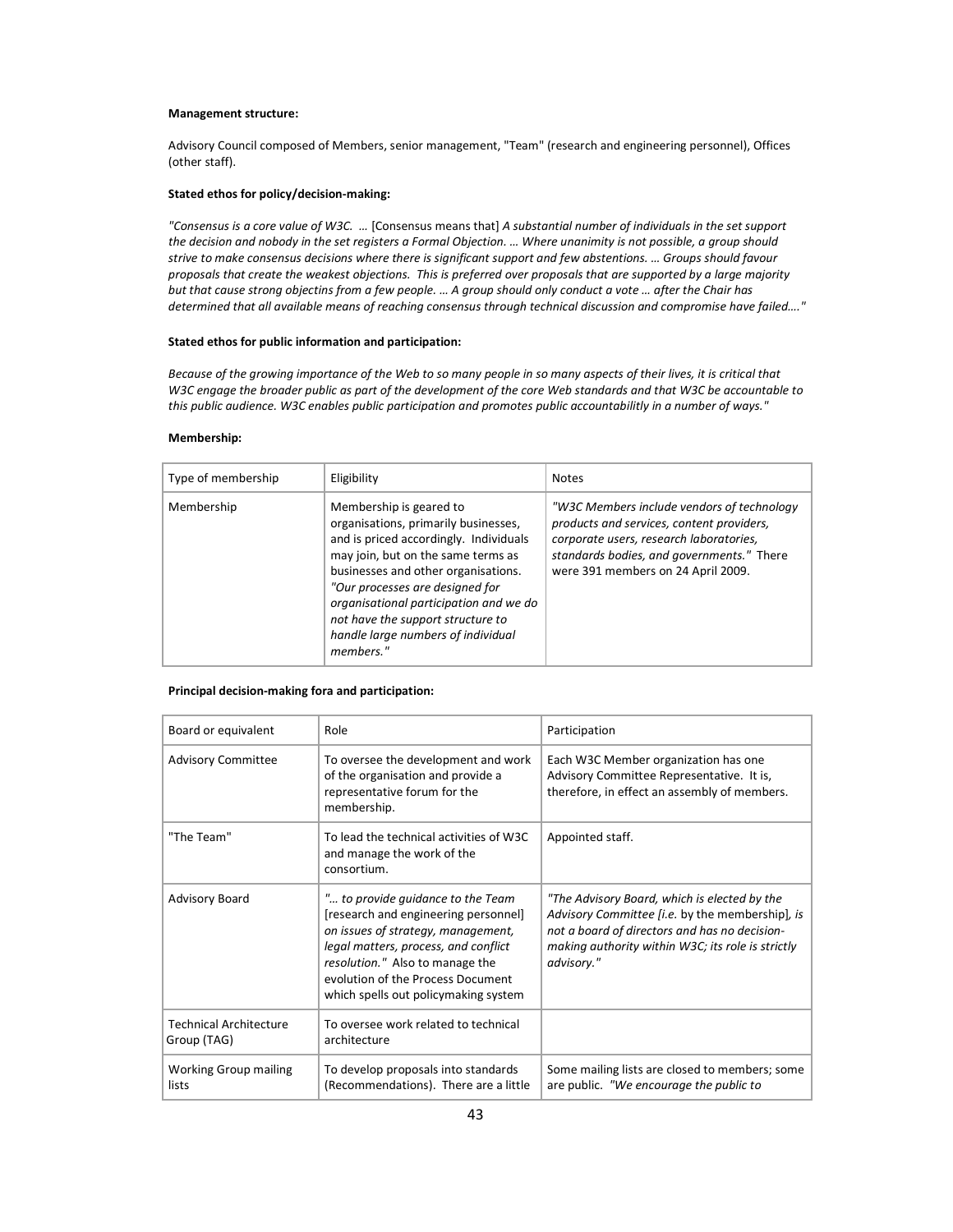| over 100 Recommendations. | participate in technical discussions on  Public<br>mailing lists." |
|---------------------------|--------------------------------------------------------------------|
|---------------------------|--------------------------------------------------------------------|

### Standard-setting process:

- 1. Interest in a topic is signalled by one or more Members or by the Team, which monitors ongoing work for possible areas of activity. A workshop may be organised to discuss topics.
- 2. Where there is sufficient interest in a topic, the Director will announce an Activity Proposal, including proposed charters for one or more Working Groups.
- 3. Where there is sufficient support, a Working Group will be formed, which will include Members, Invited Experts and members of the Team.
- 4. The Working Group will "create specifications and quidelines, that undergo cycles of revision and review as they advance to W3C Recommendation status." The process includes review by "the Members and public" and a requirement to demonstrate operational effectiveness and interoperability.
- 5. The Advisory Committee [i.e. the Membership] reviews the Working Group technical report and, if there is support, issues a Recommendation.

| Type of information                           | Forms of information provision                                                                                                                                                | Access                                                                                                                                                                                                                                   |
|-----------------------------------------------|-------------------------------------------------------------------------------------------------------------------------------------------------------------------------------|------------------------------------------------------------------------------------------------------------------------------------------------------------------------------------------------------------------------------------------|
| General information                           | Information about organisation in<br>general and its activities                                                                                                               | Freely available online                                                                                                                                                                                                                  |
| Governance working<br>documents               | Advisory Board and TAG working<br>documents                                                                                                                                   | TAG working and output documents available<br>online.                                                                                                                                                                                    |
| Governance decisions                          | Advisory Board outputs.                                                                                                                                                       |                                                                                                                                                                                                                                          |
| Policy discussions                            | Workshops - described as "a chance to<br>brainstorm with people about topics<br>that interest the community but may<br>not yet be on the agenda of a<br>chartered W3C group." | Open to non-members.                                                                                                                                                                                                                     |
| Policymaking (standards)<br>working documents | Mailing lists and other documentation<br>within the standard development<br>process.                                                                                          | Working drafts which are open for review are<br>freely available online. Some mailing lists are<br>closed to members; some are public. "We<br>encourage the public to participate in technical<br>discussions on  Public mailing lists." |
| Policymaking outputs                          | Recommendations (standards<br>documents)                                                                                                                                      | Freely available online                                                                                                                                                                                                                  |

### Information:

| Name: | <b>RIRS</b> | <b>Regional Internet Registries</b>                        |
|-------|-------------|------------------------------------------------------------|
|       |             |                                                            |
| Name: | AfriNIC     | <b>African Network Information Centre (RIR for Africa)</b> |

### Purpose:

To oversee the allocation and registration of internet numbers in Africa.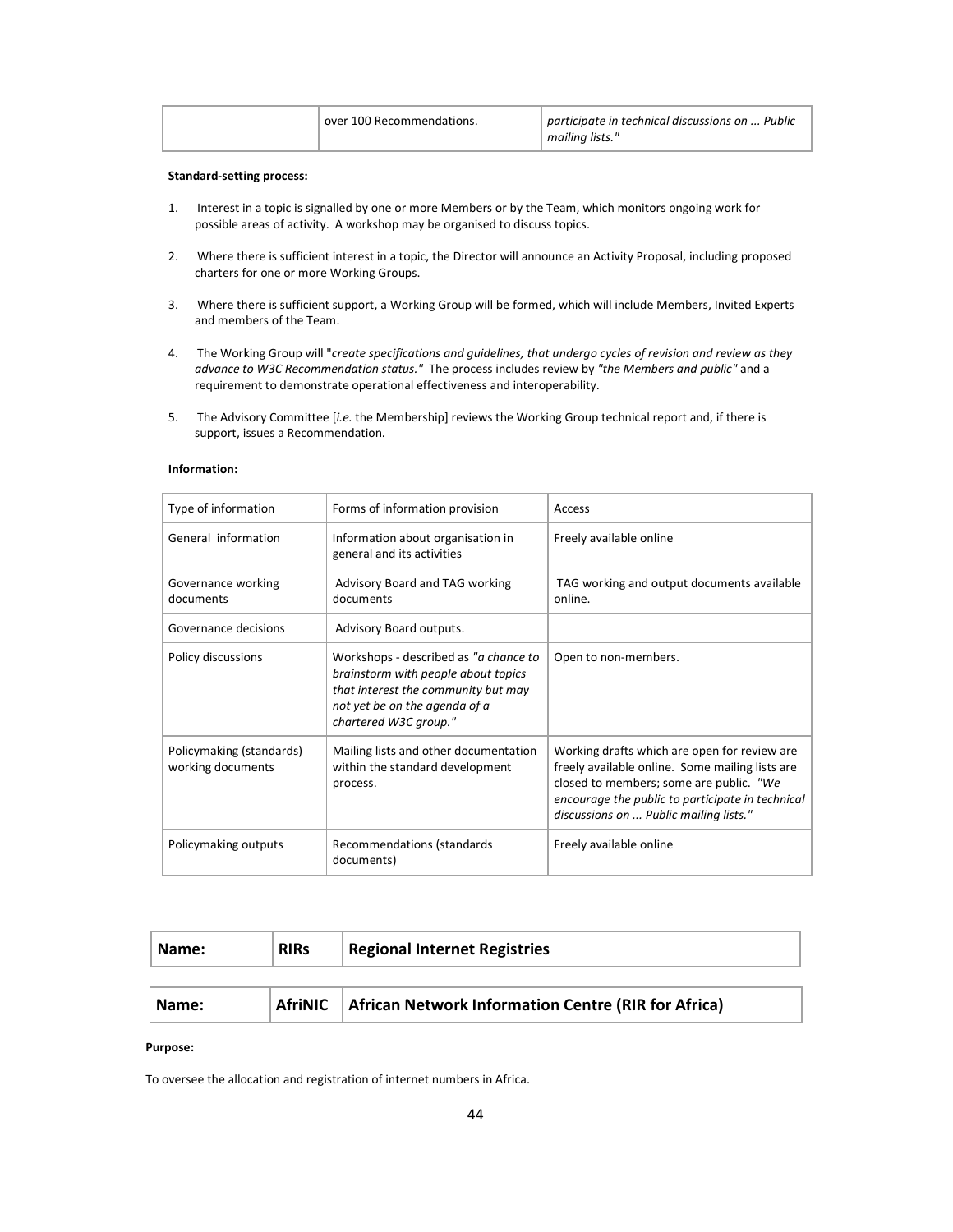### Status:

Non-governmental, non-profit membership-based association.

# Mandate:

Structure of relationships with IANA, ICANN and other RIRs. AfriNIC by-laws establish its specific rules.

#### Core community:

Internet entities and professionals concerned with the management and provision of internet services in Africa.

# Management structure:

Membership association with general assembly of members, board of directors and secretariat

# Stated ethos for policy/decision-making:

"The AfriNIC organizational structure is set to encourage a bottom-up self governance management model where policies and other organisational functions are determined by the community in general and members who elect representatives that seat on the Board of Directors."

# Stated ethos for information and participation:

"The discussions are conducted via both public meetings and e-mail discussion lists. There are no requirements or prerequisites for any person or entity to participate."

# Membership:

| Type of membership                                      | Eligibility                                                                                                                                                                                                                                                                                                                            | <b>Notes</b>                                                      |
|---------------------------------------------------------|----------------------------------------------------------------------------------------------------------------------------------------------------------------------------------------------------------------------------------------------------------------------------------------------------------------------------------------|-------------------------------------------------------------------|
| Membership                                              | "Membership shall be open to any<br>Person who is geographically based<br>within, or providing services in, the<br>African region and who is engaged in<br>the use of, or business of providing,<br>open system protocol network services"<br>and to any other Person who is<br>approved by the Board (Full and<br>Associate Members). |                                                                   |
| Participation in mailing list<br>and policy discussions | "The mailing list is open to anyone from<br>the community at all times and anyone<br>can join the list for discussions."                                                                                                                                                                                                               | Participation through registered subscription to<br>mailing list. |

# Principal decision-making fora and participation:

| Board or equivalent       | Role                                                              | Participation                                      |
|---------------------------|-------------------------------------------------------------------|----------------------------------------------------|
| <b>General Meeting</b>    | To determine the direction of the<br>association. Held annually.  | Members.                                           |
| <b>Board of Directors</b> | To oversee management of the<br>association on behalf of members. | Elected by members in six regional constituencies. |
| Moderator Group           | To assist individuals to prepare<br>proposals.                    | Elected at Open Policy Meetings.                   |
| On-line discussion        | To consider proposals which have been                             | "Anyone from the community" may submit             |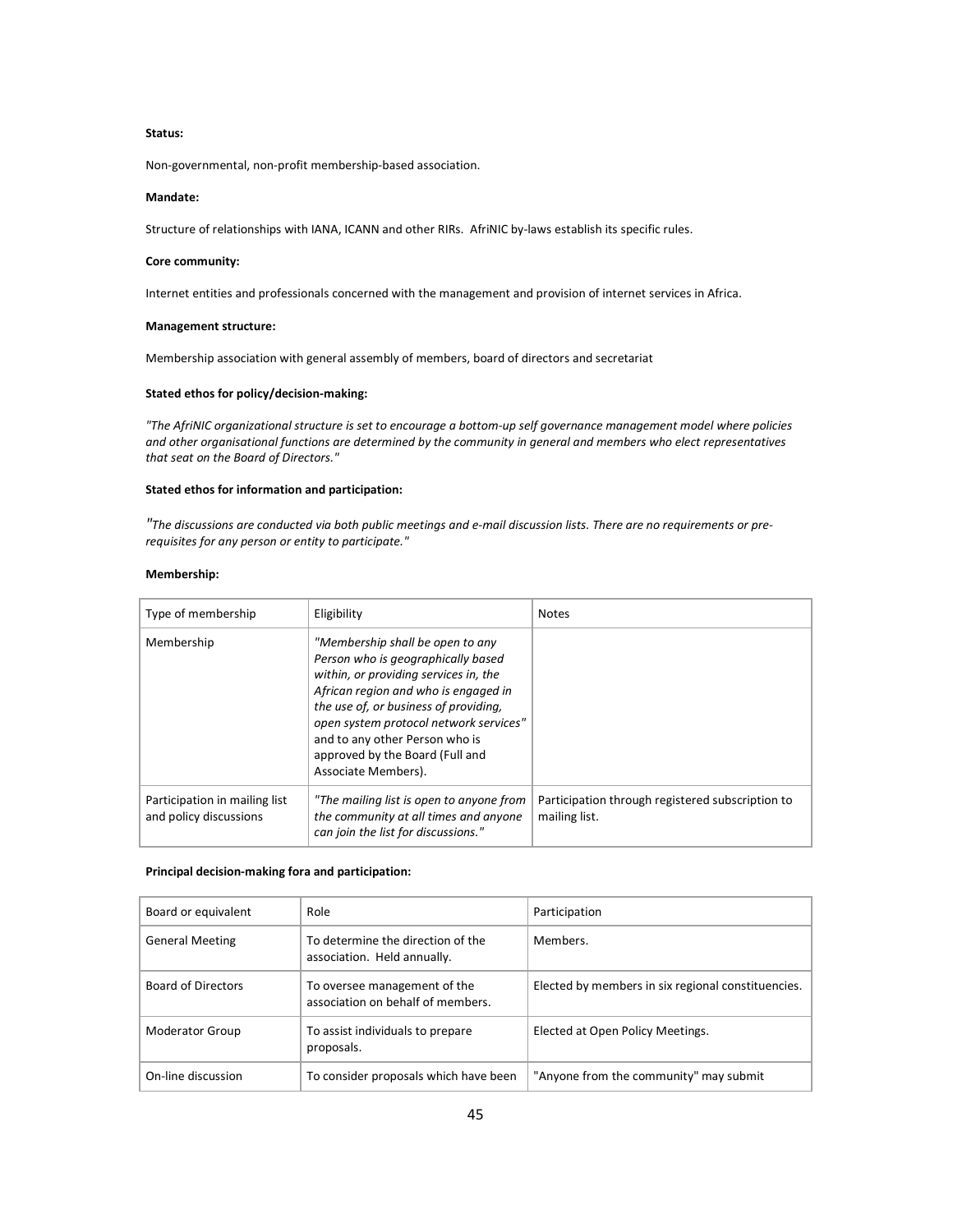|                            | submitted.                                                                 | proposals and participate in online discussions. |
|----------------------------|----------------------------------------------------------------------------|--------------------------------------------------|
| <b>Open Policy Meeting</b> | To consider proposals which have been<br>discussed online. Held twice p.a. | Anyone may participate in Open Policy Meetings.  |

# Policy-making process

Anyone may make a proposal through online participation services (list), either on own initiative or with support of the Moderator Group.

The proposal is discussed on the mailing list for 30 days (minimum), and amended according to discussions on list.

The proposal is then discussed at one of a regular series of AfriNIC Open Policy Meetings, where it receives further discussion and a decision to endorse or reject. This meeting is open to all and any decision is taken by consensus, which is defined as "general agreement in the group" as determined by the Moderator Group.

If there is no consensus, the proposal reverts to discussion on-list and may subsequently return to the next Open Public Meeting.

If there is consensus, the proposal is opened for 15 days of "last call" discussion on-list, after which the Moderator Group will send a report to the Board, including a summary of discussions and the Moderator Group's recommendation.

Proposals are submitted for endorsement at the next scheduled Board meeting, and implemented following Board approval.

## Information

| Type of information               | Forms of information provision                                      | Access                  |
|-----------------------------------|---------------------------------------------------------------------|-------------------------|
| General information               | Information about organisation in<br>general, bylaws, policies etc. | Freely available online |
| Governance working<br>documents   | Agendas, reports, etc.                                              | Freely available online |
| Governance decisions              | Minutes, etc.                                                       | Freely available online |
| Policymaking working<br>documents | Proposals, commentary, etc.                                         | Freely available online |
| Policymaking outputs              | Policy decisions, minutes of open<br>policy meetings                | Freely available online |

| Name: | <b>APNIC</b> | Asia Pacific Network Information Centre (RIR for Asia Pacific) |
|-------|--------------|----------------------------------------------------------------|
|       |              |                                                                |

### Purpose:

To oversee the allocation and registration of internet numbers (IP addresses and related numeric resources) in the Asia-Pacific region.

# Origin and status:

Non-profit membership-based association.

## Mandate:

Structure of relationships with IANA, ICANN and other RIRs. Internal documents of association.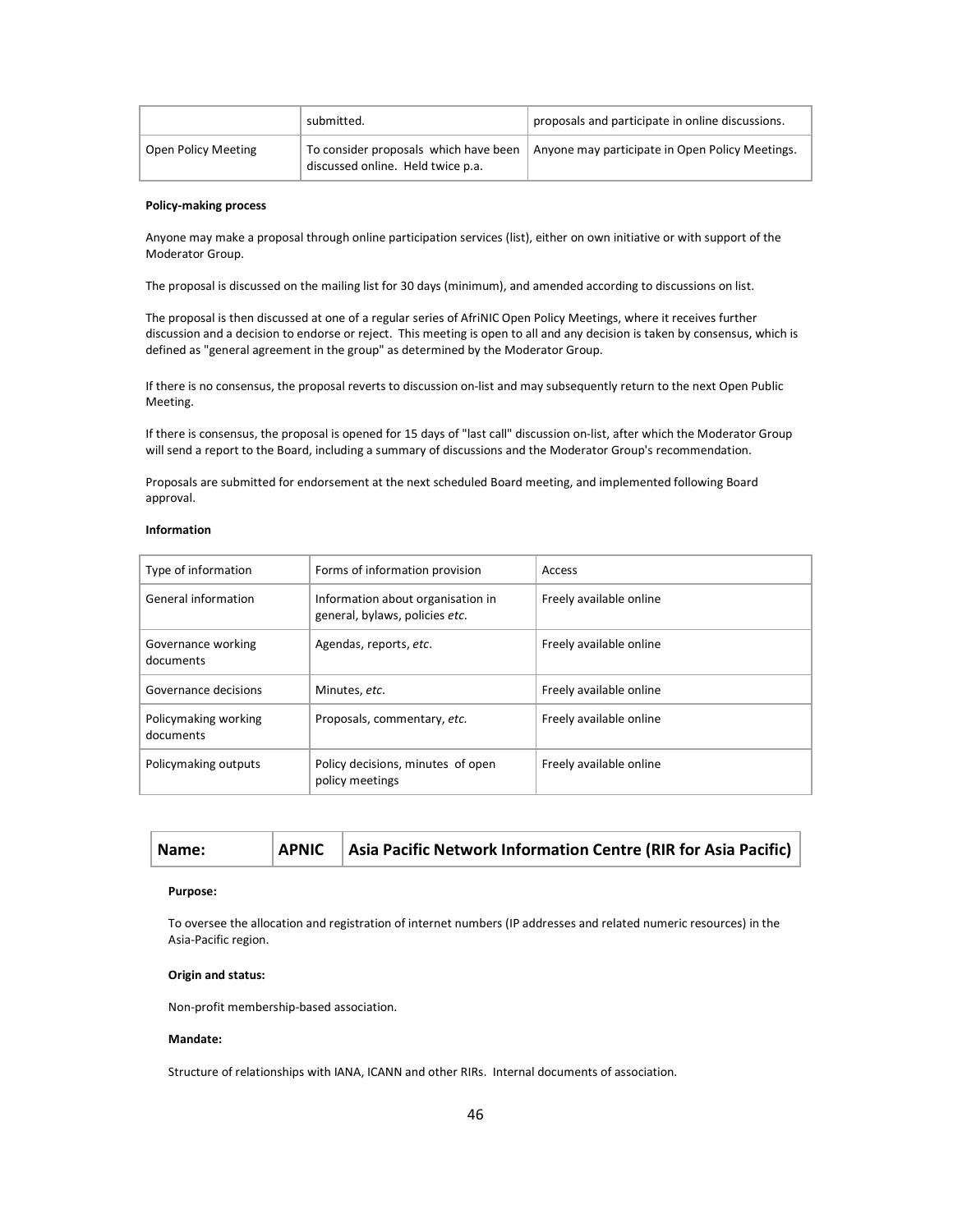## Core community:

Internet entities and professionals concerned with the management and provision of internet services in the Asia-Pacific region.

# Management structure:

Non-profit membership association with general meetings, executive council and secretariat.

### Stated ethos for policy/decision-making:

"APNIC's policies are developed by the membership and broader Internet community. ... APNIC's policy development process is

- o open: anyone can propose policies, everyone can discuss policy proposals;
- o transparent: APNIC publicly documents all policy discussions and decisions;
- bottom-up: the community drives policy development."

# Stated ethos for information and participation:

"APNIC publicly documents all policy discussions and decisions." "APNIC upholds transparency of decision-making processes by providing freely accessible archives of APNIC Open Policy meetings, Executive Council meetings and mailing list discussions."

# Membership:

| Type of membership                              | Eligibility                                                             | <b>Notes</b>                                                                                                                                                                                                                                                              |
|-------------------------------------------------|-------------------------------------------------------------------------|---------------------------------------------------------------------------------------------------------------------------------------------------------------------------------------------------------------------------------------------------------------------------|
| Membership                                      | Membership is open to all. There are<br>seven categories of membership. | There are six different tiers and fee levels,<br>related to amount of address space obtained,<br>plus associate membership for members not<br>receiving address space. A new fee structure,<br>replacing tiers with a continuous formula, will<br>be introduced for 2010. |
| Participation in decision-<br>making mechanisms | Website and open meetings.                                              | Open to all.                                                                                                                                                                                                                                                              |

### Principal decision-making fora and participation

| Board or equivalent                    | Role                                                                                                                                                                                                                                   | Participation                                                                  |
|----------------------------------------|----------------------------------------------------------------------------------------------------------------------------------------------------------------------------------------------------------------------------------------|--------------------------------------------------------------------------------|
| <b>APNIC Member</b><br><b>Meetings</b> | To determine the direction of the<br>association, to elect members of the<br>Executive Council, and to approve<br>proposals which have been considered<br>in Open Policy Meetings. Held twice<br>p.a., following Open Policy Meetings. | Primarily members, but open to all.                                            |
| <b>Executive Council</b>               | To oversee management of the<br>association on behalf of members, and<br>give final approval to policy proposals.                                                                                                                      | Elected by members.                                                            |
| Special Interest Groups                | "SIGs provide an open public forum to<br>discuss topics of interest to APNIC and<br>the Internet community in the Asia<br>Pacific region."                                                                                             | Anyone may participate in SIGs (online<br>discussion and face-to-face meetings |
| <b>Open Policy Meetings</b>            | To consider proposals which have<br>been discussed online.                                                                                                                                                                             | Anyone may participate in Open Policy<br>Meetings.                             |

# Policy-making process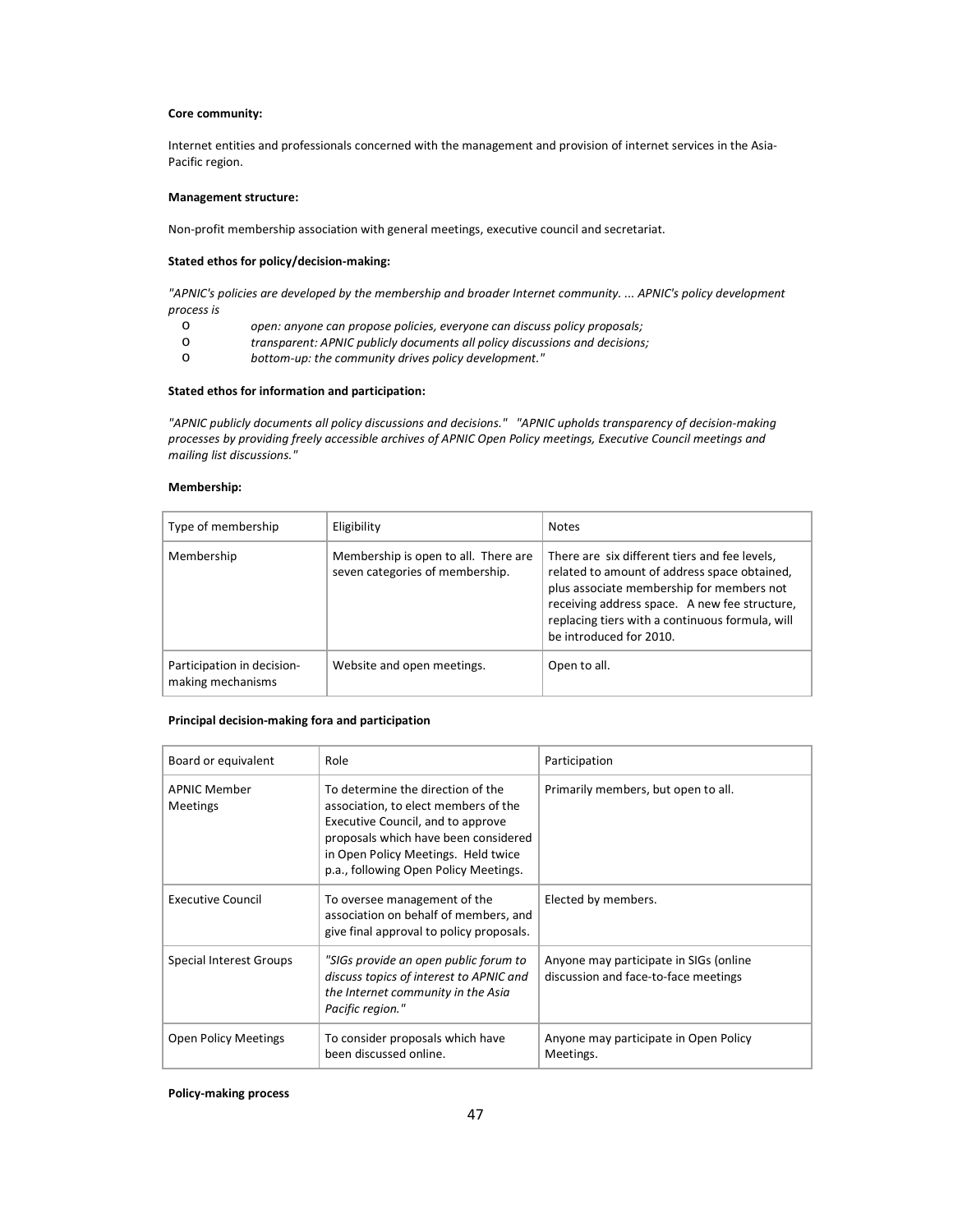- 1. Anyone may make a proposal to the secretariat using a proposal submission form at least four weeks before an APNIC Open Policy Meeting. The proposal will be allocated to a SIG.
- 2. The proposal will be discussed online before the Open Policy Meeting.
- 3. The proposal will be presented for discussion at the Open Policy Meeting during a session for the SIG concerned.
- 4. If there is consensus at the Open Policy Meeting, the proposal will be reported to the Member Meeting (held following the Open Policy Meeting), for endorsement by Members.
- 5. After endorsement, the proposal is subject to an 8-week period of online consultation.
- 6. If there is consensus after this period of consultation, the proposal is endorsed by the Executive Council.

# Information:

| Type of information               | Forms of information provision                                                               | Access                                                                        |
|-----------------------------------|----------------------------------------------------------------------------------------------|-------------------------------------------------------------------------------|
| General information               | Information about organisation in<br>general, Annual Report, newsletter<br>etc.              | Freely available online                                                       |
| Governance working<br>documents   | Agendas, reports, etc.                                                                       | Freely available online                                                       |
| Governance decisions              | Minutes, etc.                                                                                | Freely available online                                                       |
| Policymaking working<br>documents | Proposals, commentary, etc.                                                                  | Freely available online                                                       |
| Policymaking outputs              | Policy decisions, minutes of open<br>policy meeting, mailing and policy<br>meeting archives. | Freely available online (including video, audio<br>and text meeting archives) |

# Name: ARIN American Registry for Internet Numbers (RIR for North America)

### Purpose:

To oversee the allocation and registration of internet numbers in Canada, the United States, some Caribbean and Atlantic islands.

# Status:

Non-profit corporation registered in Virginia, USA.

### Mandate:

Articles of incorporation. Bylaws and consensus-derived policy agreements. Cooperation arrangements with other RIRs and other internet entities.

### Core community:

Internet entities and professionals concerned with the management and provision of internet services in ARIN's service region.

#### Management structure:

Memhership decision-making arrangements, board of trustees, advisory council and staff.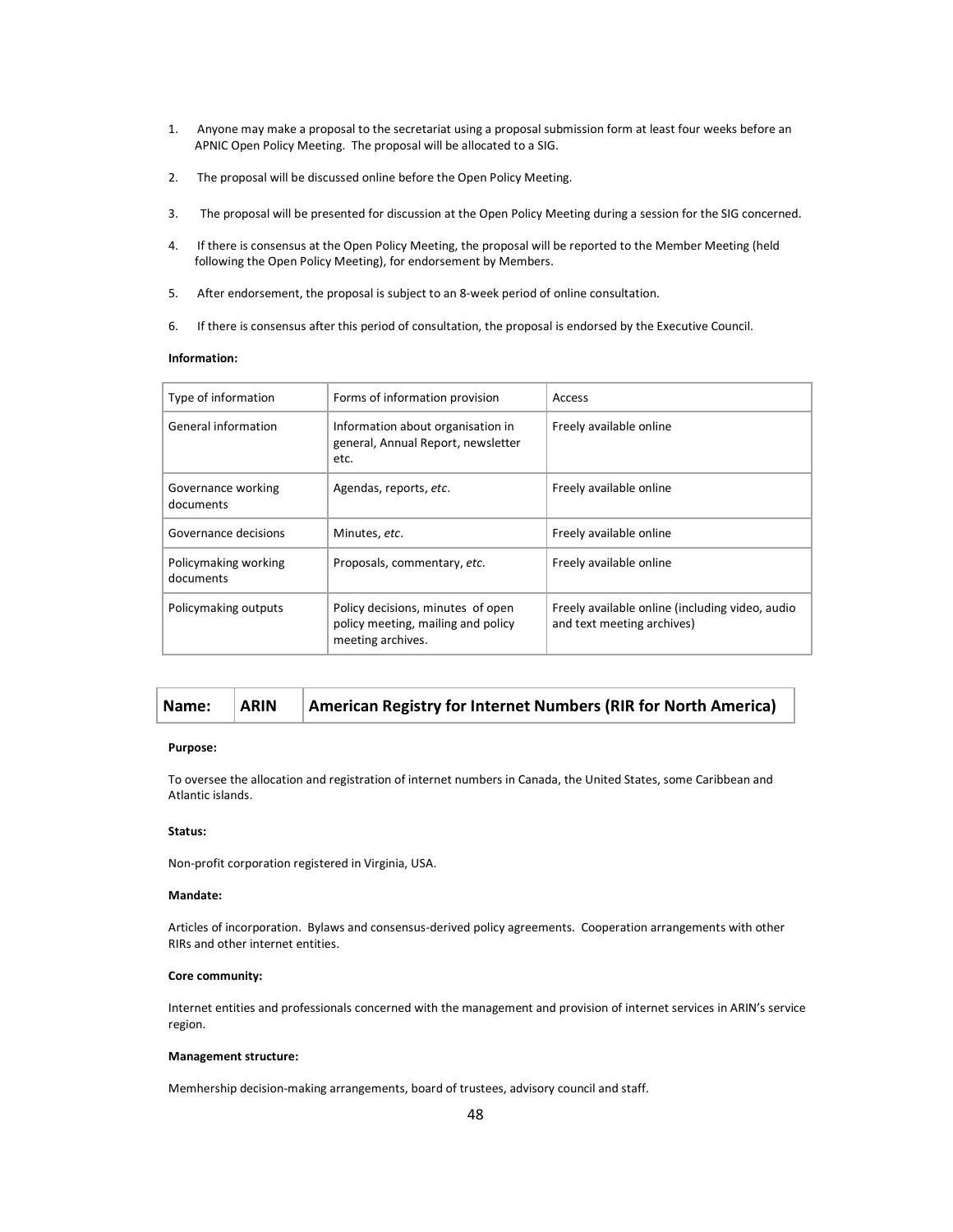### Stated ethos for policy/decision-making:

"Policy development is an open and transparent process." There are three policy development principles: that it should be:

- o Open. All policies are developed in an open forum in which anyone can participate. There are no qualifications for participation.
- o Transparent: All aspects of the Policy Development Process are documented and publicly available via the ARIN website.
- o Bottom Up: All policies ... are developed by the ARIN community from the bottom up."

#### Stated ethos for information and participation:

"ARIN relies on a community-driven, open, and transparent policy development process to regulate how it manages the distribution of Internet number resources."

"All aspects of the Policy Development Process are documented and publicly available via the ARIN website."

#### Membership:

| Type of membership   | Eligibility                                                                                                                                                                                                    | <b>Notes</b>                                                                                                                     |
|----------------------|----------------------------------------------------------------------------------------------------------------------------------------------------------------------------------------------------------------|----------------------------------------------------------------------------------------------------------------------------------|
| General membership   | Any organisation that receives a<br>direct allocation of IP address space<br>from ARIN automatically becomes a<br>member. Anyone else may become a<br>member on payment of a nominal<br>annual membership fee. | Members nominate designated member<br>representatives who may vote on their behalf in<br>meetings.                               |
| Policy participation | "Membership is not required to<br>participate in ARIN's policy<br>development process."                                                                                                                        | Participation through open subscription to a<br>mailing list and/or twice-yearly public policy<br>meetings, in person or online. |

# Principal decision-making fora and participation

| Board or equivalent           | Role                                                                                                       | Participation                                                                                                                                                    |
|-------------------------------|------------------------------------------------------------------------------------------------------------|------------------------------------------------------------------------------------------------------------------------------------------------------------------|
| Member's Meeting              | To determine the direction of the<br>association.                                                          | "Members may send two representatives free of<br>charge. Additional representatives from<br>member organisations and non-members may<br>attend for a small fee." |
| <b>Board of Trustees</b>      | To oversee management of the<br>association on behalf of members.                                          | Online election by ARIN members (designated<br>member representatives).                                                                                          |
| <b>Advisory Council</b>       | To manage/lead the policy process<br>(see below) and advise the Board of<br>Trustees on technical matters. | Online election by ARIN members (designated<br>member representatives).                                                                                          |
| On-line discussion            | To consider proposals which have<br>been submitted through the Policy<br>Development Process.              | Open to members and non-members.                                                                                                                                 |
| <b>Public Policy Meetings</b> |                                                                                                            | "Members may send two representatives free of<br>charge. Additional representatives from<br>member organisations and non-members may<br>attend for a small fee." |

Policy-making process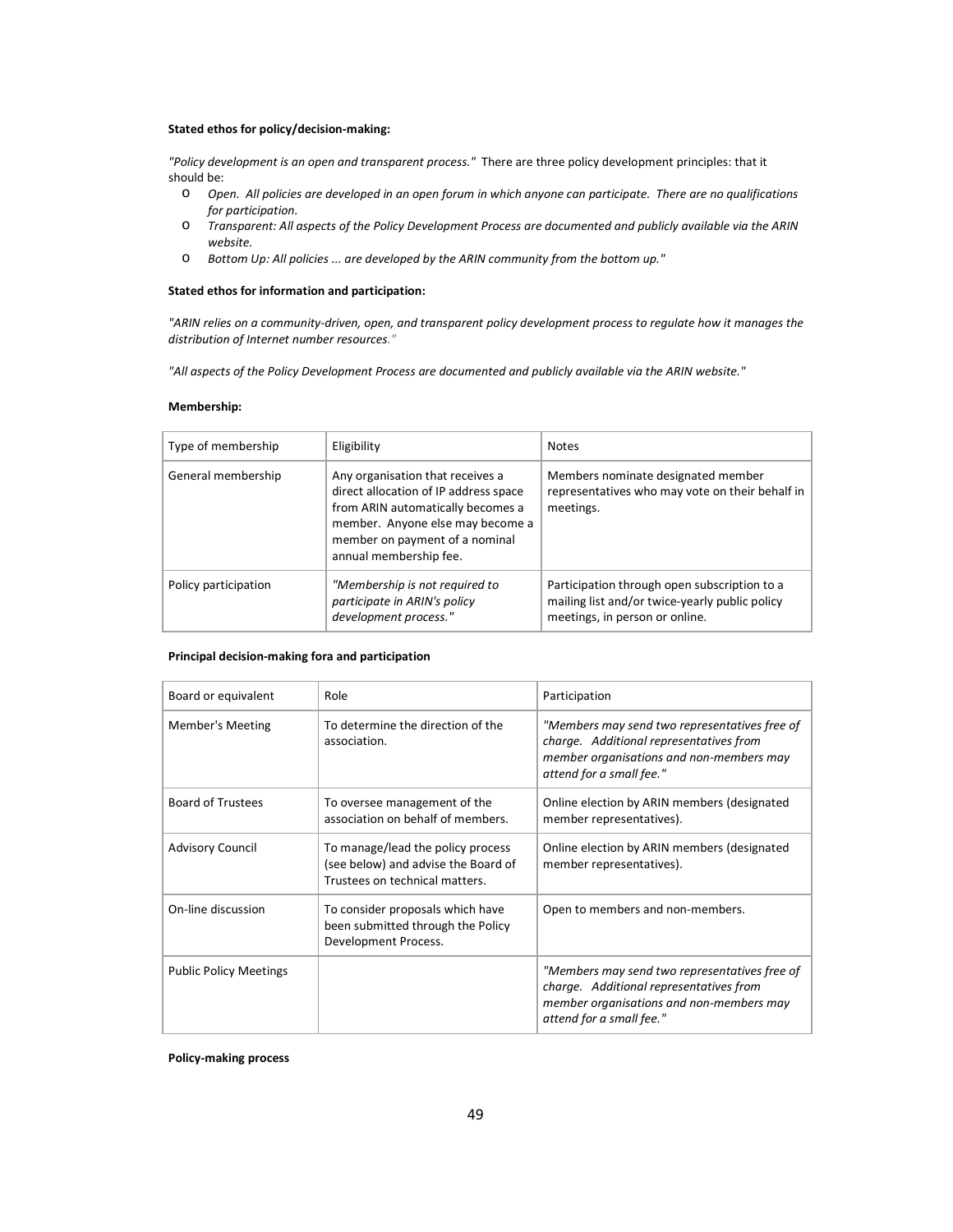Policies adopted by ARIN must adhere to a policy development philosophy which includes "fair distribution", meets technical requirements and can be administered impartially and consistently.

The policy development cycle is described in five phases:

- 1. Need: Anyone (including non-members) who has identified a need for a policy or a change to existing policy may submit a proposal into the process.
- 2. Discussion: The ARIN Advisory Council (AC) "assumes control" of proposals, evaluates them, "and develops them into technically sound and useful draft policies." This includes three phases: a) clarification and understanding; b) development and evaluation; c) publication and review through online discussion (open to all), followed by discussion at the next Public Policy Meeting. Anyone who is dissatisfied with the decisions of the AC may appeal for the purpose of moving proposals forward in the process.
- 3. Consensus: "The Advisory Council determines the consensus of the community regarding draft policies. The AC evaluates the type and amount of support and opposition to a policy as expressed by the community on the mailing list and at Public Policy Meetings." This is followed by a "last call" review on the mailing list lasting a minimum of ten days and a last call review by the Advisory Council. The AC forwards draft policies that have gained community support to the Board of Trustees for adoption. Anyone who is dissatisfied with the decisions of the AC may appeal for purpose of moving draft policies forward. The Board examines each draft policy in terms of fiduciary risk, liability risk, conformity to law, development in accordance with the ARIN PDP, and adherence to the ARIN Articles of Incorporation and Bylaws.
- 4. Implementation: During implementation ARIN staff publishes and announces the new policy.
- 5. Evaluation: Implementation is evaluated by ARIN staff and the community.

### Information

| Type of information               | Forms of information provision                                      | Access                  |
|-----------------------------------|---------------------------------------------------------------------|-------------------------|
| General information               | Information about organisation in<br>general, bylaws, policies etc. | Freely available online |
| Governance working<br>documents   | Agendas, reports, etc.                                              | Freely available online |
| Governance decisions              | Minutes, etc.                                                       | Freely available online |
| Policymaking working<br>documents | Proposals, mailing list discussion,<br>commentary, etc.             | Freely available online |
| Policymaking outputs              | Policy decisions, minutes of open<br>policy meetings                | Freely available online |

|  |  | Name:   LACNIC   Latin American and Caribbean Internet Addresses Registry |
|--|--|---------------------------------------------------------------------------|
|--|--|---------------------------------------------------------------------------|

#### Purpose:

To oversee the allocation and registration of internet numbers in Latin America and the Caribbean.

## Status:

International non-profit organisation.

#### Mandate:

Structure of relationships with IANA, ICANN and other RIRs. Internal bylaws.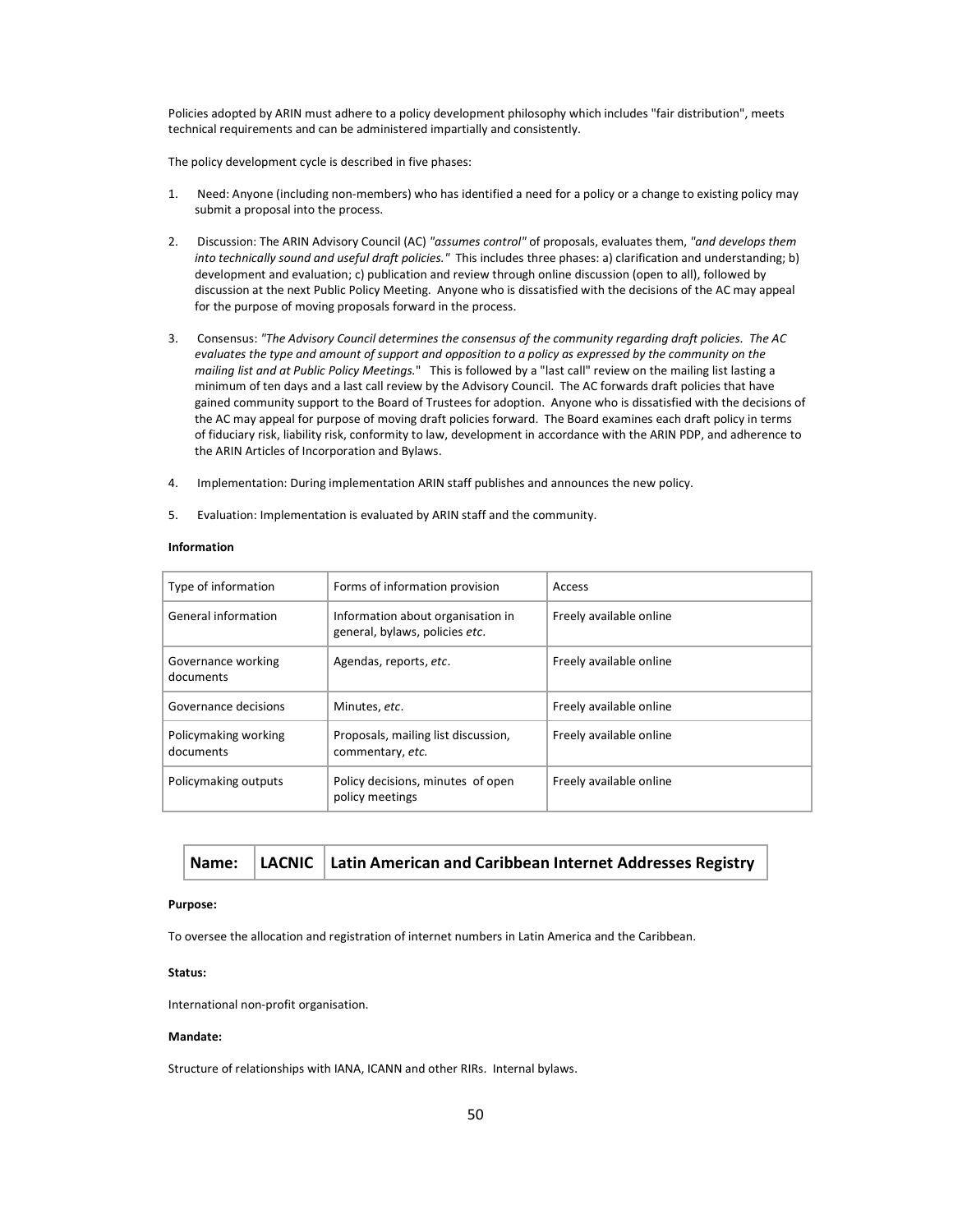### Core community:

Internet entities and professionals concerned with the management and provision of internet services in the Latin American and Caribbean region..

# Management structure:

General assembly of members, board of directors, secretariat.

### Stated ethos for policy/decision-making:

"LACNIC s Policy Development Process is open, participative and accessible to all interested parties; it allows any person or organization the opportunity to participate on a level playing field. Through the free participation of the different stakeholders LACNIC aspires to ensure that policies respond to regional interests, safeguarding the interests of the community as a whole."

#### Stated ethos for information and participation:

By consensus. "We consider that discussion lists are the best way to represent and promote the interests of our region."

# Membership:

| Type of membership        | Eligibility                                                                                                                                                                                                                                                                                                       | <b>Notes</b>                                                                                                                        |
|---------------------------|-------------------------------------------------------------------------------------------------------------------------------------------------------------------------------------------------------------------------------------------------------------------------------------------------------------------|-------------------------------------------------------------------------------------------------------------------------------------|
| Membership                | "Organizations that receive IP<br>addresses directly from LACNIC<br>automatically become members.<br>Membership is [also] open to any<br>interested person or organization; this<br>means that those organizations that<br>do not receive IP addresses directly<br>from LACNIC can also apply for<br>membership." | There are different categories of membership<br>according to size of addess. Members that do<br>not receive address space pay fees. |
| Mailing list subscription | Open to all                                                                                                                                                                                                                                                                                                       |                                                                                                                                     |

# Principal decision-making fora and participation:

| Board or equivalent       | Role                                                                                 | Participation                                                                                                                                                                                                                                                                                                                               |
|---------------------------|--------------------------------------------------------------------------------------|---------------------------------------------------------------------------------------------------------------------------------------------------------------------------------------------------------------------------------------------------------------------------------------------------------------------------------------------|
| General Assembly          | To determine the direction of the<br>organisation, make changes to by-<br>laws, etc. | "Although this meeting is oriented exclusively<br>towards LACNIC members, these sessions are<br>held behind open doors; this means that anyone<br>participating in LACNIC IX is welcome to attend<br>the assembly. This is in line with the policy of<br>transparency that LACNIC has established for all<br>its activities and functions." |
| Board of Directors        | To oversee management of the<br>organisation on behalf of members.                   | Elected by members.                                                                                                                                                                                                                                                                                                                         |
| <b>Public Policy List</b> | To consider proposals which have<br>been submitted.                                  | Open to all.                                                                                                                                                                                                                                                                                                                                |
| Public Forum              | T consider proposals which have been<br>submitted.                                   | "Any member of the regional Internet<br>community may participate."                                                                                                                                                                                                                                                                         |

# Policy-making process

1. Anyone who subscribes to the open Public Policy List list may make a proposal.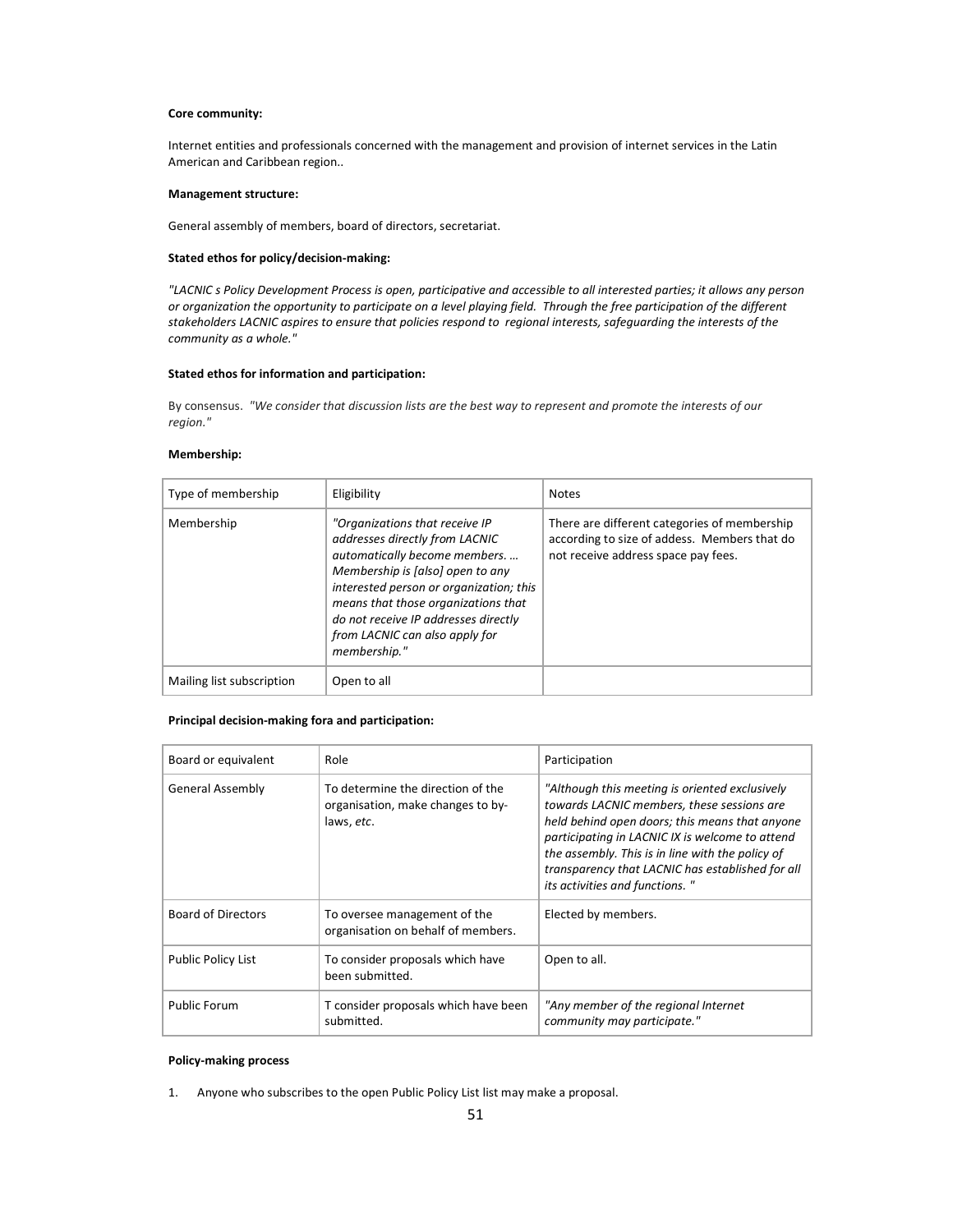- 2. The proposal is first discussed online through the Public Policy List.
- 3. If there is consensus on-list, it then proceeds to discussion at the Public Forum.
- 4. If there is consensus at the Forum, it proceeds to a public call for comments stage. If there is no consensus at the Forum it returns to the Public Policy List.
- 5. If there is consensus in the public call stage, it proceeds to the Board of Directors for ratification.

### Information:

| Type of information               | Forms of information provision                                      | Access                  |
|-----------------------------------|---------------------------------------------------------------------|-------------------------|
| General information               | Information about organisation in<br>general, bylaws, policies etc. | Freely available online |
| Governance working<br>documents   | Agendas, reports, etc.                                              | Freely available online |
| Governance decisions              | Minutes, etc.                                                       | Freely available online |
| Policymaking working<br>documents | Proposals, commentary, etc.                                         | Freely available online |
| Policymaking outputs              | Policy decisions, minutes of open<br>policy meetings                | Freely available online |

| Name: |  |  | RIPE-NCC   Réseaux IP Européens Network Coordination Centre |
|-------|--|--|-------------------------------------------------------------|
|-------|--|--|-------------------------------------------------------------|

#### Purpose:

To oversee the allocation and registration of internet numbers in Europe, the Middle East (West Asia) and Central Asia, and perform other technical coordination activities in this region.

### Status:

"RIPE (Réseaux IP Européens) is a collaborative forum open to all parties interested in wide area IP networks in Europe and beyond."

RIPE-NCC is a membership association which acts as the RIR for the region and provides administrative support to RIPE.

### Mandate:

Charter and other internal documentation. Structure of relationships with IANA, ICANN and other RIRs.

#### Core community:

Internet entities and professionals concerned with the management and provision of internet services in Europe, the Middle East (West Asia) and parts of Central Asia.

#### Management structure:

General Meeting of members, Executive Board, plus operational management.

#### Stated ethos for policy/decision-making:

"The RIPE community develops and sets policies through a long established, open, bottom-up process of discussion and consensus-based decision making."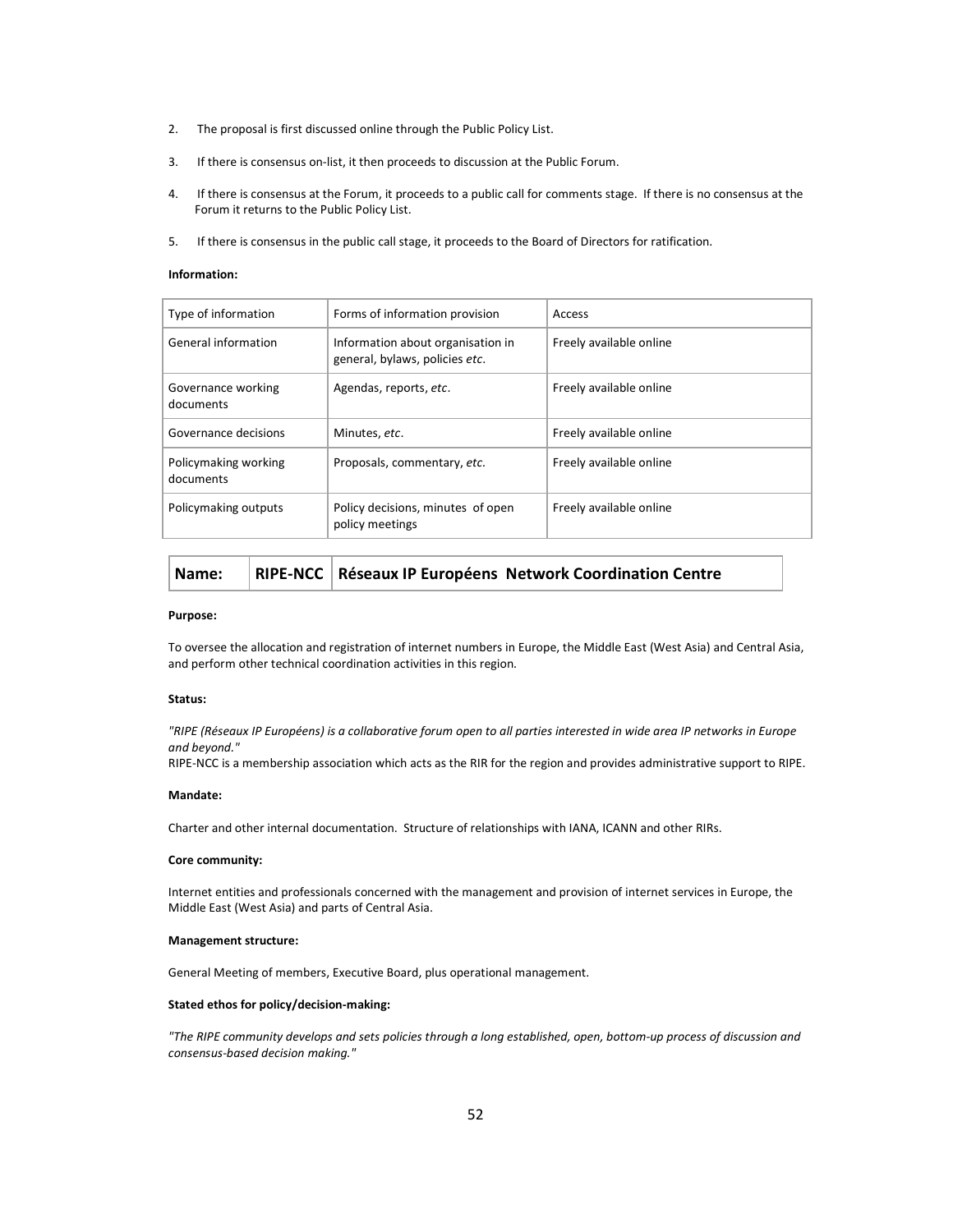"The policy making process involves all relevant parties. This means that discussions cannot be rushed, and anyone that could be affected by a decision should have a chance to become aware of discussions, review proposals and provide their input."

"All conclusions are reached by consensus."

#### Stated ethos for information and participation:

"To promote and support the inclusive and open process:

- Everyone is welcome and encouraged to take part in the workings of RIPE by attending RIPE Meetings and participating on RIPE Working Group mailing lists;
- Mailing lists are publicly archived;
- The minutes of working group sessions at RIPE Meetings are publicly archived;
- All policies are formally documented and publicly available."

# Membership:

| Type of membership | Eligibility                                                                                                        | <b>Notes</b>                                                                                                                                                                                                                                        |
|--------------------|--------------------------------------------------------------------------------------------------------------------|-----------------------------------------------------------------------------------------------------------------------------------------------------------------------------------------------------------------------------------------------------|
| <b>RIPE</b>        | No membership arrangements or<br>requirements.                                                                     |                                                                                                                                                                                                                                                     |
| RIPE NCC           | "Any organisation or individual with a<br>legal address in any country in the<br>RIPE region can become a member." | Membership is considered important for large,<br>but not for small, IP address users. It is not<br>required for participation in RIPE meetings or<br>policy processes. Differential fees according to<br>amount of organisational service provided. |

## Principal decision-making fora and participation:

| Board or equivalent                                      | Role                                                                                     | Participation                                                                                                                                    |
|----------------------------------------------------------|------------------------------------------------------------------------------------------|--------------------------------------------------------------------------------------------------------------------------------------------------|
| RIPE Meetings (twice p.a.)                               | To discuss IP networking issues.                                                         | Open to all, including remote participation.                                                                                                     |
| <b>RIPE NCC General</b><br>Meetings (twice <i>p.a.</i> ) | To determine the direction of the<br>association.                                        | Members and candidate (i.e. provisional)<br>Members.                                                                                             |
| <b>RIPE NCC Executive Board</b>                          | To oversee management of the<br>association on behalf of members.                        | Elected by Members.                                                                                                                              |
| <b>RIPE Working Groups and</b><br>mailing lists.         | To consider policy in the RIPE NCC<br>region and proposals which have been<br>submitted. | "The process is open to all. Everyone interested<br>in the well-being of the Internet may propose a<br>policy and take part in the discussions." |

### Policy-making process

- 1. Anyone can submit a proposal at any time, through the Chair of the relevant RIPE Working Group. Membership is not required. A template is provided.
- 2. Discussion phase: the proposal is first discussed for 4 weeks through the relevant online mailing list.
- 3. Review phase: a draft RIPE Document is published, i.e. a draft document for approval in which the proposal is integrated. This is then subject to a further 4-week online review period.
- 4. The Working Group chair decides if consensus has been reached at the end of the review phase. If there is no consensus, the proposal can be withdrawn, returned to the Discussion phase, or continue within Review.
- 5. If there is consensus, the proposal is moved to a "last call for comments" phase during which final objections may be made. If there are no objections, the RIPE Working Group chairs declare consensus and acceptance of the proposal.